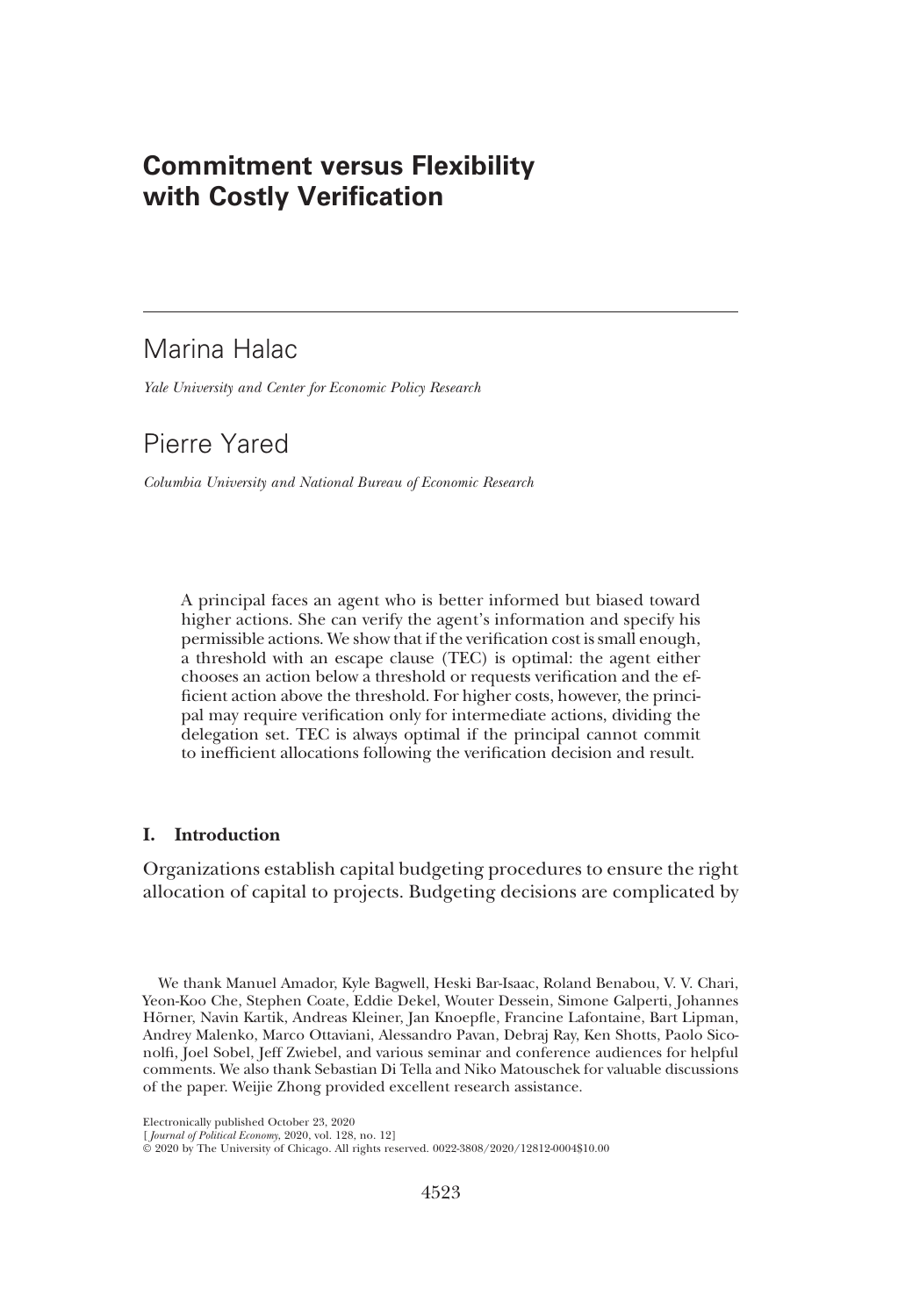the presence of information costs and misaligned incentives. In a survey of manufacturing firms, Ross (1986) observes that top corporate management is often too busy and preoccupied with other responsibilities to have the time and resources to evaluate every investment opportunity. At the same time, lower-level division heads who possess the required information for decision-making are prone to overstate their investment opportunities and spend excessively (e.g., Brealey and Myers 1981; Donaldson 1984).<sup>1</sup> In fact, the combination of these factors is seen as a main reason why top management often imposes capital rationing on the firm's divisions.<sup>2</sup>

Analogous problems of information and incentives arise in other applications. In the operation of fiscal policy, citizens do not have the capacity to evaluate every budget allocation that must be made, whereas elected officials who know the value of outlays are biased toward overspending because of political interests (e.g., Aguiar and Amador 2011; Halac and Yared 2014, 2019a). In the context of international trade, the World Trade Organization cannot assess the appropriateness of every tariff response to dumping, whereas the governments that understand the true circumstances are biased toward imposing high tariffs to protect their domestic industries (e.g., Amador and Bagwell 2013; Beshkar and Bond 2017).<sup>3</sup>

Starting with the work of Holmström (1977, 1984), decision-making in these environments has been formally analyzed as a delegation problem. The canonical setting consists of a principal who faces a better informed but biased agent and cannot rely on transfers.<sup>4</sup> Importantly, it is assumed that the principal's cost of verifying the agent's information is prohibitively high, so all the principal can do is specify a set of allowable actions from which the agent can select. The optimal delegation set is shaped by a fundamental trade-off between commitment and flexibility: a narrow set limits biased decisions by the agent, whereas a wide set lets the agent utilize his private information about the efficient action. A main insight from the literature is that under weak conditions, this trade-off is optimally resolved by threshold delegation. That is, the prescription is to

<sup>1</sup> Using survey data, Pruitt and Gitman (1987) find that senior managers are aware that junior managers overstate estimated project revenues. They also find that this overstatement is to a large extent considered intentional.

<sup>2</sup> See Mukherjee and Rahahleh (2011). As the authors describe, a large literature finds evidence that firms operate under capital constraints and, moreover, that these constraints are imposed internally by senior managers rather than externally by the suppliers of funds.

As another example, in a retail setting, it is too costly for managers to scrutinize the best sales strategy for every client, whereas the sales representatives who are able to do so generally offer too many discounts (e.g., Lo et al. 2016).

<sup>4</sup> In various applications, like those described above, (contingent) transfers may be ruled out because of institutional reasons or ethical considerations. In their study of capital budgeting practices, Mukherjee and Rahahleh (2011) report that directly rewarding employees for proposing good investments is uncommon in large firms.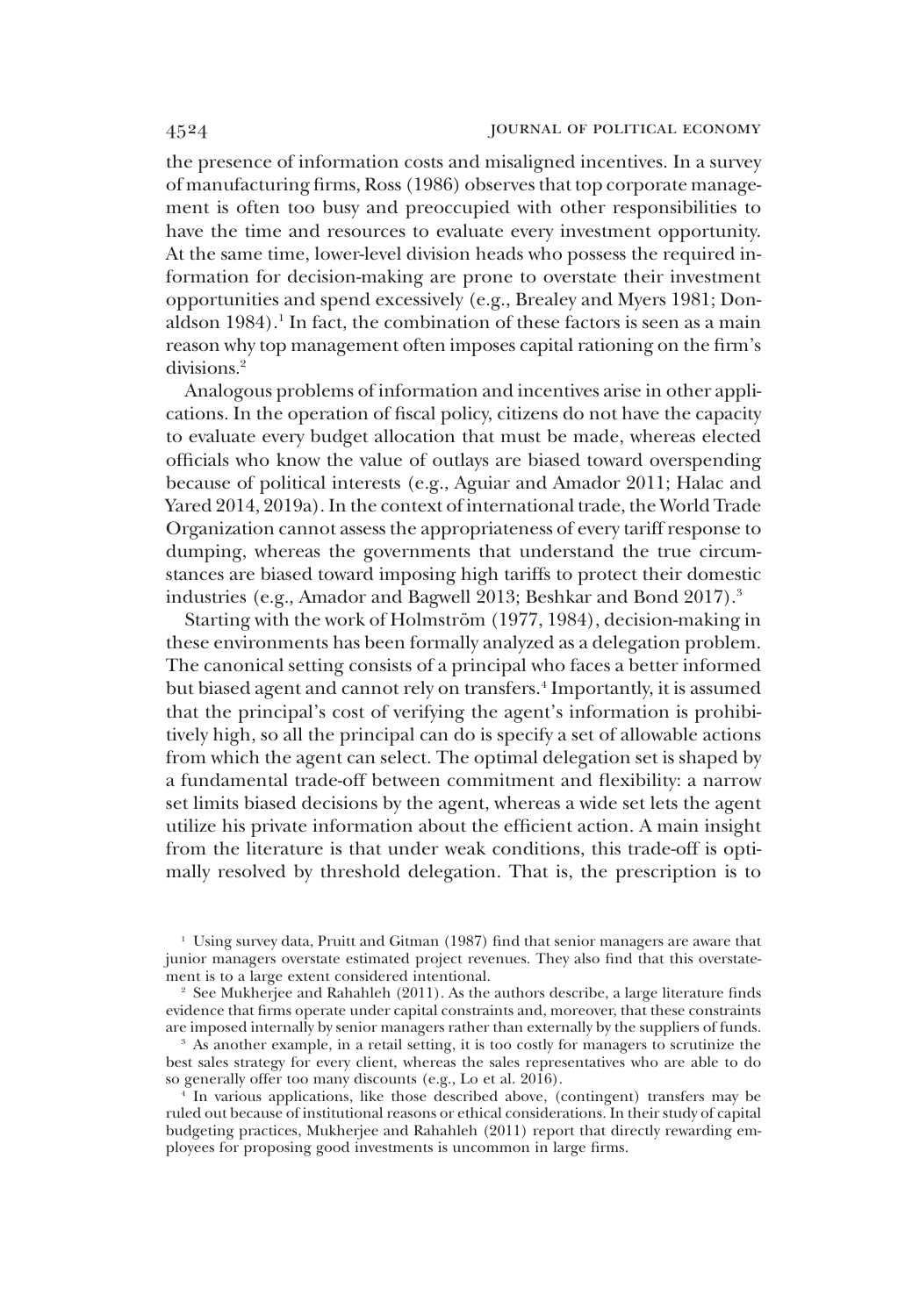set budget caps for managers in organizations, deficit limits in the context of fiscal policy, and tariff caps as part of trade agreements.

A key limitation of existing analyses of delegation concerns the use of verification. In practice, while it is costly for principals to verify agents' information, this cost is not as high as to rule out verification altogether. Realworld delegation rules typically feature a cap on allowable actions, as in the canonical model, together with review and approval procedures for requests that exceed the cap. In organizations, "[s]maller projects can typically be approved by division heads, and thus, within the budget limits, decision-making for these projects is completely decentralized. ... Larger projects, by contrast, must be approved by a central investment committee or even the board of directors" (Taggart 1987, 18).<sup>5</sup> Because the committee in charge of approval must spend costly time gathering information, evaluating cash flow projections, and deliberating on the appropriate investment, only certain projects are verified: "Given their priorities, top management often copes with productivity improvement by allocating small fixed sums to divisions and plants. That leaves them the time to carefully analyze the large projects" (Ross 1986, 21). Similar procedures are used in the context of fiscal and trade policy, where rules specify deficit or tariff caps together with escape clause and dispute settlement provisions for breaching these caps under verified special conditions.<sup>6</sup>

Motivated by these applications, we study a general delegation framework in which verification is costly but feasible. We model costly verification as in the seminal work of Townsend (1979) and explore how it affects optimal delegation. How does the principal choose the delegation set to optimally resolve the trade-off between commitment and flexibility while at the same time minimizing verification costs? We find that optimal rules can take complicated forms, as verification effectively allows the principal to relax incentive constraints by dividing the delegation set into subsets. Yet we show that under certain conditions, an optimal rule takes the simple form of a threshold with an escape clause (TEC). We define TEC as a rule in which the agent either selects an action below a threshold or requests verification and the efficient action above the threshold by triggering the escape clause. As noted above, rules of this form are commonly observed in applications. Our paper provides a theoretical foundation for the broad use of TEC and shows how its optimality depends on the principal's cost of verification and her commitment power.

Our model features an agent who is biased toward higher spending relative to the principal. The agent's private information, or type, concerns

<sup>5</sup> See also Bower and Lesard (1973), Ross (1986), Mukherjee and Henderson (1987), Gitman and Vandenberg (2000), and Grinstein and Tolkowsky (2004), among others.

 $6$  See, e.g., Schaechter et al. (2012), Lledó et al. (2017), and Coate and Milton (2019) on fiscal rules and Beshkar and Bond (2017) on trade agreements.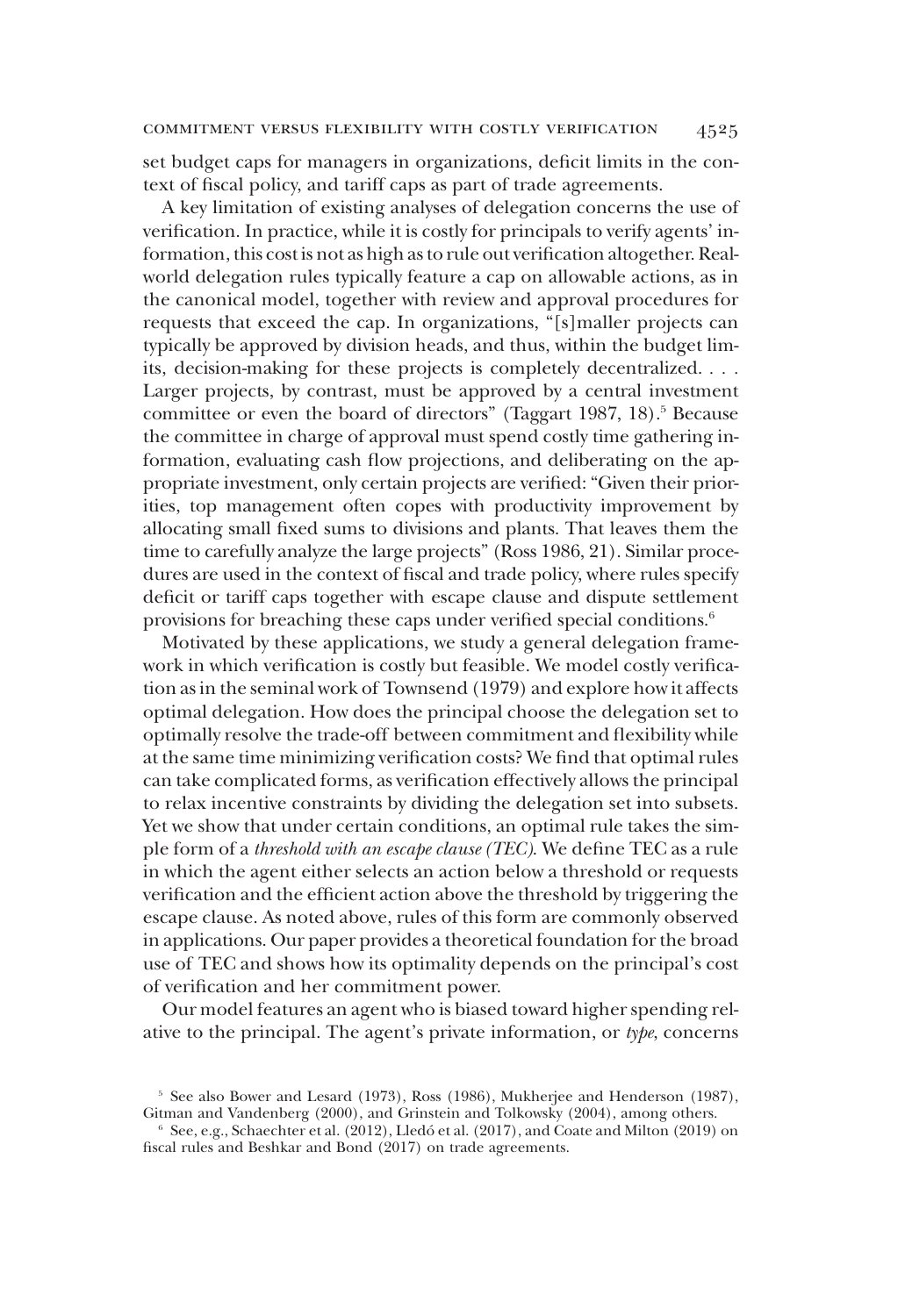the value of spending; a higher type corresponds to a higher marginal value of spending for both the principal and the agent. Following the literature, we build upon a setting in which, absent verification, an optimal delegation rule would be a threshold, allowing the agent to choose any spending up to a maximum level. We depart from prior work by letting the principal verify and perfectly learn the agent's type. Verification entails an additive cost for the principal, which may also be partially born by the agent.

We begin our analysis by assuming that the principal can fully commit to a delegation rule. The problem can be viewed in three steps: first, the principal chooses a mapping from the agent's verification decision and result to a set of allowable spending; second, the agent decides whether to seek verification; third, the agent chooses a spending level from the allowable set. Formally, a delegation rule is a pair of schedules specifying, for each agent type, whether he is verified and his spending level. A delegation rule is optimal if it maximizes the principal's expected welfare subject to the incentive compatibility constraint that each agent type prefer his verification assignment and spending level to those of any other type.7 In particular, each type must prefer his allocation to that of any other type who is not prescribed verification. Deviations to types who are verified can be trivially deterred as they get revealed by the principal's verification. As an implication, the use of verification can make local incentive compatibility constraints slack while nonlocal constraints bind; our analysis makes use of perturbation methods to address these issues.

Our first main result shows that TEC is optimal if the cost of verification is sufficiently small. Importantly, we also show that verifying all agent types is never optimal; hence, no matter how small the verification cost is, an optimal rule prescribes no verification for some types. The intuition why TEC is optimal is that verifying an upper region of agent types not only allows the principal to improve their spending allocation but also is an efficient means of imposing discipline on lower agent types who are not verified; these types select from a set of lower spending levels and cannot mimic higher types who are verified. To prove the result, we show that any rule with decreasing verification—prescribing verification for a set of agent types and no verification for a set of higher types—can be dominated. Decreasing verification is expensive for the principal because it requires incentivizing types in the verification region to seek verification rather than mimic a higher type in a no-verification region above them, and this in turn requires inducing significant overspending in the no-verification region. We show that when the verification cost is small

<sup>7</sup> We restrict attention to deterministic rules (see sec. VI for a discussion) and prove that a revelation principle in terms of payoffs holds in our setting.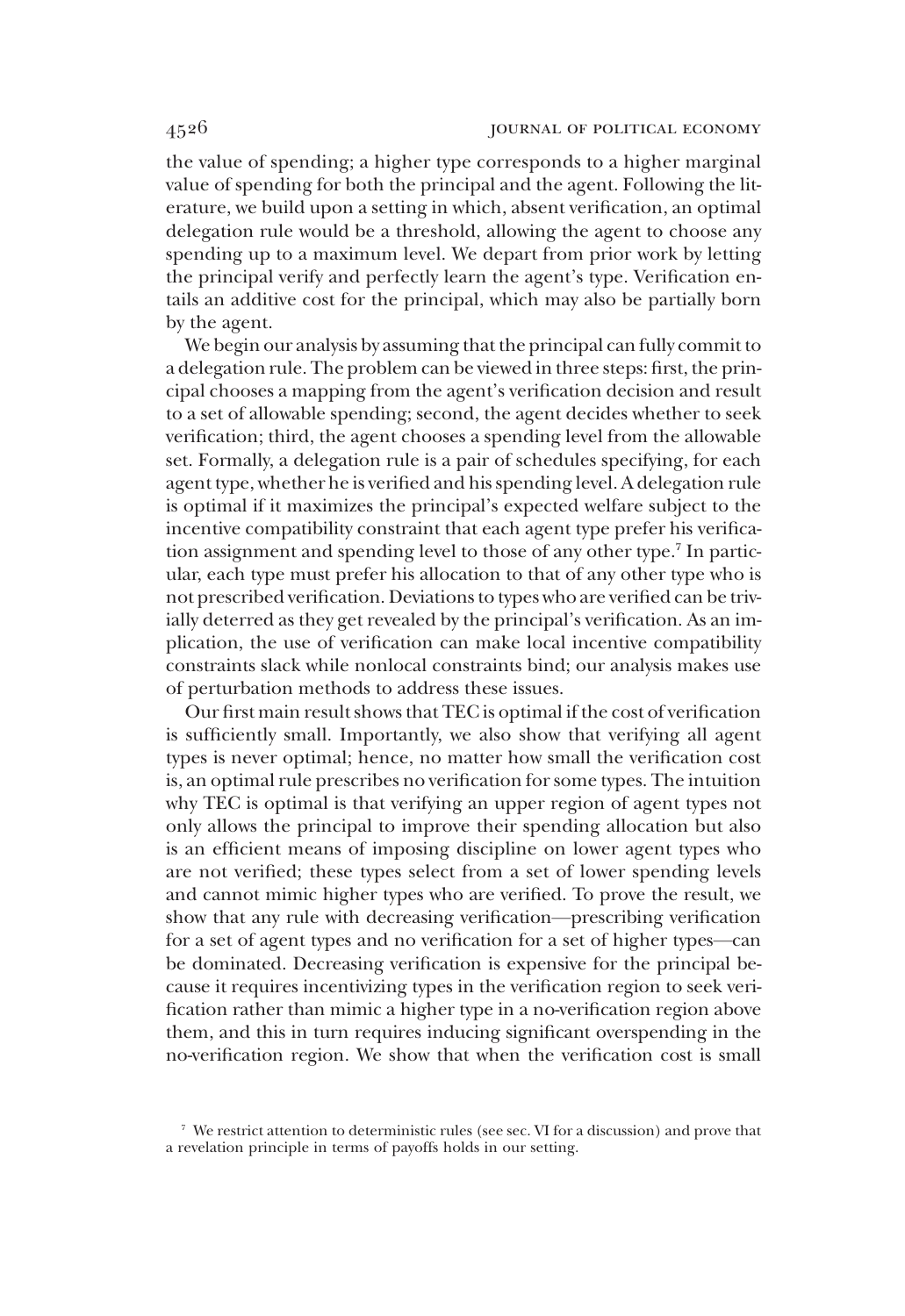enough, a perturbation that verifies all types in the decreasing verification region increases the principal's welfare.

TEC, however, may not be optimal if the verification cost is relatively larger. Our second main result shows that decreasing verification can be strictly optimal in this case. For example, a rule that verifies only an intermediate set of types can yield the principal higher welfare relative to not verifying any type as well as relative to using a TEC rule. The main reason why verifying only intermediate types can dominate not verifying any type is that the verification region serves to discipline types in the noverification region below. The main reason why verifying only intermediate types can dominate TEC is that it allows the principal to save on verification costs. We show that these benefits can outweigh the cost of overspending that is needed to incentivize intermediate types to be verified. Thus, a rule that involves decreasing verification can be optimal when the verification cost is not small (and not large) enough.

The optimality of decreasing verification does not rely on any sort of asymmetry in the payoff or distribution functions. As noted, our setting is one in which threshold rules are always optimal absent verification, and in fact we prove the result by taking the widely studied case of quadratic preferences and a uniform distribution of types. An interior verification region can be beneficial because it allows the principal to divide the delegation set while keeping verification at a minimum. Observe that the agent wants to overspend relative to the principal but his preferred spending level depends on his type. Consequently, requiring verification for intermediate spending levels may suffice to limit the spending of relatively low types: these types are unable to justify increasing their spending to an intermediate level via verification, and increasing their spending further would not be attractive to them.

The above result raises the question of why rules with decreasing verification are rarely observed in reality. We provide an answer based on a practical consideration: implementing such a rule requires strong commitment power from the principal, stronger than what may be feasible in applications. Take the aforementioned rule in which the principal verifies only an intermediate set of types. Under this rule, the principal commits to an allocation that may be inefficient ex post, following the verification decision and result. In particular, the rule may assign an inefficient spending level after the agent's type is verified both in the case that the agent's seeking verification is on path as well as when this verification is part of a deviation. Moreover, the rule may induce an allocation after the agent decides not to seek verification that is inefficient conditional on no verification, that is, when ignoring the incentives of verified types.

What happens if the principal is unable to commit ex ante to these ex post inefficient allocations? In organizations, for example, even if top management specifies certain budgets and requirements ex ante, it is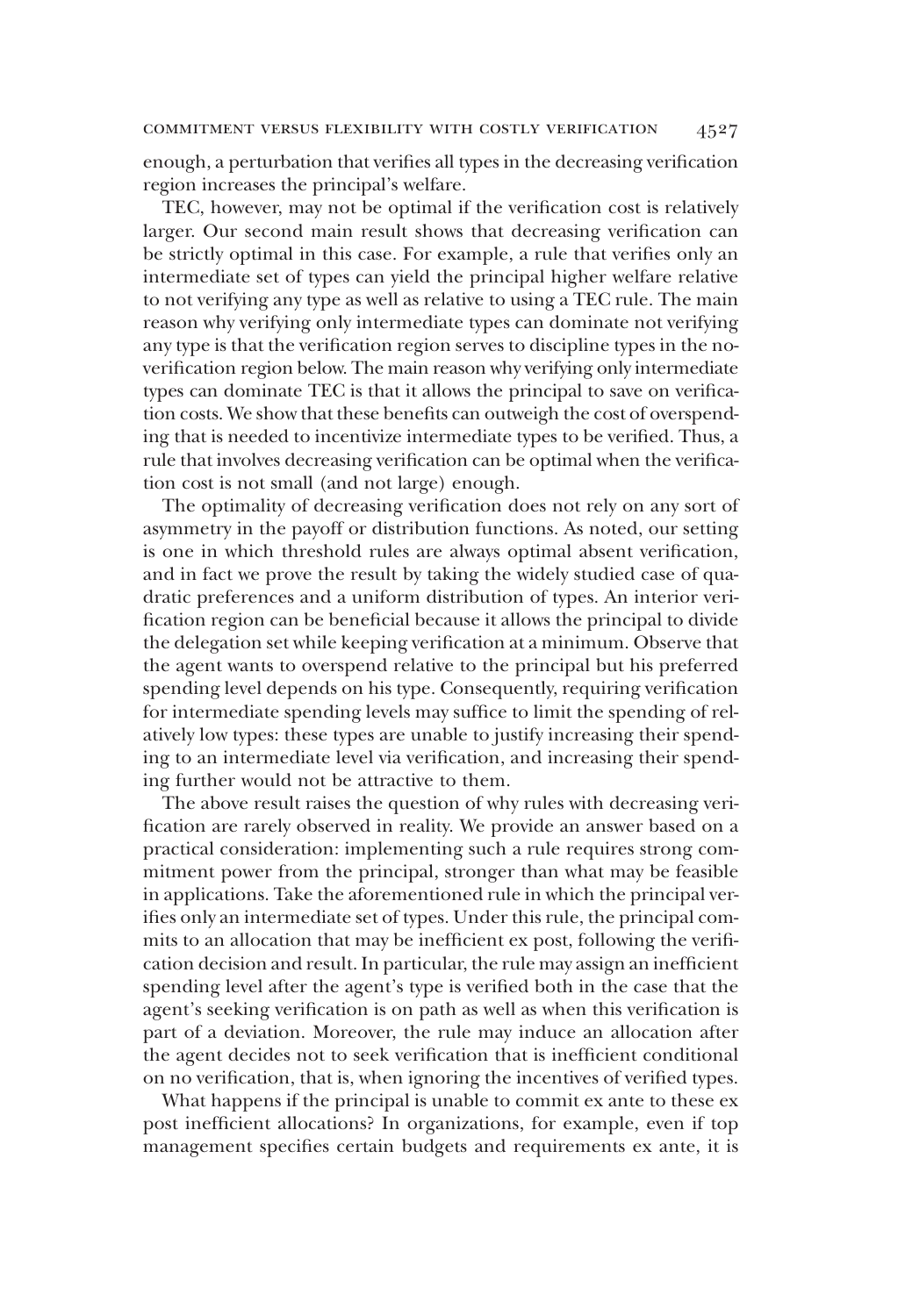common for these to be changed ex post. Ross (1986) documents that in firms whose budgeting procedures resemble TEC, budget approvals do not conform to preannounced criteria but depend on the discretion of top management.8 Investment committees decide the scope of projects that are brought up for verification and approval as well as the budget cap for projects that have not been submitted for review. In related work on chief executive officers and corporate boards, Grinstein and Tolkowsky (2004) find that corporate boards exert significant discretion in reviewing and approving annual budgets and large capital requests made by the chief executive officer.

Our third main result shows that if the principal's commitment power is limited, then TEC is optimal whenever verification is optimal. In terms of the three-step timing described previously, limited commitment power means that the principal now revises the agent's allowable spending set following the agent's verification decision and result. We prove that in this case, any incentive-compatible rule must have weakly increasing verification everywhere. The reason is that inducing decreasing verification requires incentivizing verified types not to deviate and choose a higher spending level in a no-verification region above them, and under limited commitment power it also requires incentivizing nonverified types not to seek a verification that guarantees them efficient spending. When unable to fully commit to a rule ex ante, the principal cannot implement the spending levels that would be needed to make these deviations unattractive, and thus decreasing verification is not feasible. Consequently, we obtain that under limited commitment power, any optimal rule featuring verification must be TEC.

Altogether, our results provide a theoretical justification for the prevalence of TEC in the real world. When verification costs are small enough, even a principal who can commit to any class of delegation rule will find it optimal to choose one with the simple form of TEC. When verification costs are larger, more complex rules may perform better, but TEC remains the principal's optimal rule if her commitment power is limited. An implication is that limitations to commitment power, as we have considered, appear to be prevalent in applications and an important reason behind the broad use of TEC rules.

Related literature.—Our paper is related to several literatures. First, we contribute to the literature on optimal delegation and self-control, starting with Holmström (1977, 1984). Main references include Melumad and Shibano (1991) and Alonso and Matouschek (2008) on delegation

<sup>8</sup> See also Bower and Lesard (1973) and Taggart (1987, 18). The latter notes that "[i]f a division's worthwhile projects exceed its budget, top management may be wiling to renegotiate." Additionally, Mukherjee and Henderson (1987) observe that firms' investment criteria are sometimes unclear, as they depend on the class of project. This gives top management more discretion to make decisions ex post.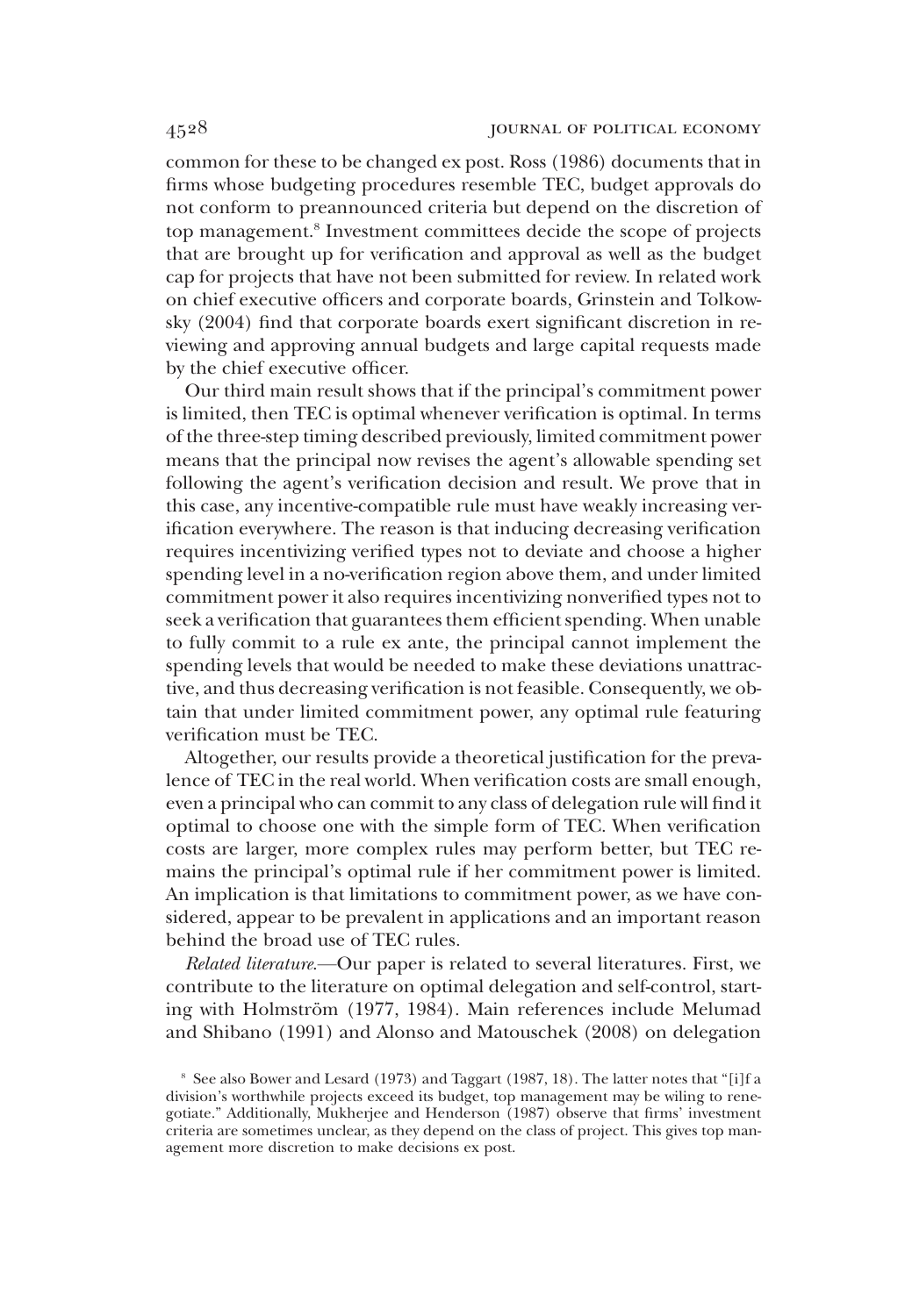under quadratic preferences; Amador, Werning, and Angeletos (2006) on consumption-savings problems with hyperbolic preferences; and Amador and Bagwell (2013), which considers a general framework that we take as our baseline.<sup>9</sup> As in this literature, we study a principal-agent environment with no transfers in which the agent is better informed about the efficient action but biased relative to the principal. In contrast to this literature, we allow the principal to verify the agent's information at a cost. By introducing this additional tool, we are able to explore how escape clauses are optimally used and how optimal delegation depends on the extent of the principal's commitment power.<sup>10</sup>

Second, we contribute to the literature on costly verification, starting with Townsend (1979). Both that paper and others that followed it—including Gale and Hellwig (1985), Border and Sobel (1987), and Mookherjee and Png (1989)—analyze settings with transfers, which we rule out. More recently, Ben-Porath, Dekel, and Lipman (2014) and Erlanson and Kleiner (2015) consider costly verification in one-good and collective allocation problems without transfers, and Glazer and Rubinstein (2004, 2006) and Mylovanov and Zapechelnyuk (2017) study related questions using different verification technologies.<sup>11</sup> Our main departure from this literature (in addition to other differences specific to each paper) is that we study a delegation setting in which we allow for different degrees of bias by the agent relative to the principal. This is also a main distinction with respect to Harris and Raviv (1996)—and the dynamic version in Malenko (2019)—who consider costly verification in a delegation model where the agent always benefits from higher actions.<sup>12</sup> Such an extreme bias assumption implies that granting the agent flexibility has no value to the principal. We instead build on a canonical delegation framework in which flexibility is valuable; that is, the agent's most preferred action

<sup>9</sup> See also Athey, Atkeson, and Kehoe (2005), Ambrus and Egorov (2013, 2017), Halac and Yared (2014, 2018, 2019a, 2019b), and Amador, Bagwell, and Frankel (2018). Auster and Pavoni (2017) study a delegation problem with limited awareness that gives rise to a noninterval delegation set.

<sup>10</sup> We study the effects of the principal not being able to commit to not changing the agent's allowable spending set following the verification decision and result. A different question that a literature on auditing has investigated concerns a principal's ability to commit to an audit strategy; see, e.g., Reinganum and Wilde (1986), Banks (1989), and Chatterjee, Morton, and Mukherji (2008). Work on delegation and self-control has also studied lack of commitment to rules; this includes Bernheim, Ray, and Yeltekin (2015), Dovis and Kirpalani (2017), and Halac and Yared (2019a).

<sup>11</sup> More broadly, there is a literature on mechanism design and implementation with evidence, including Green and Laffont (1986), Bull and Watson (2007), Deneckere and Severinov (2008), Ben-Porath and Lipman (2012), and Kartik and Tercieux (2012).

 $12$  The model in Harris and Raviv (1996) also differs from ours in other respects: there are only three agent types, the agent receives a noncontingent transfer from the principal, and the principal can choose to verify the agent with an interior probability. Harris and Raviv (1998) consider an extension in which capital is allocated across multiple projects. Malenko (2019) analyzes a dynamic version in which projects of independent and identically distributed quality arrive stochastically over time.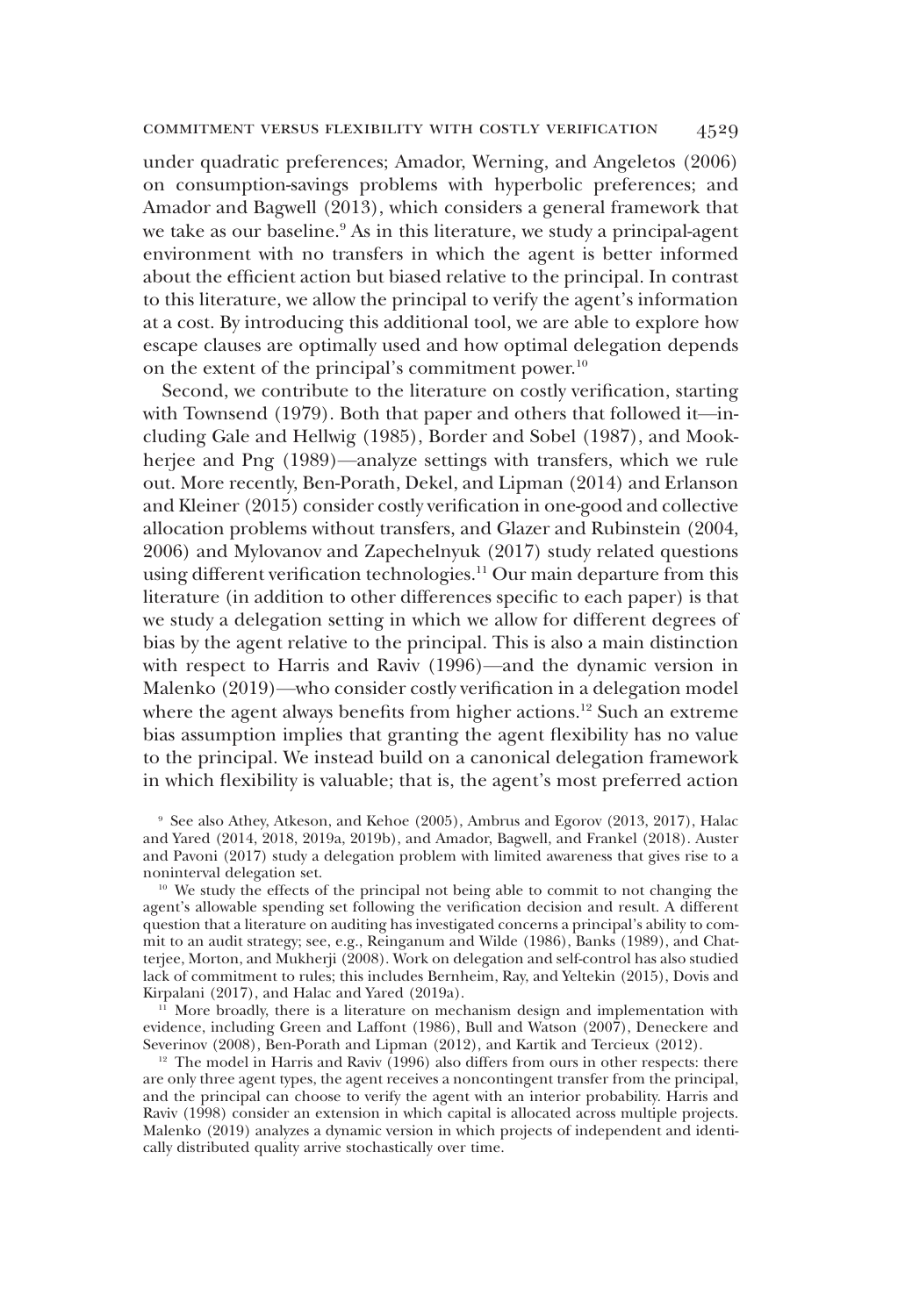is higher than the principal's but not necessarily the highest possible action. Our paper provides the first study of optimal delegation and verification in a setting in which the principal faces a commitment versus flexibility trade-off. We show that this trade-off introduces new conceptual issues into our mechanism design problem and shapes the principal's optimal rule.

Finally, our paper is also related to a literature that studies policy rules with escape clauses in macroeconomic models. Building on the seminal work of Rogoff (1985) on commitment versus flexibility, Flood and Isard (1988) and Lohmann (1992) consider the use of escape clauses in monetary policy. Obstfeld (1997) discusses the merits of escape clauses in the context of fixed exchange rate systems, where member countries are allowed to realign in the face of severe shocks. Beshkar and Bond (2017) analyze trade agreements within the class of tariff caps with escape clauses, where the reliance on verification relative to tariff overhang optimally depends on the level of international externality. Coate and Milton (2019) consider the optimal design of fiscal limits for a politician who is allowed to override the limit and select his preferred action with the citizens' approval. We share with this literature our motivation of examining the role of escape clauses. Our main departure is that we use mechanism design to study optimal rules with verification without restricting their structure.

# II. Model

Our baseline model of delegation is the same general principal-agent environment of Amador and Bagwell (2013), where we focus on the case in which the agent's bias is toward higher actions. We expand this delegation model by allowing for costly state verification, following Townsend (1979).

### A. Environment

There are a principal and an agent. The state is  $\gamma \in \Gamma = [\gamma, \bar{\gamma}]$  for  $\gamma > 0$ , with continuous density  $f(x) > 0$  for all  $\alpha$ . The corresponding distribuwith continuous density  $f(\gamma) > 0$  for all  $\gamma$ . The corresponding distribution function is  $F(\gamma)$ . The level of spending is denoted by  $\pi \in [\frac{\pi}{\beta}, \frac{\pi}{\beta}]$ .<br>The principal's welfare is  $U_p(\gamma, \pi)$ , twice continuously different

The principal's welfare is  $U_P(\gamma, \pi)$ , twice continuously differentiable with  $\frac{\partial^2 U_P(\gamma, \pi)}{\partial \tau^2} < 0$ . We assume that the principal's optimum,  $\pi_P(\gamma) \equiv \argmax_{\pi} U_P(\gamma, \pi)$ , is interior, and we refer to it as the *efficient* level of spending. We impose the following single-crossing condition:

$$
\frac{\partial^2 U_P(\gamma, \pi)}{\partial \gamma \partial \pi} > 0.
$$
 (1)

Thus, the efficient level of spending is increasing in the state:  $\pi'_P(\gamma) > 0$ .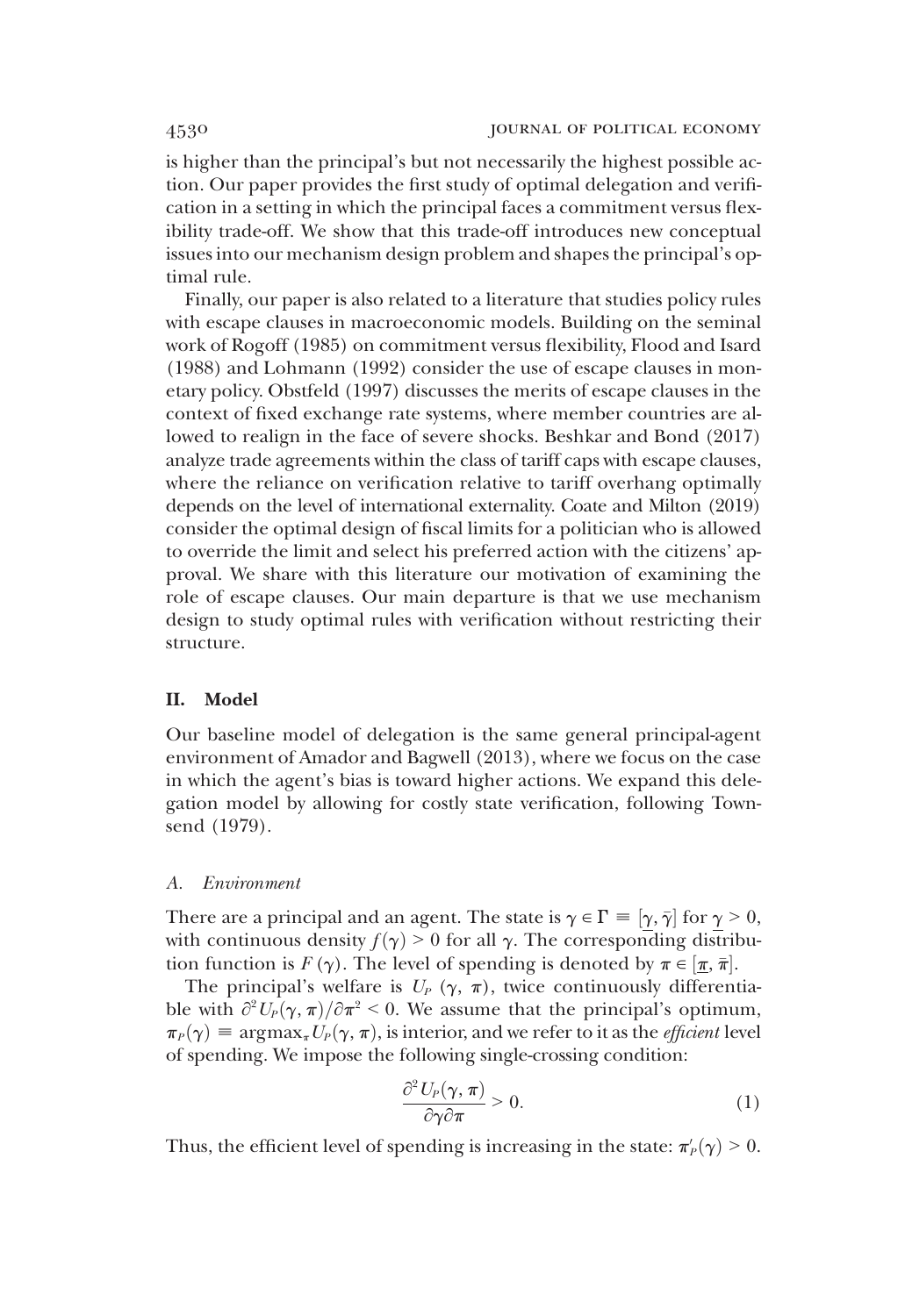The agent's welfare is  $U_A(\gamma, \pi) = \gamma \pi + b(\pi)$ , with  $b(\pi)$  twice continuously differentiable and  $b''(\pi)$  < 0. We assume that the agent's optimum,  $\pi_A(\gamma) \equiv \argmax_{\pi} U_A(\gamma, \pi)$ , is interior, and we refer to it as the *flexible* level of spending. Note that the agent's welfare satisfies the single-crossing condition  $\partial^2 U_A(\gamma, \pi)/\partial \gamma \partial \pi > 0.13$  We consider an agent who is biased to-<br>ward bigher spending relative to the principal. Specifically we add the ward higher spending relative to the principal. Specifically, we add the following assumption to the setting of Amador and Bagwell (2013):

$$
\frac{\partial U_A(\gamma,\pi)}{\partial \pi} > \frac{\partial U_P(\gamma,\pi)}{\partial \pi}.\tag{2}
$$

Condition (2) says that the agent not only benefits from increasing spending whenever the principal does but also benefits from any spending increase more than the principal. Note that since we took the efficient and flexible spending levels to be interior and the parties' utilities from spending to be strictly concave, an implication of this condition is that the flexible level of spending always exceeds the efficient level. That is, our assumptions yield

$$
\left.\frac{\partial U_A(\gamma,\pi)}{\partial \pi}\right|_{\pi=\pi_P(\gamma)} > \left.\frac{\partial U_P(\gamma,\pi)}{\partial \pi}\right|_{\pi=\pi_P(\gamma)} = 0 = \left.\frac{\partial U_A(\gamma,\pi)}{\partial \pi}\right|_{\pi=\pi_A(\gamma)},
$$

which, given  $\partial^2 U_A(\gamma, \pi) / \partial \pi^2 < 0$ , implies  $\pi_A(\gamma) > \pi_P(\gamma)$  for all  $\gamma \in \Gamma$ .<br>The state  $\gamma$  is private information to the agent that is the agent's

The state  $\gamma$  is private information to the agent, that is, the agent's type. The principal can perfectly verify  $\gamma$  by paying an additive cost  $\phi > 0$ . The agent's cost of verification is  $\alpha \phi$  for  $\alpha \in [0, 1]$ . This formulation allows us<br>to cover situations in which the agent pays no verification cost  $(\alpha = 0)$  as to cover situations in which the agent pays no verification cost ( $\alpha = 0$ ) as well as situations in which he pays a cost no larger than the principal's  $(\alpha \in (0, 1])$ . One could also allow for the agent to pay a higher cost than the principal's Our results in section W continue to hold under  $\alpha > 1$ the principal's. Our results in section IV continue to hold under  $\alpha > 1$ , provided that the agent's bias is sufficiently large; our results in section V hold independently of the value of  $\alpha \geq 0$ .

By featuring both a bias and private information by the agent, our environment gives rise to a commitment versus flexibility trade-off. If the agent were not biased relative to the principal, the principal could implement the efficient level of spending by providing full flexibility to the agent (who would in this case choose  $\pi_A(\gamma) = \pi_P(\gamma)$ ). Similarly, if the state  $\gamma$  were not the agent's private information, the principal could implement the efficient level of spending by committing the agent to a fully contingent spending plan. In the presence of both a bias and private information, however, the principal cannot implement efficient spending  $\pi_P(\gamma)$  for all  $\gamma$  without verification, and she faces a nontrivial trade-off between commitment and flexibility.

<sup>&</sup>lt;sup>13</sup> For both the principal and the agent's preferences, we will refer to single crossing as the (stronger) supermodularity condition that we have assumed these preferences satisfy.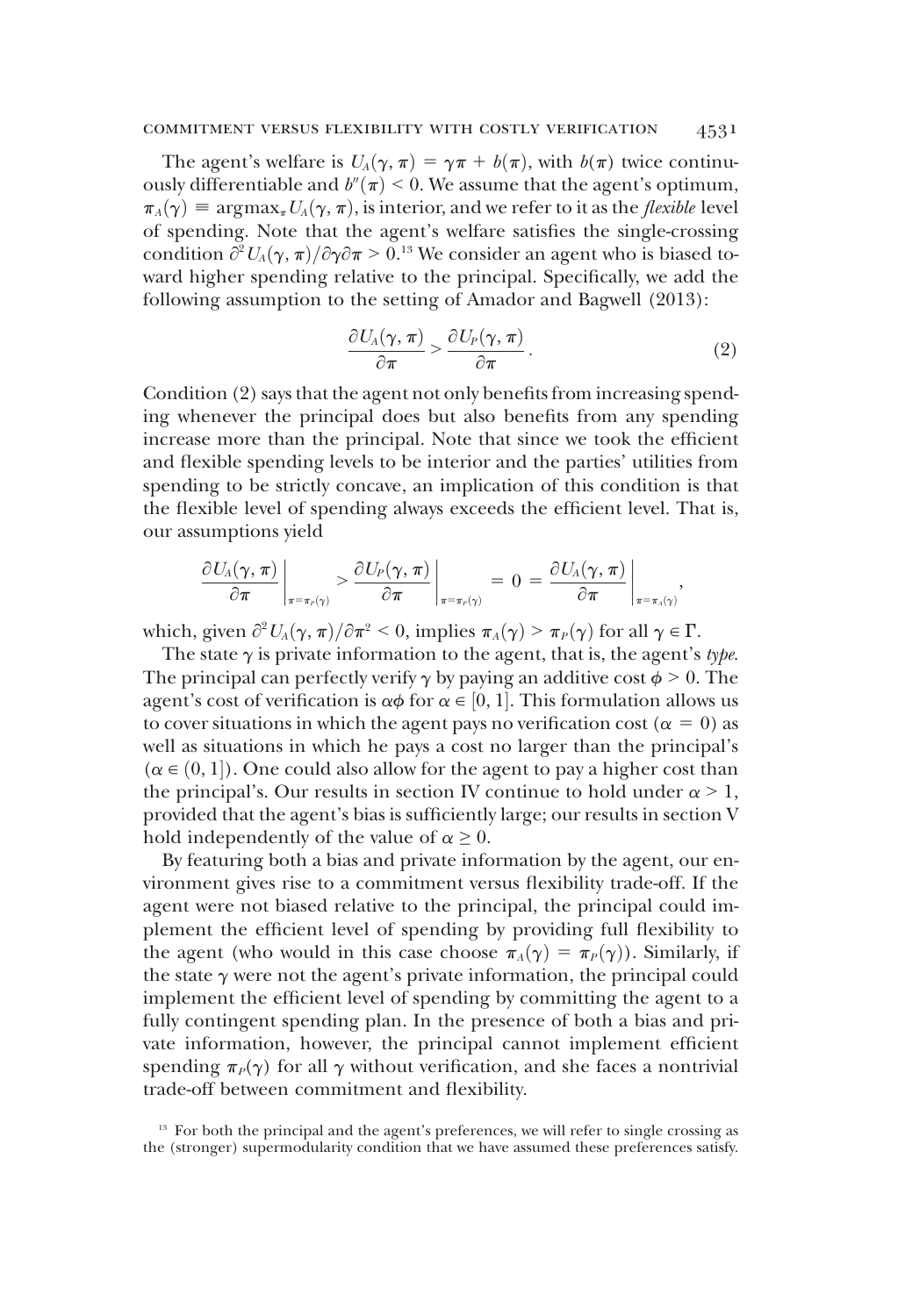Special cases.—The model of delegation described above encompasses specific cases commonly studied in the literature. One example is the case of quadratic preferences with a constant bias (which we will refer to as simply quadratic preferences), examined by Melumad and Shibano (1991) and Alonso and Matouschek (2008) and used extensively in applied work. Under these preferences, the principal's welfare is  $-(\gamma - \pi)^2/2$  and the agent's welfare is  $-(\gamma + \beta - \pi)^2/2$  for some  $\beta > 0$  representing the agent's welfare is  $-(\gamma + \beta - \pi)^2/2$  for some  $\beta > 0$  representing the agent's bias. This formulation is equivalent to letting  $L(\gamma \pi) = \gamma \pi +$ agent's bias. This formulation is equivalent to letting  $U_p(\gamma, \pi) = \gamma \pi +$  $b(\pi) - \beta \pi$  and  $U_A(\gamma, \pi) = \gamma \pi + b(\pi)$  for  $b(\pi) = \beta \pi - \pi^2/2$  and is there-<br>fore a special case of our model. We will use the quadratic preferences case fore a special case of our model. We will use the quadratic preferences case to illustrate some of our results.

Another example is the model of consumption under hyperbolic preferences, analyzed by Amador, Werning, and Angeletos (2006) and Halac and Yared (2014, 2018, 2019a).<sup>14</sup> The principal's welfare in this case is  $\gamma u(c) + w(y - c)$  and the agent's welfare is  $\gamma u(c) + \beta w(y - c)$ , where u and  $w$  are utility functions;  $c$  and  $y$  represent consumption and exogenous income, respectively; and  $\beta \in (0, 1)$  captures the degree of present bias by the agent. This formulation is equivalent to letting  $U_p(\gamma, \pi) =$  $\gamma \pi + (1/\beta)b(\pi)$  and  $U_A(\gamma, \pi) = \gamma \pi + b(\pi)$ , with  $\pi = u(c)$  and  $b(\pi) =$  $\beta w(y - u^{-1}(\pi))$ , and is thus also encompassed by our model.

## B. Timing

The order of events is as follows:

- 1. The principal sets a rule, which maps a verification decision and result into an allowable spending set  $\Pi$ .
- 2. The agent chooses whether to seek verification,  $a \in \{0, 1\}$ , and the principal perfectly verifies his type  $\gamma$  if  $a = 1$ .
- 3. The agent chooses a spending level  $\pi$  from the allowable set  $\Pi$ .

The above timing assumes that the agent learns his type  $\gamma$  before the principal sets a rule in step 1. Our analysis is unchanged if instead the agent learns his type after the rule has been set, that is, at the beginning of step 2.

### C. Delegation Rules

Given the game form described above, we can analyze the principal's problem as that of choosing a delegation rule M that consists of a pair

 $14$  Halac and Yared (2014, 2018, 2019a) use this model to study fiscal rules, where a government's deficit bias may emerge from the aggregation of heterogeneous, time-consistent citizens' preferences ( Jackson and Yariv 2015, 2014) or from turnover in a political economy setting (Aguiar and Amador 2011; Alesina and Passalacqua 2016). See Yared (2019) for a broad discussion of this application.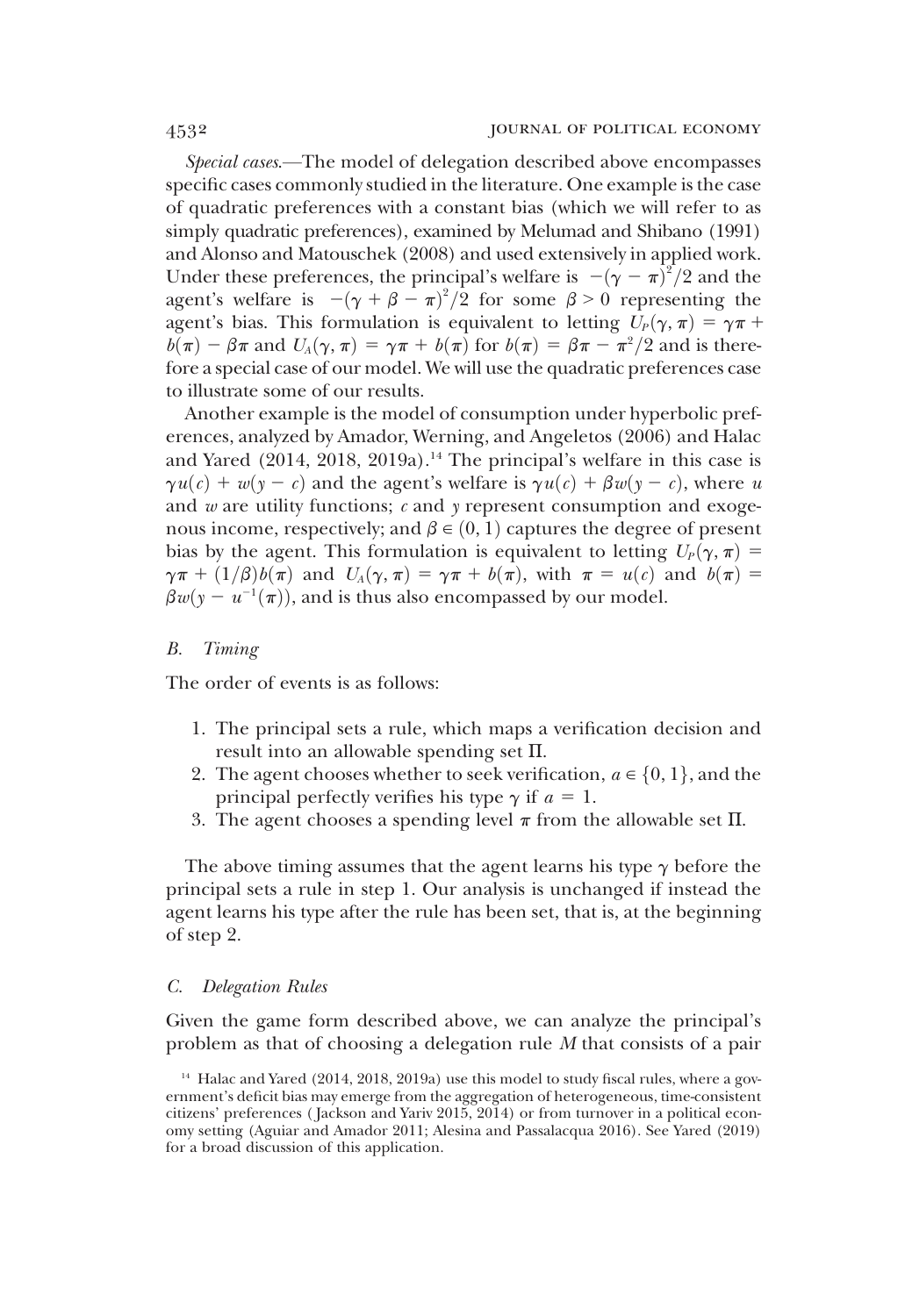# commitment versus flexibility with costly verification 4533

of schedules  $\{a(\gamma), \pi(\gamma)\}_{\gamma \in \Gamma}$ , specifying a verification decision and spending level for each type  $\gamma$ . The principal chooses a rule M to maximize her expected welfare:

$$
\max_{\{a(\gamma),\pi(\gamma)\}_{\gamma\in\Gamma}} \int_{\underline{\gamma}}^{\bar{\gamma}} (U_P(\gamma,\pi(\gamma)) - a(\gamma)\phi) f(\gamma) d\gamma \tag{3}
$$

subject to

$$
U_A(\gamma, \pi(\gamma)) - a(\gamma)\alpha\phi \ge U_A(\gamma, \pi(\hat{\gamma}))
$$
 for all  $\gamma, \hat{\gamma}$  for which  $a(\hat{\gamma}) = 0$ . (4)

The objective (3) is the principal's expected welfare under a given rule, taking into account the additive verification costs. The constraint (4) is an incentive compatibility (or truth-telling) constraint: it guarantees that an agent of type  $\gamma$  prefers his assigned verification decision and spending level,  $a(\gamma)$  and  $\pi(\gamma)$ , to a different allocation  $a(\hat{\gamma})$  and  $\pi(\hat{\gamma})$  for some type  $\hat{\gamma}$  who is not verified (i.e., with  $a(\hat{\gamma}) = 0$ ). Note that it is sufficient to consider deviations to nonverified types: since a deviation in which an agent of type  $\gamma$  mimics a verified type  $\hat{\gamma}$  would be detected by the principal (as verification reveals the true type) and the principal can arbitrarily punish the agent (through the spending allocation) when she learns that he has deviated, we do not need to consider such a deviation.<sup>15</sup>

We also note that the formulation above does not rule out mixed strategies by the agent. If the agent were willing to mix over verification and no verification or over different spending levels, he would be indifferent over these allocations, and thus the principal can select one of these that maximizes her expected welfare.16 In fact, building on this observation, we can show that our results are not limited to the game form in section II.B but continue to hold when allowing for any indirect mechanism specifying a message space for the agent and a deterministic allocation function to which the principal commits. Such a mechanism induces a game in which the agent sends a message, is either verified or not as a function of the message, and is assigned a spending level as a function of the message and verification result. We show in appendix B (available online) that a version of the revelation principle in terms of payoffs holds in our setting, implying that to study the optimal deterministic mechanism for the principal, it is without loss to restrict attention to deterministic direct

<sup>&</sup>lt;sup>15</sup> The principal can punish a deviation of a type  $\gamma$  in which he mimics a type  $\hat{\gamma} \neq \gamma$  with  $a(\hat{\gamma}) = 1$  by assigning following verification some spending level  $\pi(\hat{\gamma}, \hat{\gamma})$  such that  $U_A(\gamma, \pi(\hat{\gamma}, \gamma)) \le U_A(\gamma, \pi(\gamma))$ . It is clear that such a spending level exists; in fact, setting  $\pi(\hat{\gamma}, \gamma) = \pi(\gamma)$  would be a sufficient punishment.

 $16$  While this selection relaxes the principal's problem, it is not used under the optimal rule described in our main result in proposition 3, which induces a unique best response by the agent. Hence, the result does not rely on selection of equilibria of the game in sec. II.B.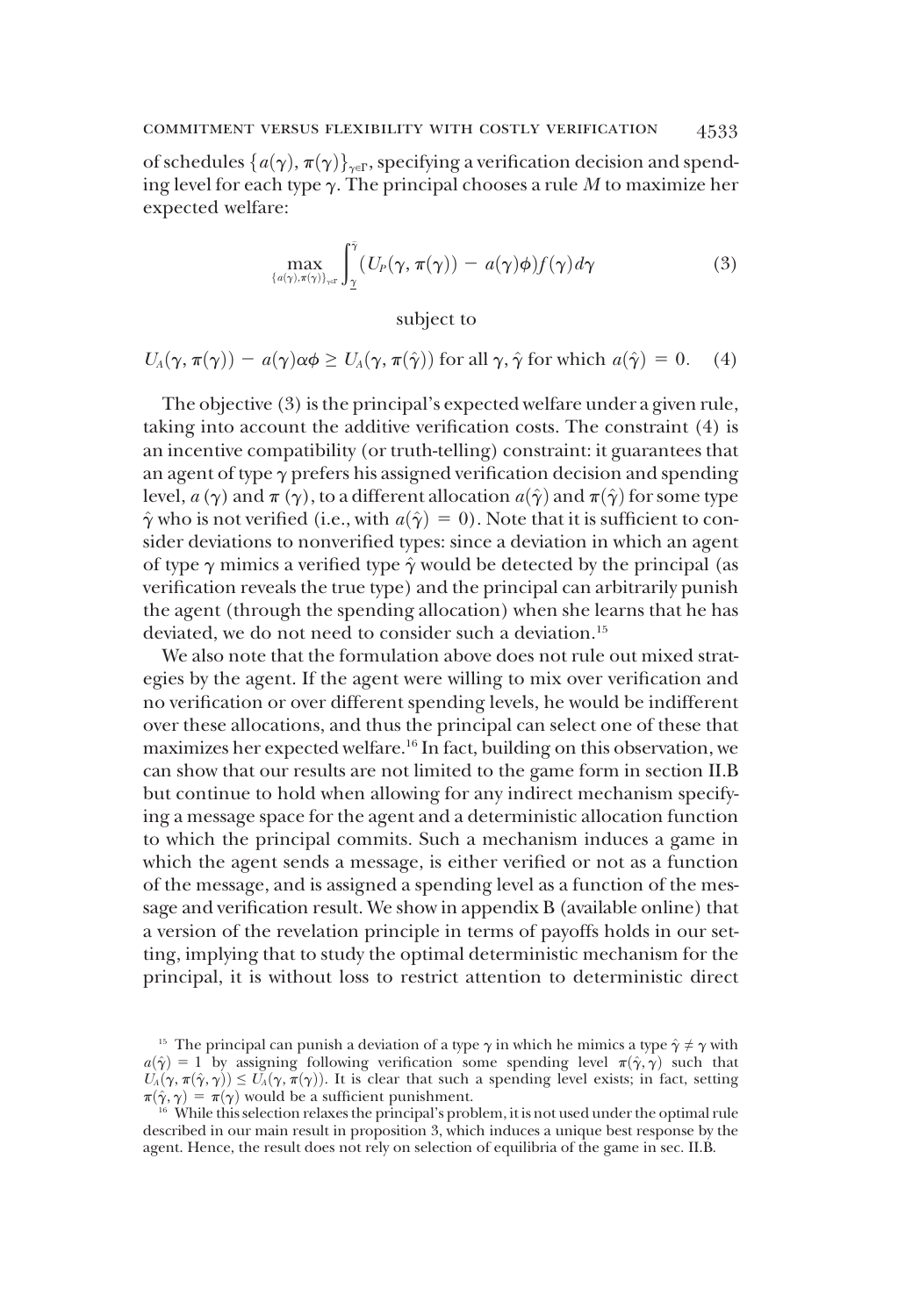mechanisms (i.e., where the message space coincides with the agent's type space) that induce truthful reporting by the agent, as considered in the program in (3) and (4) above.

Because there is a continuum of types, it is possible that the problem in (3) and (4) admits multiple solutions that are identical everywhere except for a measure zero set of types. As a means of selecting the optimum in such a situation, we say that a rule  $M$  is *optimal* if it solves  $(3)$  and  $(4)$ and there is no other solution  $\tilde{M}$ , with associated verification and spending schedules  $\{\tilde{a}(\gamma), \tilde{\pi}(\gamma)\}_{\gamma \in \Gamma}$ , such that

$$
U_P(\gamma, \tilde{\pi}(\gamma)) - \tilde{a}(\gamma)\phi \ge U_P(\gamma, \pi(\gamma)) - a(\gamma)\phi \tag{5}
$$

for all  $\gamma$  and strictly for some  $\gamma \in \Gamma$ . Although multiple solutions can in principle continue to exist under this condition, this criterion turns out to be sufficient for our characterization.

# III. No Verification Benchmark

Before analyzing the optimal delegation rule with verification, we review the results of the literature by considering the optimal rule in the absence of verification. Consider the principal's problem in (3) and (4) subject to the additional constraint that  $a(\gamma) = 0$  for all  $\gamma$  (so that constraint (4) becomes  $U_A(\gamma, \pi(\gamma)) \geq U_A(\gamma, \pi(\hat{\gamma}))$  for all  $\gamma, \hat{\gamma}$ ). Amador and Bagwell (2013) study this problem. To solve it, they make the following assumption 1 on the distribution of  $\gamma$ ; we extend this assumption to any truncation from above, with support  $[\gamma, \bar{\gamma}']$  for  $\bar{\gamma}' \leq \bar{\gamma}$ , density  $f(\gamma)/F(\bar{\gamma}')$ ,<br>and distribution function  $F(\gamma)/F(\bar{\gamma}')$ . and distribution function  $F(\gamma)/F(\bar{\gamma}')$ :<br>ASSUMPTION 1 Take the distribut

ASSUMPTION 1. Take the distribution of  $\gamma$  truncated from above by  $\bar{\gamma}' \leq \bar{\gamma}$ . For each such truncated distribution, there exists  $\gamma^*$  such that  ${\rm for} \ \kappa \equiv \inf_{\{\gamma,\pi\}} \big( (\partial^2 U_P(\gamma,\pi)/\partial^2 \pi)/b''(\pi) \big),$ i i.

$$
\kappa F(\gamma) - \frac{\partial U_P(\gamma, \pi_A(\gamma))}{\partial \pi} f(\gamma)
$$

is nondecreasing for all  $\gamma \in [\underline{\gamma}, \gamma^*];$  and ii.

$$
(\gamma - \gamma^*)\kappa \ge \int_{\gamma}^{\tilde{\gamma}} \frac{\partial U_P(\tilde{\gamma}, \pi_A(\gamma^*))}{\partial \pi} \frac{f(\tilde{\gamma})}{1 - F(\gamma)} d\tilde{\gamma}
$$

for all  $\gamma \in [\gamma^*, \bar{\gamma}']$ , with equality at  $\gamma^*$ .

-One can verify that for the special cases typically studied in the literature, such as those with quadratic or hyperbolic preferences, assumption 1 is satisfied under commonly used distribution functions, including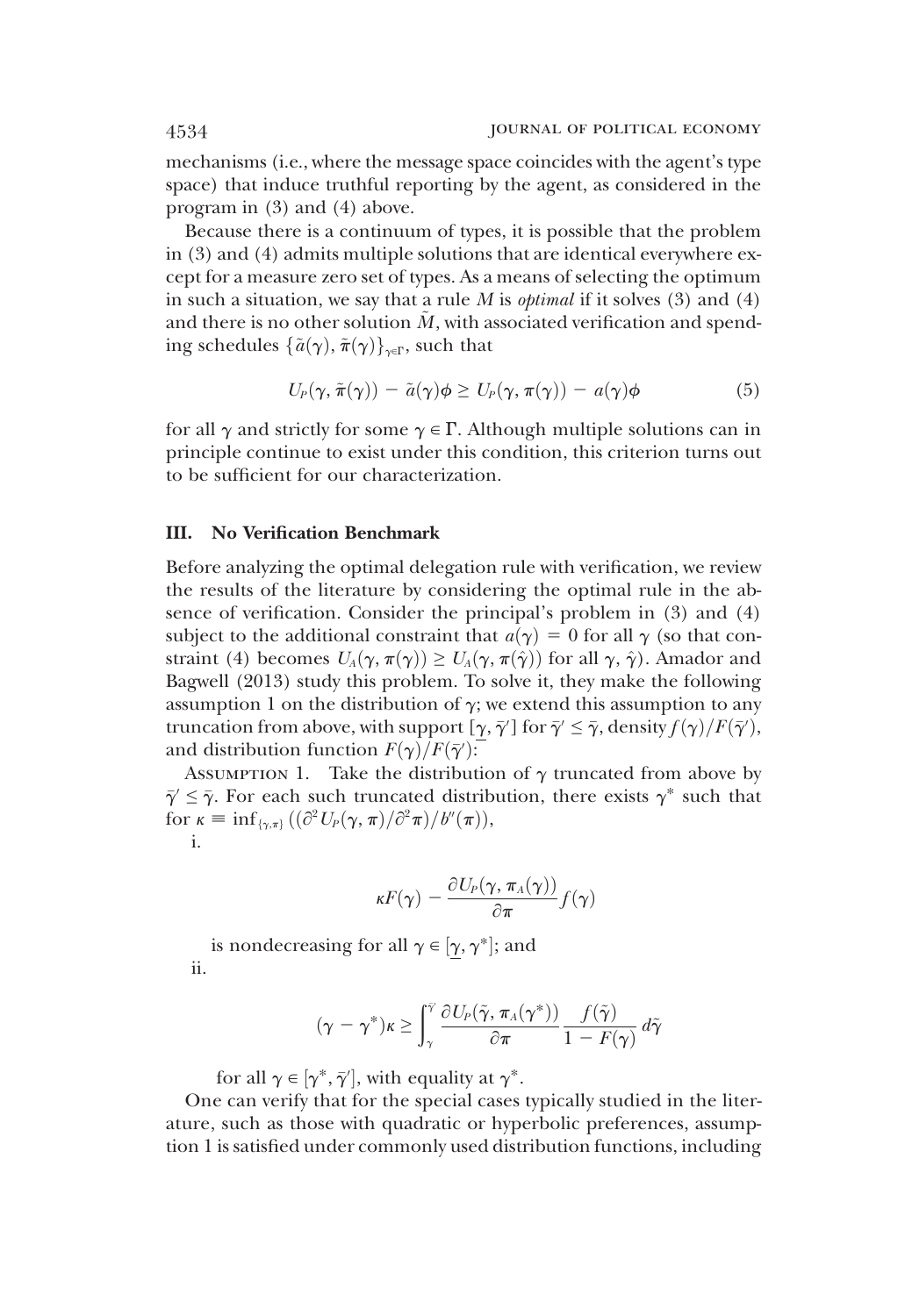

FIG. 1.—Optimal rule under no possibility of verification. The figure is drawn for the quadratic preferences case (see sec. II.A), where we let  $\gamma = 0.5$ ,  $\bar{\gamma} = 1.5$ ,  $\beta = 0.12$ , and  $F(\gamma)$  uniform.

exponential, lognormal, and any nondecreasing density.17 Given assumption 1, the results in Amador and Bagwell (2013) yield the following:

PROPOSITION 1 (Optimal rule under no possibility of verification). Take the distribution of  $\gamma$  truncated from above by  $\bar{\gamma}' \leq \bar{\gamma}$ . If the principal is constrained to  $a(\gamma) = 0$  for all  $\gamma \in [\underline{\gamma}, \overline{\gamma}']$ , an optimal rule is a threshold  $\gamma^* \leq \overline{\gamma}$  such that threshold  $\gamma^* < \bar{\gamma}'$  such that

$$
\pi(\gamma) = \min\{\pi_A(\gamma), \pi_A(\gamma^*)\}
$$

for  $\gamma \in [\underline{\gamma}, \overline{\gamma}']$ .<br>Linder no y

Under no verification, an optimal rule is a threshold  $\gamma^*$  such that all pees  $\gamma \leq \gamma^*$  spend at their flexible level and all types  $\gamma \geq \gamma^*$  are bunched types  $\gamma \leq \gamma^*$  spend at their flexible level and all types  $\gamma > \gamma^*$  are bunched at the flexible spending level of  $\gamma^*$ . The principal can implement this rule by setting a spending limit  $\pi^* = \pi_A(\gamma^*)$  and allowing the agent to choose any spending level up to this limit.

Figure 1 illustrates an optimal rule under no verification for the case of quadratic preferences. The level of spending is on the vertical axis and the agent's type on the horizontal axis. In this simple example, both efficient and flexible spending are increasing linear functions of the state  $\gamma$ , and flexible spending exceeds efficient spending by a constant amount

 $17$  We also note that assumption 1 on the original distribution implies that the assumption is satisfied for all truncations from above if the conditions in proposition 2 of Amador and Bagwell (2013) hold.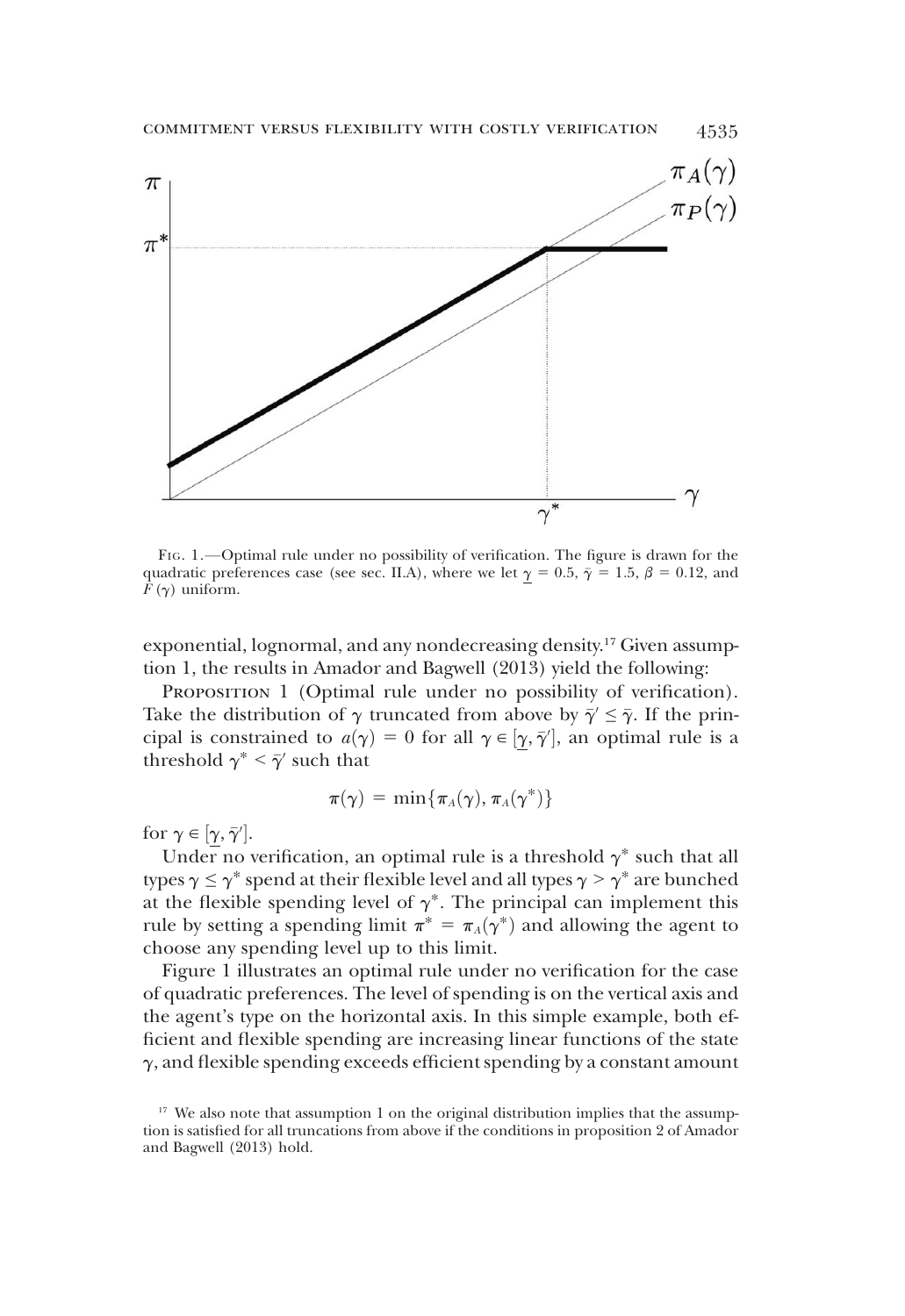

FIG. 2.—Rule without verification with a hole  $[\pi_L, \pi_H]$ . Parameters are the same as in figure 1.

representing the agent's bias. The rule characterized in proposition 1 specifies a spending level that coincides with the agent's flexible level for  $\gamma \leq \gamma^*$  and equals  $\pi_A(\gamma^*)$  for  $\gamma > \gamma^*$ .

A key insight behind the result in proposition 1 is that holes are suboptimal. More precisely, the principal can always improve upon a rule as that depicted in figure 2, which does not allow the agent to choose spending  $\pi \in [\pi_L, \pi_H]$  for some interior  $\pi_L$  and  $\pi_H$  but does allow the agent to choose spending immediately below  $\pi$ , and immediately above  $\pi$ . The choose spending immediately below  $\pi_L$  and immediately above  $\pi_H$ . The hole  $[\pi_L, \pi_H]$  implies that an agent of type  $\gamma$  for whom  $\pi_A(\gamma) \in (\pi_L, \pi_H)$ is not allowed to spend at his flexible level. Such an agent spends at the lower limit of the hole  $\pi_L < \pi_A(\gamma)$  if his type is relatively low, but he spends at the upper limit of the hole  $\pi_H > \pi_A(\gamma)$  if his type is higher. The role of assumption 1 is to guarantee that if the principal removes the hole, the benefit of reducing overspending for the types that bunch at  $\pi_H$  would outweigh any potential costs of increasing spending for the types that bunch at  $\pi_L$ .

### IV. Optimal Rule

We now turn to the study of optimal delegation when costly verification is possible. The following class of rules will play an important role in our analysis:

DEFINITION 1. A rule is TEC if it consists of  $\{\gamma^*, \gamma^{**}\},$  with  $\gamma^* \leq \gamma^{**}$ and  $\gamma < \gamma^{**} < \bar{\gamma}$  such that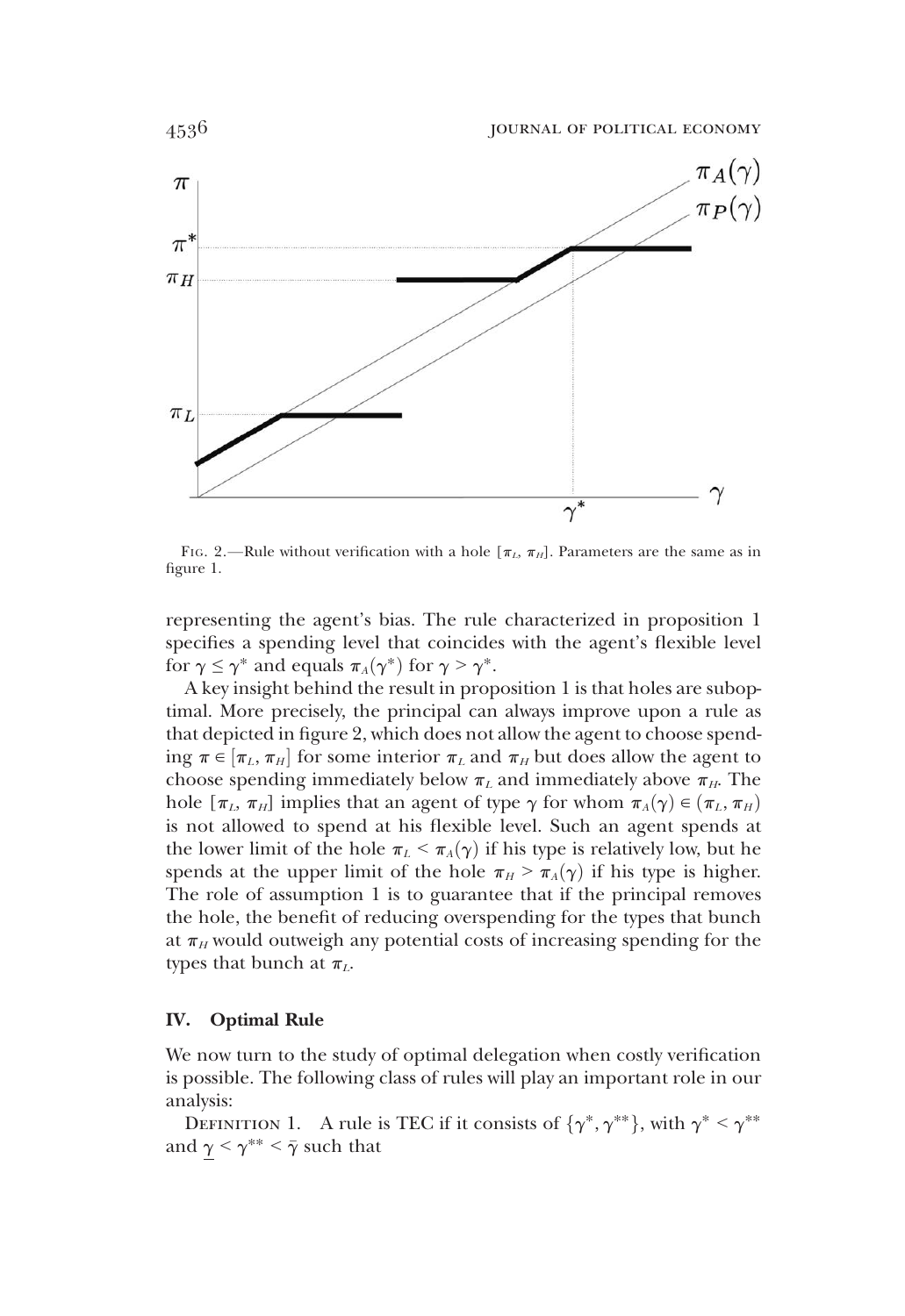- i. (threshold) if  $\gamma \leq \gamma^{**}$ ,  $a(\gamma) = 0$  and  $\pi(\gamma) = \min{\pi_A(\gamma), \pi_A(\gamma^*)}$ ; and
- ii. (escape clause) if  $\gamma > \gamma^{**}$ ,  $a(\gamma) = 1$  and  $\pi(\gamma) = \pi_P(\gamma)$ .

Figure 3 illustrates a TEC rule using the quadratic preferences example. Under TEC, types  $\gamma \leq \gamma^*$  are not verified and spend at their flexible level, types  $\gamma \in (\gamma^*, \gamma^{**}]$  are not verified and are bunched at the flexible<br>spending level of  $\gamma^*$  and types  $\gamma > \gamma^{**}$  are verified and are assigned their spending level of  $\gamma^*$ , and types  $\gamma > \gamma^{**}$  are verified and are assigned their efficient spending level. The principal can implement this rule by allowing the agent to either choose a spending level up to a limit  $\pi^* = \pi_A(\gamma^*)$ or request verification by triggering an escape clause. When the agent is verified, he is assigned his efficient spending level provided that it is above a specified level  $\pi^{**} = \pi_P(\gamma^{**})$  (and is otherwise punished).

An important feature of TEC is that the verification function  $a(\gamma)$  is weakly increasing; that is, there is no decreasing verification:

DEFINITION 2. A rule features decreasing verification at  $\gamma'$  if  $a(\gamma)$ jumps from 1 to 0 at  $\gamma'$ ; that is, either (i)  $a(\gamma') = 0$  and lim sup<sub> $\gamma \uparrow \gamma' a(\gamma) = 1$  and lim inf  $\gamma \downarrow a(\gamma) = 0$ . A rule features weakly increase</sub> 1 or (ii)  $a(\gamma') = 1$  and  $\liminf_{\gamma \downarrow \gamma} a(\gamma) = 0$ . A rule features weakly increasing verification at  $\gamma'$  if neither i nor ii holds ing verification at  $\gamma'$  if neither i nor ii holds.

Note that we will refer to decreasing/increasing verification in the strict sense, and we will clarify whenever we use decreasing/increasing verification in the weak sense. Figure 4 depicts an example of a rule with decreasing verification. This rule specifies verification only for types between two interior cutoffs,  $\gamma_L$  and  $\gamma_H > \gamma_L$ . Types above and below this



FIG. 3.—TEC rule. Parameters are the same as in figure 1, with  $\phi = 0.008$  and  $\alpha = 0$ . Solid line depicts the allocation of nonverified types; dashed line corresponds to verified types.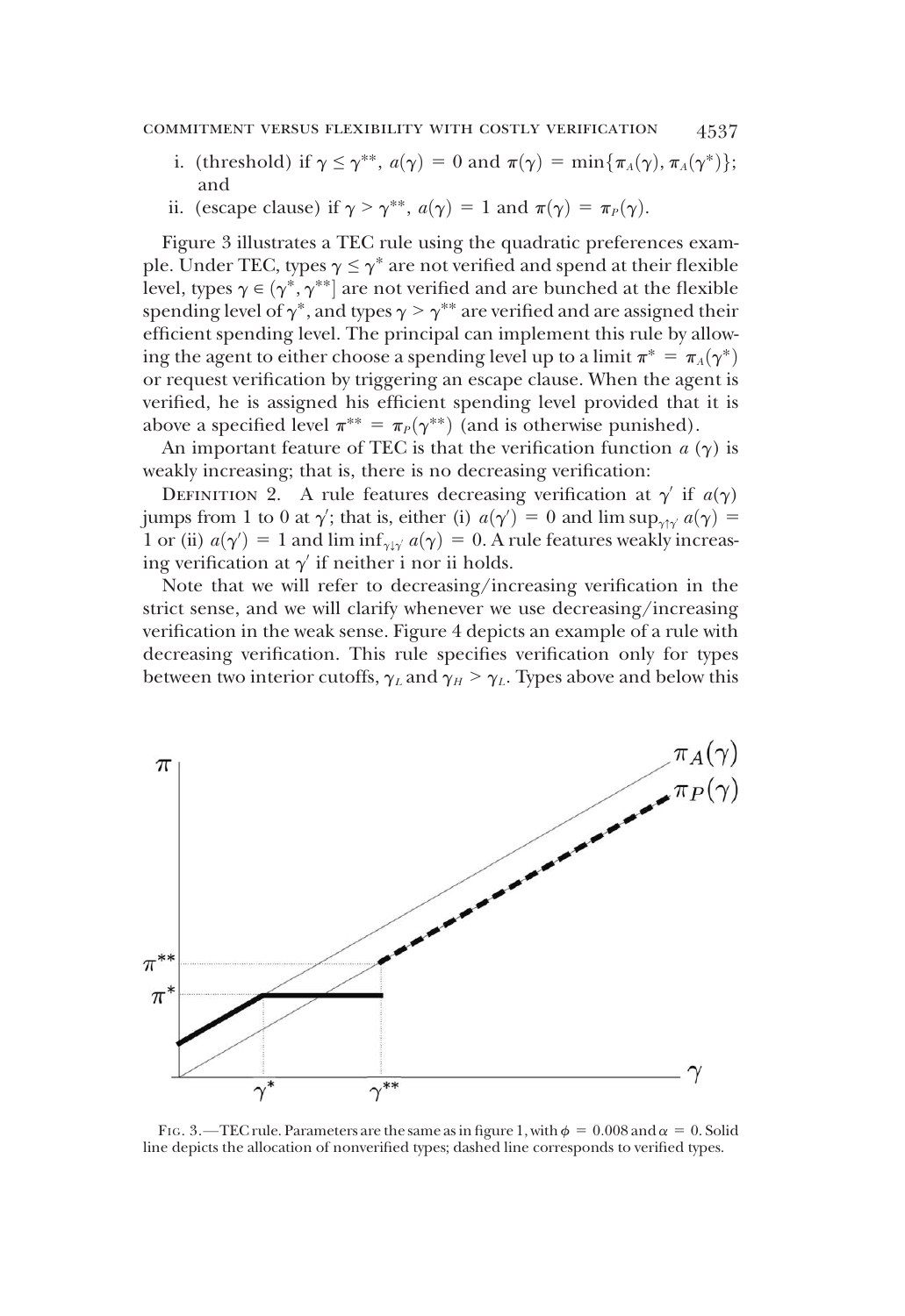

FIG. 4.—Rule with decreasing verification. Parameters are the same as in figure 3. Solid line depicts the allocation of nonverified types; dashed line corresponds to verified types.

region are not verified, and hence the rule features decreasing verification at  $\gamma_H$ . We will return to this example in section IV.C.

Another feature of TEC is that it specifies verification for some agent types but not for all. We begin by showing in section IV.A that inducing no verification for some types is in fact a property of any optimal rule. Furthermore, building on this result, we show that TEC is optimal whenever optimal verification is everywhere weakly increasing. We consider a simple extreme-bias case in section IV.B and provide an analysis for our general setting in section IV.C.

### A. Preliminaries

The next lemma shows that verifying all agent types is never optimal for the principal:

LEMMA 1. A rule with  $a(\gamma) = 1$  for all  $\gamma \in \Gamma$  is not optimal.

The logic is simple. Suppose that a rule that verifies all types is optimal. Such a rule must trivially assign efficient spending to all types. Now consider a perturbation in which the principal allows the agent to choose  $\pi_P(\gamma)$  without verification. Under the perturbed rule, a set of types [ $\gamma$ ,  $\gamma'$ ] for  $\gamma' \geq \gamma$  will prefer  $\pi_P(\gamma)$  over being verified and assigned efficient<br>spending <sup>18</sup> Moreover since the agent is biased toward bigher spending spending.<sup>18</sup> Moreover, since the agent is biased toward higher spending

<sup>&</sup>lt;sup>18</sup> Note that if  $\alpha = 0, \gamma' = \gamma$ , yet our argument applies, given our optimality condition (5). In the appendix, we also provide an alternative proof for the case of  $\alpha = 0$  that does not rely on condition (5).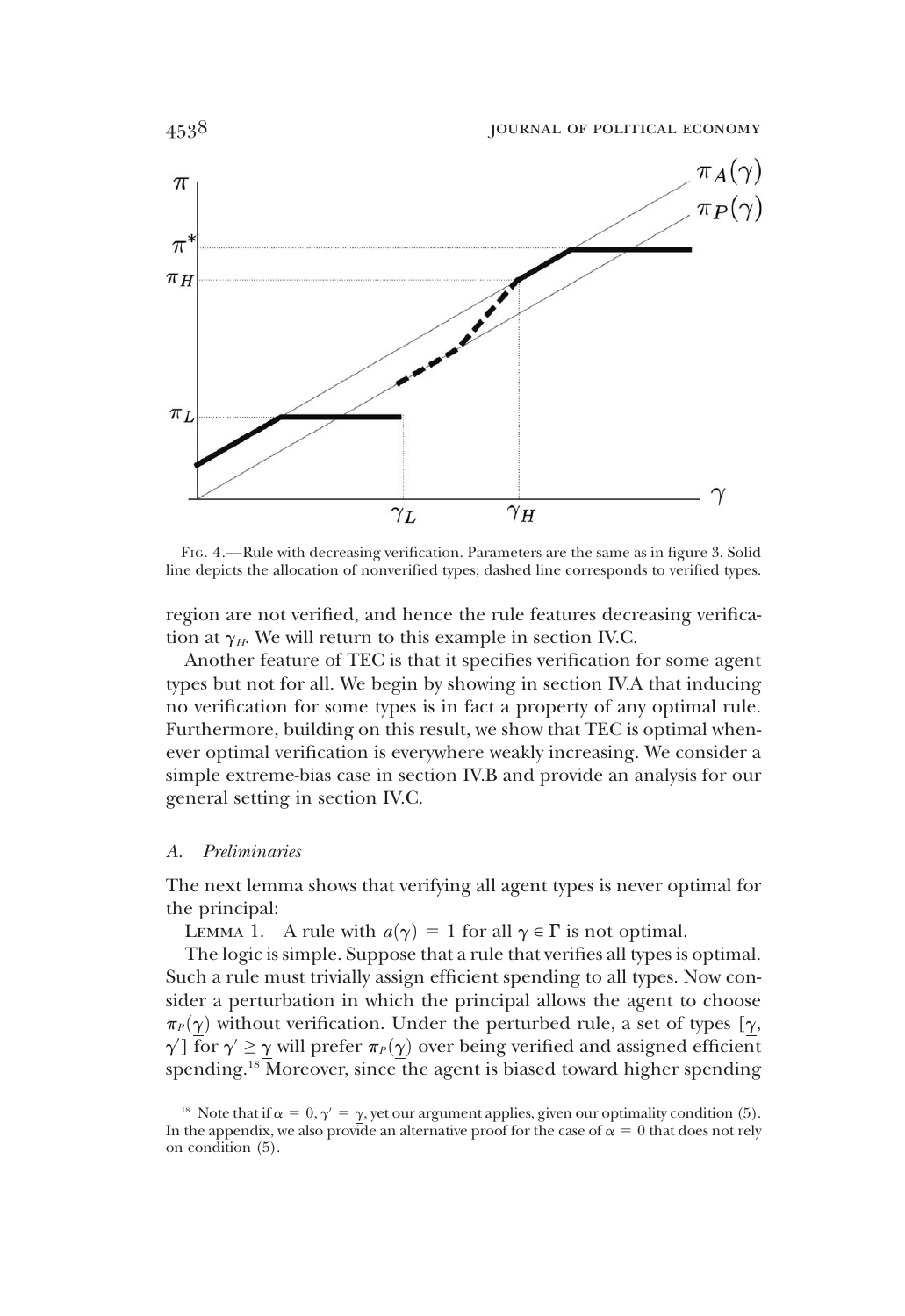and pays a verification cost no larger than the principal's, it must be that the principal is strictly better off by not verifying these types. Hence, we find that incentivizing low types to not overspend is cheaper than verifying them, and thus verifying all types cannot be optimal.

Given lemma 1, we establish the following:

Lemma 2. If an optimal rule features verification that is weakly increasing everywhere, then TEC is optimal.

Since verifying all agent types is suboptimal, an optimal rule with verification that is weakly increasing everywhere must feature a no-verification region followed by a verification region; that is, there must be a type  $\gamma^{**}$ such that  $a(\gamma) = 0$  for  $\gamma < \gamma^{**}$  and  $a(\gamma) = 1$  for  $\gamma > \gamma^{**}$ . Consider a rule that optimizes over each of these regions separately. Conditional on the agent's type being in the no-verification region, an optimal rule is a threshold  $\gamma^*$  <  $\gamma^{**}$  (by proposition 1). Conditional on the agent's type being in the verification region, an optimal rule assigns efficient spending to all types. To prove lemma 2, we show that the rule that results from optimizing over each region separately is incentive compatible—and therefore optimal—over the whole set of types.

Specifically, we establish that no type  $\gamma > \gamma^{**}$  who is prescribed verification under the proposed rule would have an incentive to deviate to the no-verification region.19 Note that an optimal rule for the no-verification region sets a maximum allowable spending level  $\pi_A(\gamma^*) \leq \pi_P(\gamma^{**})$ . Moreover, by optimality of  $\gamma^{**}$ , the principal prefers to pay the cost of verifying type  $\gamma > \gamma^{**}$  to assign him  $\pi_P(\gamma)$  rather than bunch him at  $\pi_A(\gamma^*)$ . Since the agent is biased toward higher spending and pays a verification cost no larger than the principal's, it follows that types  $\gamma > \gamma^{**}$  also prefer to be verified rather than deviate to  $\pi_A(\gamma^*)$ . This proves that the proposed rule is incentive compatible, which implies that it is also optimal, and by construction this rule is TEC.

### B. Extreme Bias

Before turning to our main results, we consider a setting in which the agent's bias is extreme. Suppose  $b(\pi) = 0$  for all  $\pi \in [\pi, \bar{\pi}]$ , so that the green's welfare is simply  $U(\alpha, \pi) = \alpha \pi$ . The agent in this case always preagent's welfare is simply  $U_A(\gamma, \pi) = \gamma \pi$ . The agent in this case always prefers higher levels of spending: his flexible spending level is  $\pi_A(\gamma) = \bar{\pi}$  for all  $\gamma \in \Gamma^{20}$  As mentioned in the introduction, such an extreme bias corresponds to what is assumed in other models of costly verification, inresponds to what is assumed in other models of costly verification, including the seminal work of Townsend (1979), the delegation model

<sup>&</sup>lt;sup>19</sup> By proposition 1, no type  $\gamma \leq \gamma^{**}$  who is prescribed no verification would have an incentive to deviate either.

<sup>&</sup>lt;sup>20</sup> As assumed in sec. II.A, we are primarily interested in the case in which  $\pi_A(\gamma)$  is interior rather than a corner; however, we find it is instructive to study this corner case first.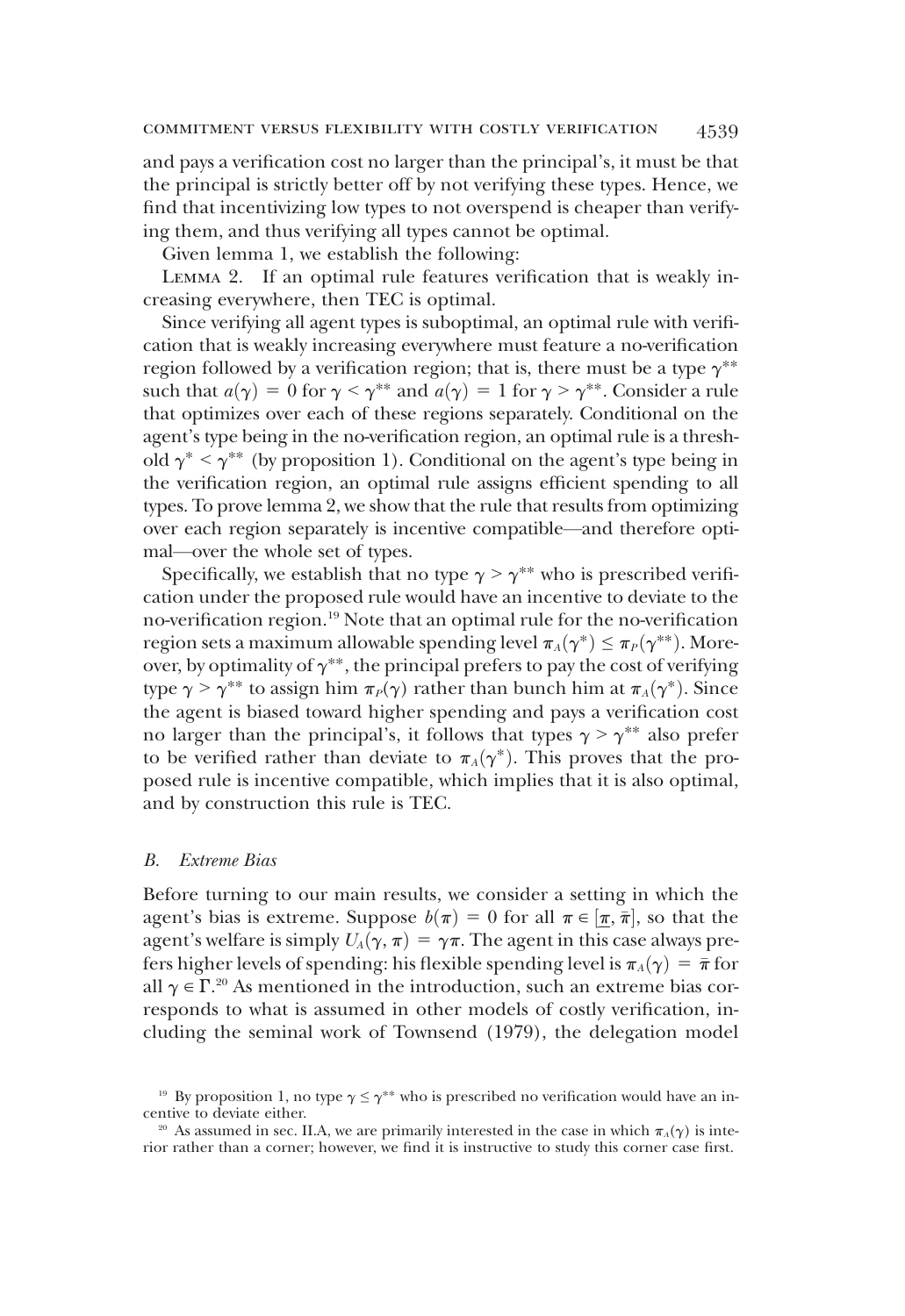of Harris and Raviv (1996, 1998), and more recent contributions, such as Ben-Porath, Dekel, and Lipman (2014).

An extreme bias implies that if the agent is not verified, he will choose the highest allowable level of spending, regardless of his type. Moreover, the agent will seek verification only if that allows him to spend more than under no verification. The analysis therefore is significantly simplified. The only incentive-compatible rule for an agent with an extreme bias involves bunching all nonverified types at one spending level; that is, flexibility has no value in this setting. Furthermore, any type that is verified must be assigned a higher spending level than that at which nonverified types are bunched. As a result, we have the following: $21$ 

PROPOSITION 2 (Optimal rule under extreme bias). Suppose  $b(\pi)$  = 0 for all  $\pi \in [\pi, \bar{\pi}]$ . Then if verification is optimal, TEC is optimal.<br>When the agent's bias is extreme and verifying some types is on

When the agent's bias is extreme and verifying some types is optimal, an optimal rule is TEC, with nonverified types  $\gamma \leq \gamma^{**}$  bunched and awarded no flexibility and verified types  $\gamma > \gamma^{**}$  spending at their efficient level. The optimality of TEC follows from the optimality of weakly increasing verification. Suppose by contradiction that an optimal rule featured decreasing verification. Take  $\gamma'$  to be a marginal nonverified type splitting a verification region and a higher no-verification region, so  $a(\gamma') = 0$  and  $a(\gamma' - \varepsilon) = 1$  for some  $\varepsilon > 0$  arbitrarily small. Let  $\pi_-(\gamma^*)$  be the level of spending at which popyerified types are bunched  $\pi_A(\gamma^*)$  be the level of spending at which nonverified types are bunched. The optimality of verifying  $\gamma - \varepsilon$  implies

$$
U_P(\gamma'-\varepsilon,\pi(\gamma'-\varepsilon))-U_P(\gamma'-\varepsilon,\pi_A(\gamma^*))\geq\phi,
$$
 (6)

where, as noted, incentive compatibility requires  $\pi(\gamma - \varepsilon) \geq \pi_A(\gamma^*)$ , and since  $\phi > 0$ , (6) yields  $\pi(\gamma' - \varepsilon) > \pi_A(\gamma^*)$ . The optimality of not verifying  $\gamma'$  then implies

$$
U_P(\gamma', \pi(\gamma' - \varepsilon)) - U_P(\gamma', \pi_A(\gamma^*)) \leq \phi.
$$
 (7)

However, (6) and (7) together with  $\pi(\gamma' - \varepsilon) > \pi_A(\gamma^*)$  violate the singlecrossing condition (1), yielding a contradiction. Intuitively, the principal can improve upon a rule with decreasing verification by verifying a higher agent type instead of a lower type, as the marginal benefit of letting the higher type spend more is higher. Note that such a perturbation is always incentive compatible for the agent because all nonverified types are bunched at the same spending level, which (by incentive compatibility) is lower than the spending level assigned to any verified type. This feature is of course due to the agent's bias being extreme.

<sup>&</sup>lt;sup>21</sup> Proposition 2, as well as propositions 3 and 5, describes an optimal rule when verification is optimal. Clearly, verification is optimal if and only if the verification cost  $\phi$  is not too high.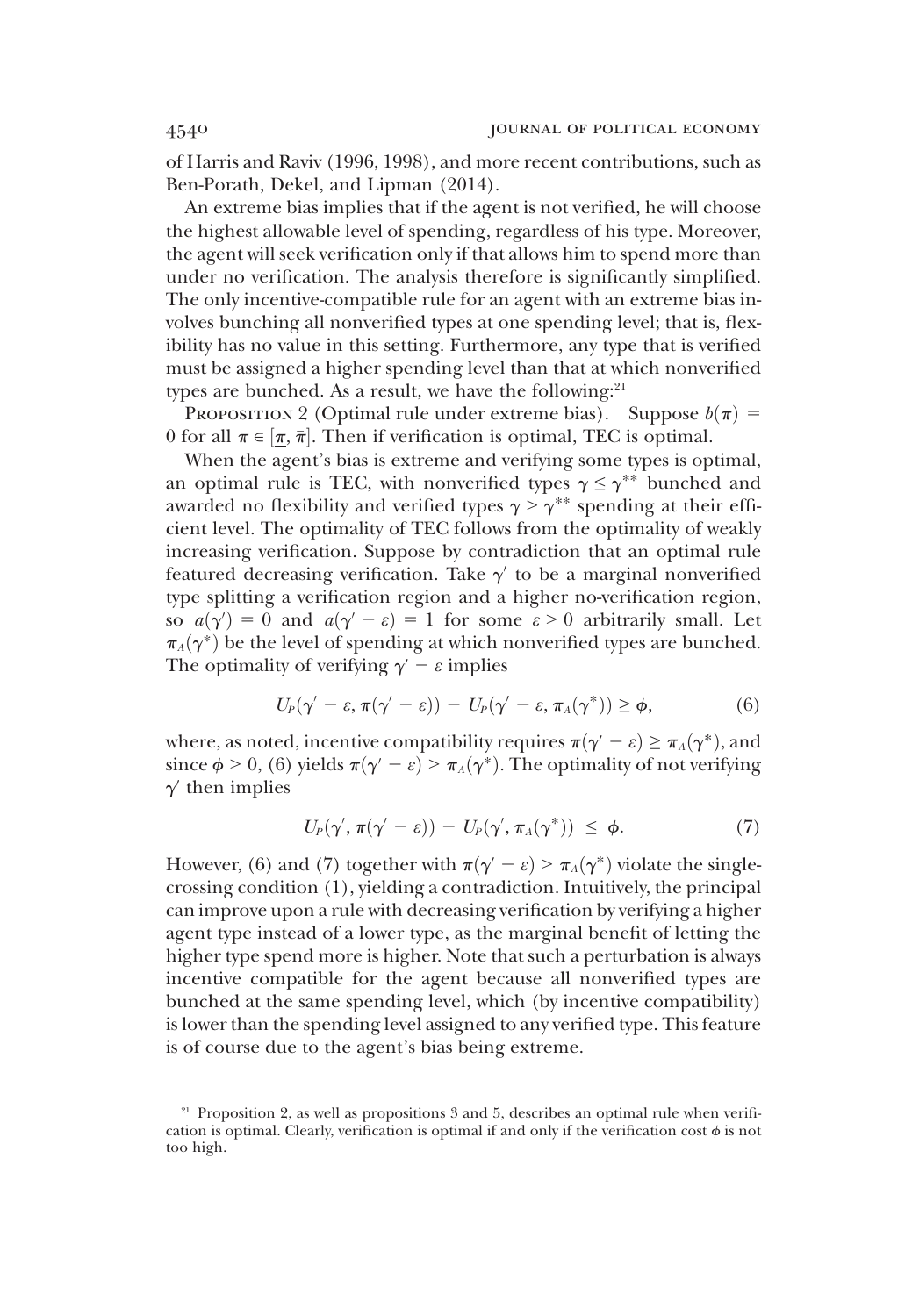#### C. Optimal Rule with Verification

We next study optimal delegation with verification in our general setting in which the agent's bias is not extreme. To this end, it is useful to consider a relaxed version of the problem in (3) and (4), in which we assume that the agent pays no verification cost ( $\alpha = 0$ ):

$$
\max_{\{a(\gamma),\pi(\gamma)\}_{\gamma\in\Gamma}} \int_{\underline{\gamma}}^{\bar{\gamma}} (U_P(\gamma,\pi(\gamma)) - a(\gamma)\phi) f(\gamma) d\gamma \tag{8}
$$

subject to

$$
U_A(\gamma, \pi(\gamma)) \ge U_A(\gamma, \pi(\hat{\gamma})) \text{ for all } \gamma, \hat{\gamma} \text{ for which } a(\hat{\gamma}) = 0.
$$
 (9)

Since the original incentive compatibility constraint (4) is tighter than the relaxed constraint  $(9)$ , if a solution to  $(8)$  and  $(9)$  satisfies  $(4)$ , then it is also a solution to the problem in (3) and (4).

Furthermore, we can show that if a solution to (8) and (9) is TEC, then it will indeed satisfy (4), implying the following:

LEMMA 3. If a TEC rule is a solution to  $(8)$  and  $(9)$ , it is also a solution to  $(3)$  and  $(4)$ .

To show that a TEC rule  $\{\gamma^*, \gamma^{**}\}\$  that solves (8) and (9) satisfies the original constraint (4), we establish that any agent of type  $\gamma > \gamma^{**}$  would prefer to pay the verification cost  $\alpha\phi$  and spend at his efficient level  $\pi_P$  $(\gamma)$  rather than pay no verification cost and choose the threshold flexible spending level  $\pi_A(\gamma^*)$ . The logic is similar to that behind lemma 2, where we show that the optimality of verifying type  $\gamma > \gamma^{**}$  for the principal implies incentive compatibility of this verification for the agent. Hence, we obtain that to study whether TEC is optimal, it is without loss to focus on the relaxed problem in  $(8)$  and  $(9)$ .<sup>22</sup> We analyze this problem for the remainder of this section.

The following two lemmas establish useful properties of any solution:

LEMMA 4. If a solution to (8) and (9) prescribes verification for type  $\gamma$ , it has  $\pi_P(\gamma) \leq \pi(\gamma) \leq \pi_A(\gamma)$ . If (9) does not bind for  $\gamma$ , then  $\pi(\gamma) = \pi_P(\gamma)$ .

LEMMA 5. In any solution to (8) and (9),  $\pi$  ( $\gamma$ ) is weakly increasing.

Lemma 4 states that if a type  $\gamma$  is verified, his assigned spending level is (weakly) between his efficient level and his flexible level. The argument is straightforward. If assigned spending for type  $\gamma$  is either below efficient or above flexible, then either increasing or decreasing this spending, respectively, makes the principal better off and is incentive compatible for the agent. Since the principal maximizes her expected welfare subject to incentive compatibility, if a verified type's incentive compatibility constraint is slack, the principal assigns this type efficient spending.

<sup>&</sup>lt;sup>22</sup> We maintain our optimality condition in (5) to select a solution.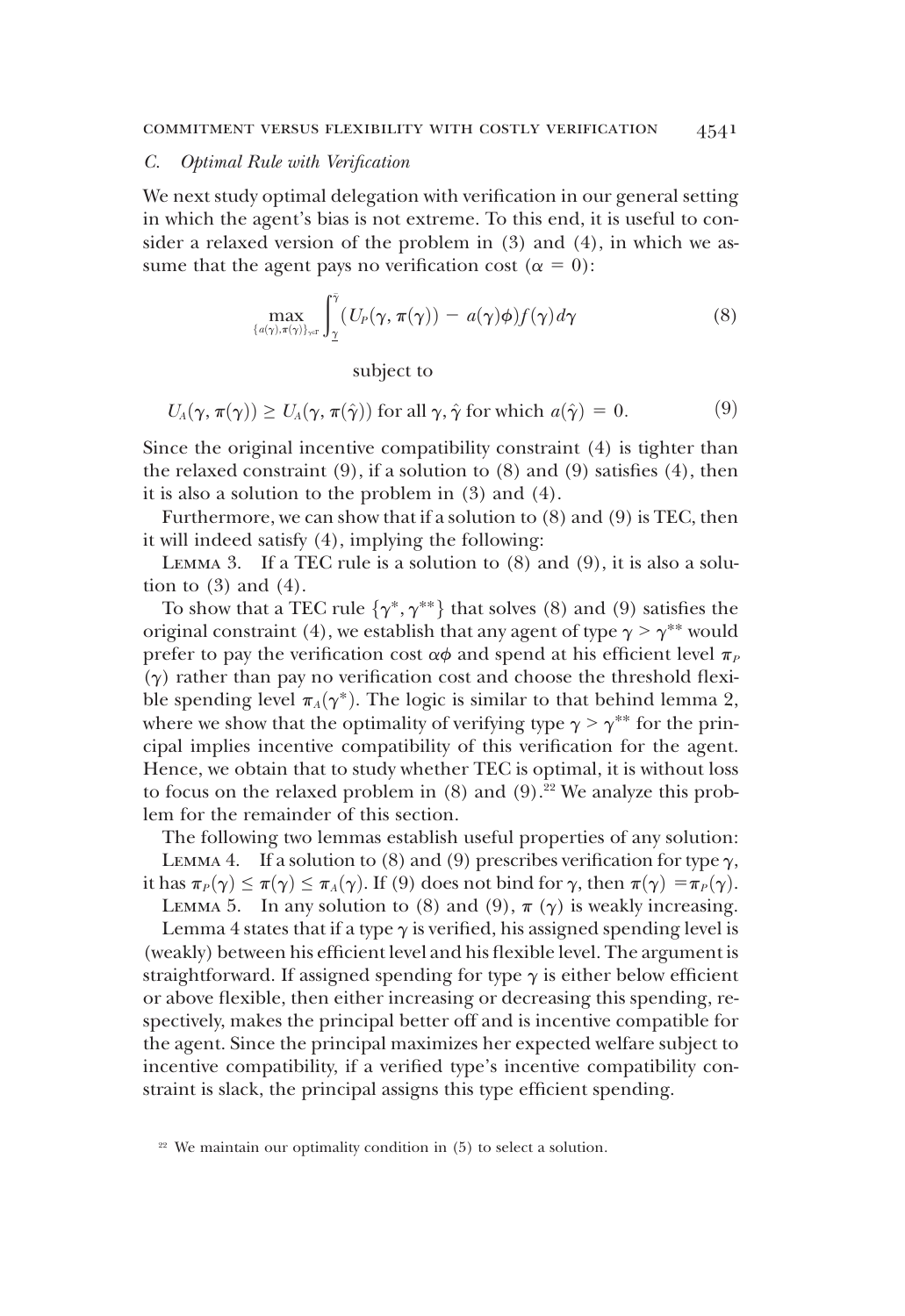Lemma 5 shows that the principal assigns a spending level that is weakly increasing in the agent's type  $\gamma$ . When comparing two agent types that are not verified, the result naturally follows from incentive compatibility: a type  $\gamma$  cannot be assigned higher spending than a higher type  $\gamma > \gamma$ , as at least one of them would have an incentive to deviate, given that preferences satisfy single crossing. When comparing two agent types such that (at least) one of them is verified, the result follows from optimality: if a type  $\gamma$  is assigned higher spending than a higher type  $\gamma > \gamma$ , the principal can improve welfare by swapping these types' spending levels and verification assignments, and if incentive compatibility was initially satisfied, it will continue to be satisfied after the swap, given single crossing.

By definition of TEC and lemma 2, whether a TEC rule is optimal depends on whether the principal can instead benefit from inducing decreasing verification, namely, a situation in which a set of types is verified and a set of higher types is not verified. Using lemmas 4 and 5, we next show that any rule featuring decreasing verification must induce significant overspending, limiting the welfare that such a rule can provide to the principal:

Lemma 6. Suppose a solution to (8) and (9) features decreasing verification at  $\gamma' < \bar{\gamma}$ . Then the solution satisfies

$$
\frac{\int_{\gamma}^{\bar{\gamma}} (U_P(\gamma, \pi_P(\gamma)) - U_P(\gamma, \pi(\gamma))) f(\gamma) d\gamma}{1 - F(\gamma')} \ge \eta(\gamma')
$$
(10)

for

$$
\eta(\gamma') = \frac{\int_{\gamma}^{\min\{\pi_{P}^{-1}(\pi_{A}(\gamma'))\bar{\gamma}\}}(U_{P}(\gamma,\pi_{P}(\gamma))-U_{P}(\gamma,\pi_{A}(\gamma')))f(\gamma)d\gamma}{1-F(\gamma')} > 0.
$$
 (11)

If an optimal rule features decreasing verification at an interior point, then the principal's expected welfare from types above this point is strictly bounded away from that under efficient spending. For intuition, consider first the example in figure 4, where the principal induces verification only for an interior set of types  $[\gamma_L, \gamma_H]$ . The principal must incentivize these types to seek verification rather than deviate and mimic a type in the no-verification region above  $\gamma_H$ . In the example, the principal achieves this by assigning types immediately above  $\gamma_H$  their flexible spending levels while assigning verified types immediately below  $\gamma_H$  the spending levels that make them indifferent over deviating to  $\pi_A(\gamma_H)$  under no verification. As a consequence, however, the principal induces overspending by a positive mass of types above  $\gamma_H$ . In fact, all types  $\gamma \in (\gamma_H, \pi_P^{-1}(\pi^*))$  spend above<br>their efficient level in the example of figure 4 their efficient level in the example of figure 4.

More generally, for any optimal rule with decreasing verification at a point  $\gamma' < \bar{\gamma}$ , lemma 6 shows that the principal's expected welfare above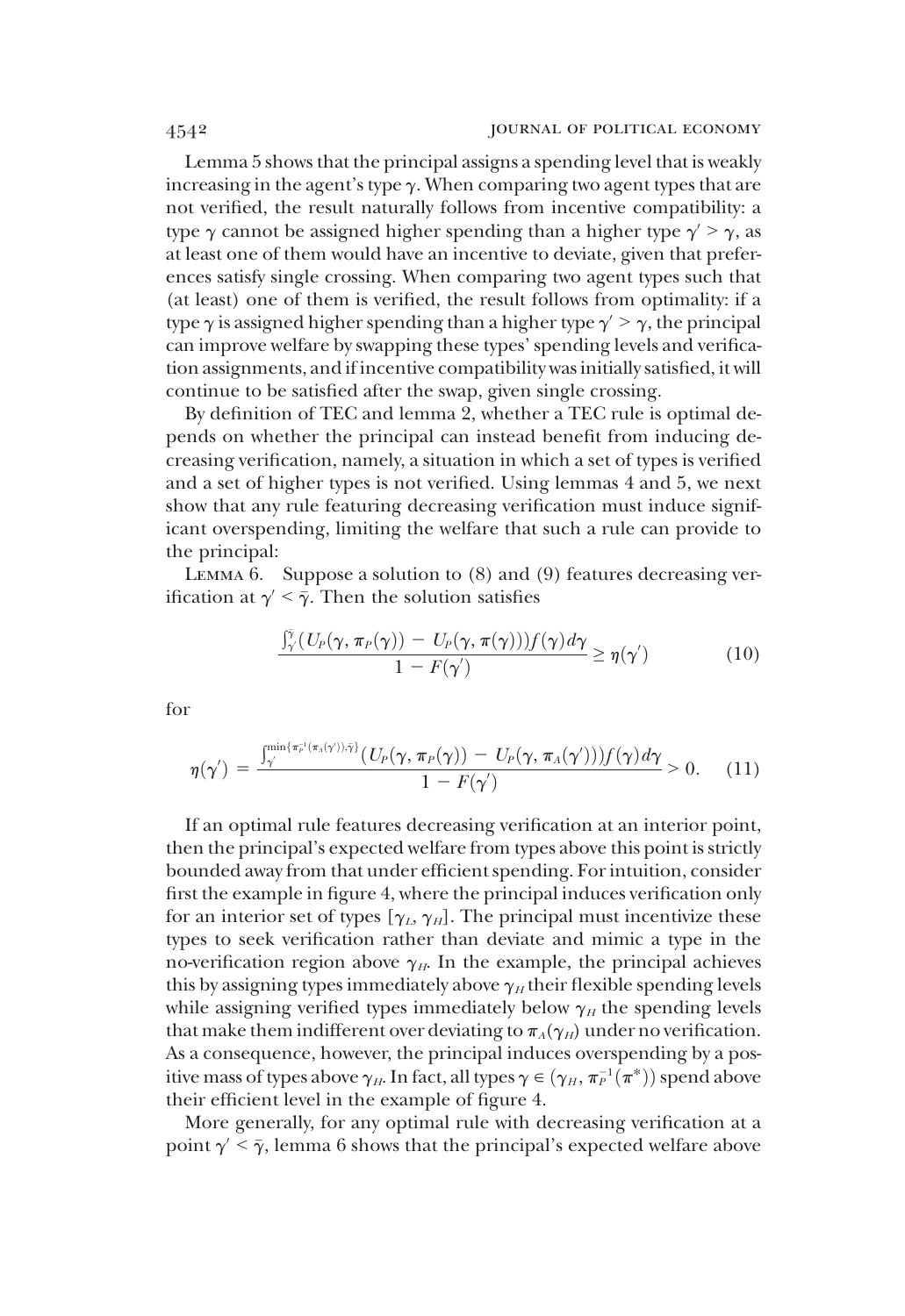$\gamma$  is lower than efficient welfare, with the difference being no smaller than  $\eta(\gamma')$  in (11). The bound  $\eta(\gamma')$  captures the minimum overspend-<br>ing above  $\gamma'$  that is needed to deter deviations by verified types below  $\gamma'$ ing above  $\gamma'$  that is needed to deter deviations by verified types below  $\gamma'$ .<br>Specifically let  $g(\gamma') = 1$  and thus  $g(\gamma' + \varepsilon) = 0$  for  $\varepsilon > 0$  arbitrarily Specifically, let  $a(\gamma') = 1$  and thus  $a(\gamma' + \varepsilon) = 0$  for  $\varepsilon > 0$  arbitrarily<br>small By lemma 5 we know that all types above  $\gamma'$  spend more than those small. By lemma 5, we know that all types above  $\gamma'$  spend more than those<br>below, and by lemma 4, we know that verified types  $\gamma$  spend no more below, and by lemma 4, we know that verified types  $\gamma$  spend no more than their flexible amount  $\pi_A(\gamma)$ . Thus, for types in the verification region below  $\gamma'$  not to deviate to the no-verification region above  $\gamma'$ , it must<br>be that  $\pi(\gamma' + \varepsilon) > \pi(\gamma')$ ; in fact, by optimality, this inequality must be be that  $\pi(\gamma' + \varepsilon) \ge \pi_A(\gamma')$ ; in fact, by optimality, this inequality must be strict <sup>23</sup> Given that by lemma 5 all types  $\gamma > \gamma' + \varepsilon$  spend weakly above strict.<sup>23</sup> Given that by lemma 5 all types  $\gamma \ge \gamma' + \varepsilon$  spend weakly above  $\pi(\gamma' + \varepsilon)$ , it follows that all types  $\gamma > \gamma'$  spend strictly above  $\pi_A(\gamma')$ , which<br>exceeds efficient spending  $\pi_A(\gamma)$  for all  $\gamma \in (\gamma' \text{ min}\{\pi^{-1}(\pi_A(\gamma')) \bar{\gamma}\})$ exceeds efficient spending  $\pi_P(\gamma)$  for all  $\gamma \in (\gamma', \min\{\pi_P^{-1}(\pi_A(\gamma')), \bar{\gamma}\}).$ <br>This vields the bound in (11) This yields the bound in (11).

Importantly, the bound identified in (11) is independent of the verification cost  $\phi$ . This allows us to establish our first main result. In what follows, let  $\eta(\bar{\gamma}) = \lim_{\gamma \uparrow \bar{\gamma}} \eta(\gamma)$ .

PROPOSITION 3 (Optimal rule under small verification cost). Let  $\bar{\phi} \equiv \min_{\gamma \in \Gamma} \eta(\gamma) > 0$ . If  $\phi \leq \bar{\phi}$  and verification is optimal, TEC is optimal.

The idea is as follows. By lemma 6, any optimal rule with decreasing verification implies a welfare loss due to overspending in the decreasing verification region. We show that if the principal's verification cost is small relative to the minimum such loss, then she can raise her welfare by verifying all types in the decreasing verification region and reducing their spending to the efficient level. It follows that an optimal rule must induce weakly increasing verification everywhere, and therefore TEC is optimal by lemma 2.

Formally, suppose by contradiction that an optimal rule induces decreasing verification at some point, and let  $\gamma^{**}$  be the lowest verified type under this rule. We consider a global perturbation: the principal verifies all types  $\gamma \geq \gamma^{**}$  and assigns them efficient spending  $\pi_P(\gamma)$  while solving for an optimal rule without verification for types  $\gamma < \gamma^{**}$ . By proposition 1, an optimal rule for the no-verification region is a threshold  $\gamma^* < \gamma^{**}$ , and since  $\pi_A(\gamma^*) \leq \pi_P(\gamma^{**})$  (by optimality of  $\gamma^*$ ) and  $\alpha = 0$ , it is easy to verify that the perturbed rule is incentive compatible.

To show that the perturbation strictly raises the principal's welfare, note first that expected welfare conditional on  $\gamma < \gamma^{**}$  weakly increases because it is now maximized subject to fewer constraints: under the perturbed rule, types  $\gamma < \gamma^{**}$  cannot mimic a type  $\hat{\gamma} \geq \gamma^{**}$ . Thus, all we need to show is that expected welfare conditional on  $\gamma \geq \gamma^{**}$  increases strictly, namely, that the (allocative) benefit of verifying these types is strictly

<sup>&</sup>lt;sup>23</sup> If  $\pi(\gamma' + \varepsilon) = \pi_A(\gamma')$ , incentive compatibility requires  $\pi(\gamma') = \pi_A(\gamma')$ , but then the incipal can improve upon the rule by setting  $g(\gamma') = 0$  while keeping everything else principal can improve upon the rule by setting  $a(\gamma) = 0$  while keeping everything else<br>unchanged unchanged.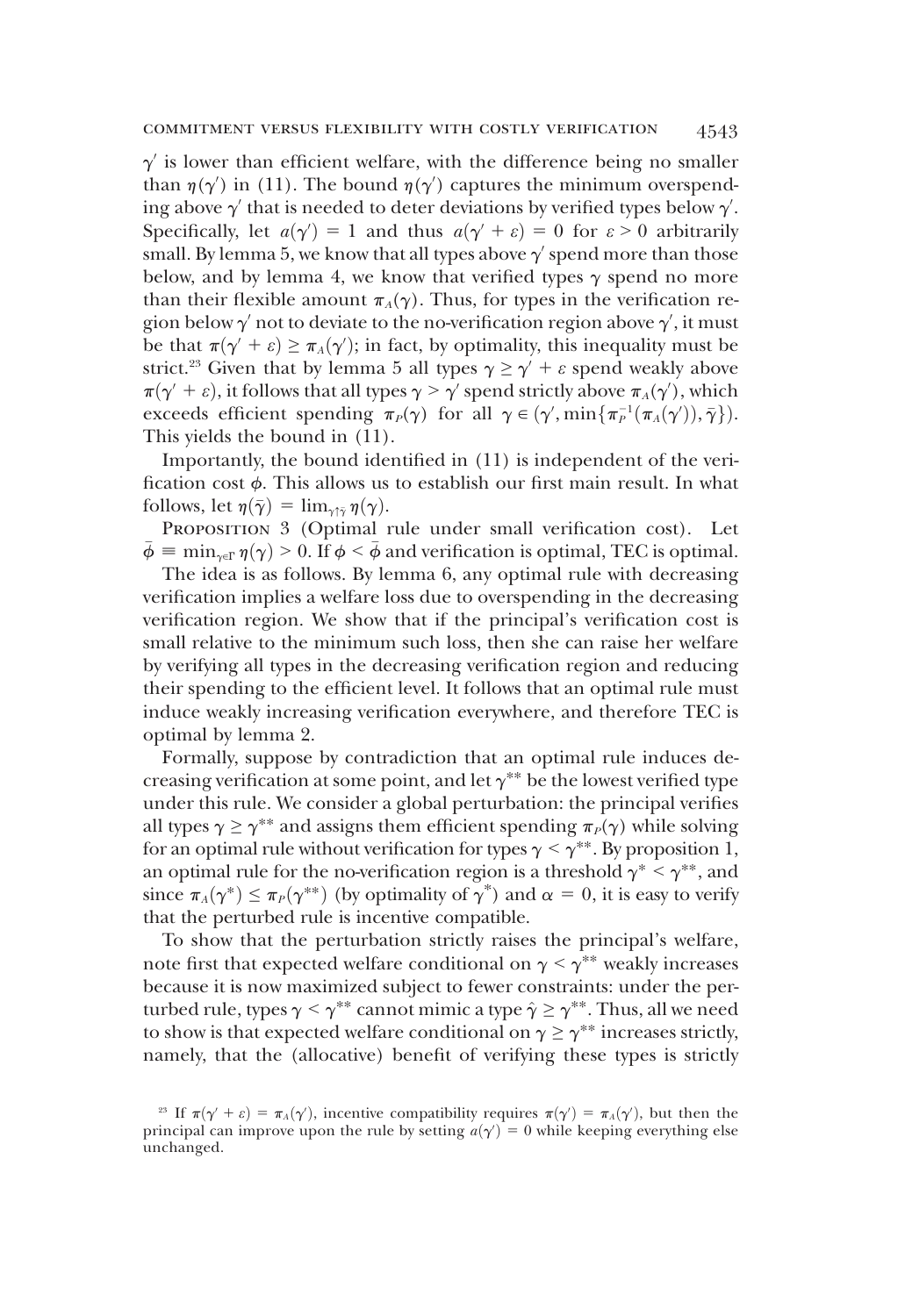greater than the additional verification cost the principal incurs. Because verified types  $\gamma \geq \gamma^{**}$  are assigned efficient spending, the benefit of verifying them is weakly positive. Moreover, note that by the contradiction assumption, there exists a type above  $\gamma^{**}$  at which the original rule features decreasing verification. Thus, if  $\gamma' < \overline{\gamma}$  is the lowest such type, lemma 6 implies that the benefit of verifying types  $\gamma \geq \gamma^{**}$  is bounded from below by  $(1 - F(\gamma))\eta(\gamma)$ , where  $\eta(\cdot)$  is defined in (11). The claim<br>then follows in this case from the fact that given  $\phi \leq \bar{\phi}$  the additional From below by  $(1 - F(\gamma)/\eta(\gamma))$ , where  $\eta(\cdot)$  is defined in (11). The claim<br>then follows in this case from the fact that, given  $\phi < \bar{\phi}$ , the additional<br>cost of verifying types  $\gamma > \gamma^{**}$  is strictly smaller than  $(1 - F(\gamma))$ cost of verifying types  $\gamma \ge \gamma^{**}$  is strictly smaller than  $(1 - F(\gamma))\overline{\phi} =$ <br> $(1 - F(\gamma'))$  min.  $\mathbb{F}(\alpha)$  and hence strictly smaller than the benefit of ver- $(1 - F(\gamma)) \min_{\gamma \in \Gamma} \eta(\gamma)$  and hence strictly smaller than the benefit of ver-<br>if in these types. If the lowest type above  $\gamma^{**}$  at which the original rule ifying these types. If the lowest type above  $\gamma^{**}$  at which the original rule features decreasing verification is  $\gamma = \overline{\gamma}$ , an analogous argument applies, since in this case the original rule induces strict overspending by  $\bar{\gamma}$  and the benefit of verifying this type is no smaller than  $\bar{\phi}$ .

Figure 5 illustrates the result in proposition 3 in a setting with quadratic preferences (see sec. II.A) and a uniform distribution of types. In this setting, we obtain a closed-form expression for the cutoff  $\bar{\phi}$  and thus for the range of verification costs,  $\phi < \bar{\phi}$ , under which TEC is shown to be optimal under verification.<sup>24</sup> We find that  $\bar{\phi}$  is increasing in the agent's bias  $\beta$  and decreasing in the range of types  $\bar{\gamma} - \gamma$ . Intuitively, if the agent's bias toward higher spending is large, then inducing decreasing verification is very expensive for the principal, as she must allow high overspending above any interior verification region to deter deviations from verified types. In this case, the benefit of verifying all types above the verification region is large, and thus TEC is preferred even if the principal's verification cost  $\phi$  is relatively high. Similarly, if the range of types  $\bar{\gamma} - \gamma$  is small, then the mass of types above any interior verification region is also small, and therefore the cost of verifying all such types in a TEC rule is low even if  $\phi$  is relatively high. Figure 5 provides an illustration using the example of figure 3. The figure depicts values of  $\beta$  and  $\bar{\gamma} - \gamma$  under which the condition  $\phi < \bar{\phi}$  is satisfied (shaded areas) as well as the subset of those values under which verification—and thus TEC—is optimal (dark gray shaded area). $25$ 

<sup>24</sup> We derive this cutoff in app. B. We obtain

$$
\bar{\phi} = \begin{cases} \frac{\beta^3}{6} \frac{1}{\bar{\gamma} - \underline{\gamma}} & \text{if } \beta \leq \bar{\gamma} - \underline{\gamma}, \\ \frac{1}{6} \left[ \left( \bar{\gamma} - \underline{\gamma} \right)^2 - 3\beta \left( \bar{\gamma} - \underline{\gamma} \right) + 3\beta^2 \right] & \text{if } \beta > \bar{\gamma} - \underline{\gamma}. \end{cases}
$$

<sup>25</sup> In this example, the optimal TEC rule bunches all nonverified types at one spending level, and as a result the optimality of verification given  $\phi < \bar{\phi}$  is independent of  $\beta$ . This, however, is not a general feature.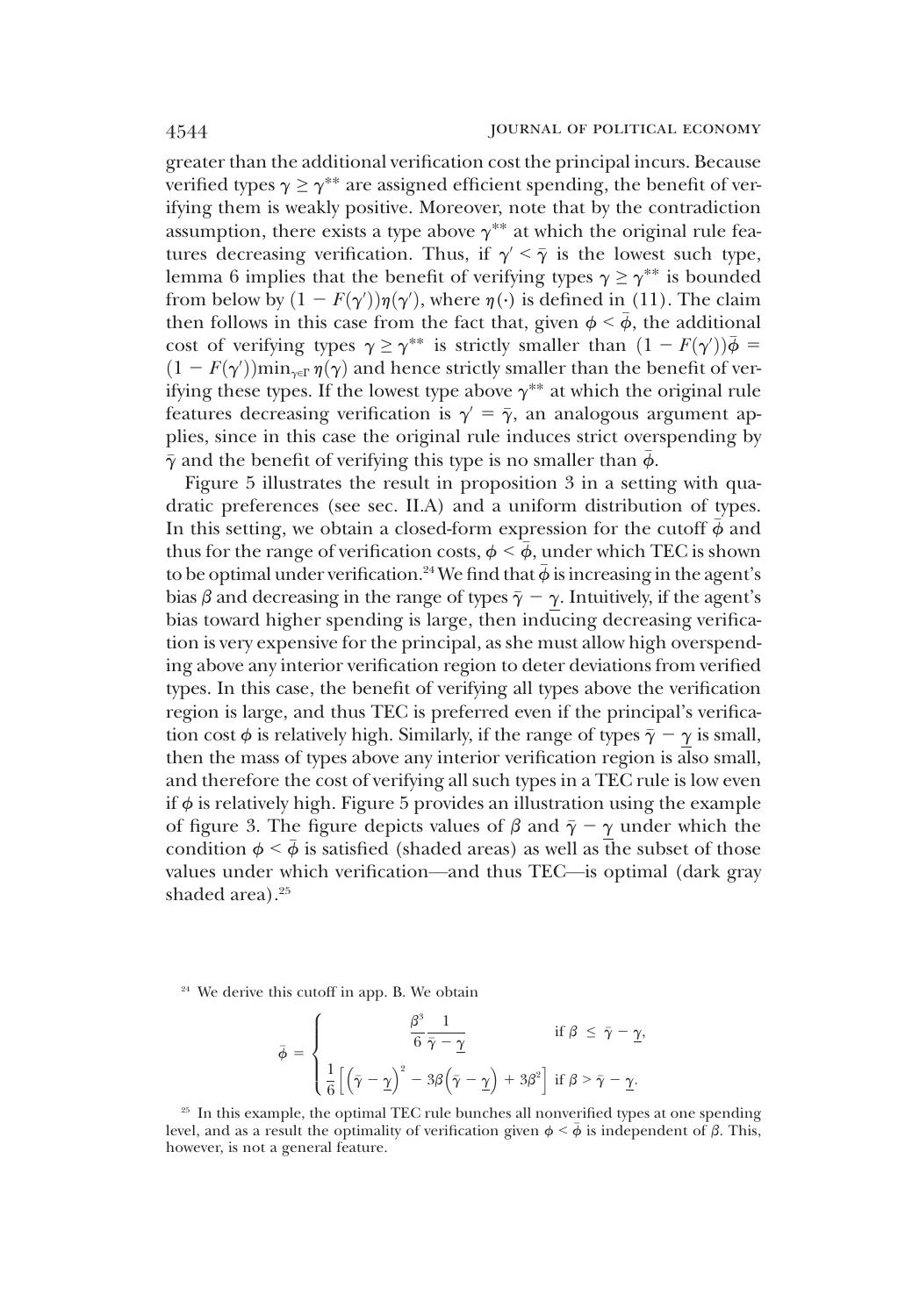

FIG. 5.—Optimality of TEC. Parameters are the same as in figure 3, with  $\phi = 0.008$ . Shaded areas indicate values of  $\beta$  and  $\bar{\gamma} - \gamma$  under which  $\phi \leq \bar{\phi}$ . Dark gray shaded area corresponds to values for which, in addition, verification is optimal.

The result in proposition 3 provides a justification for the broad use of TEC rules in applications.26 As described in the introduction, capital budgeting studies (e.g., Ross 1986; Taggart 1987) report that TEC is common in organizations. Division managers are required to either abide a budgetary limit or provide project documentation to request a revision of their budgets. Schaechter et al. (2012) and Lledó et al. (2017) find that fiscal rules in many countries also take the form of TEC, namely, a spending or deficit limit with escape clause provisions that allow the government to break the limit under certain circumstances. Additionally, TEC rules are used in international trade agreements, in the form of a tariff cap with an escape clause (Beshkar and Bond 2017), and in price delegation in

<sup>&</sup>lt;sup>26</sup> Comparative statics are as one would expect. In particular, the lower is  $\phi < \bar{\phi}$ , other things equal, and the larger is the verification region (i.e., the smaller is  $\gamma^{**}$ ) in the optimal TEC rule.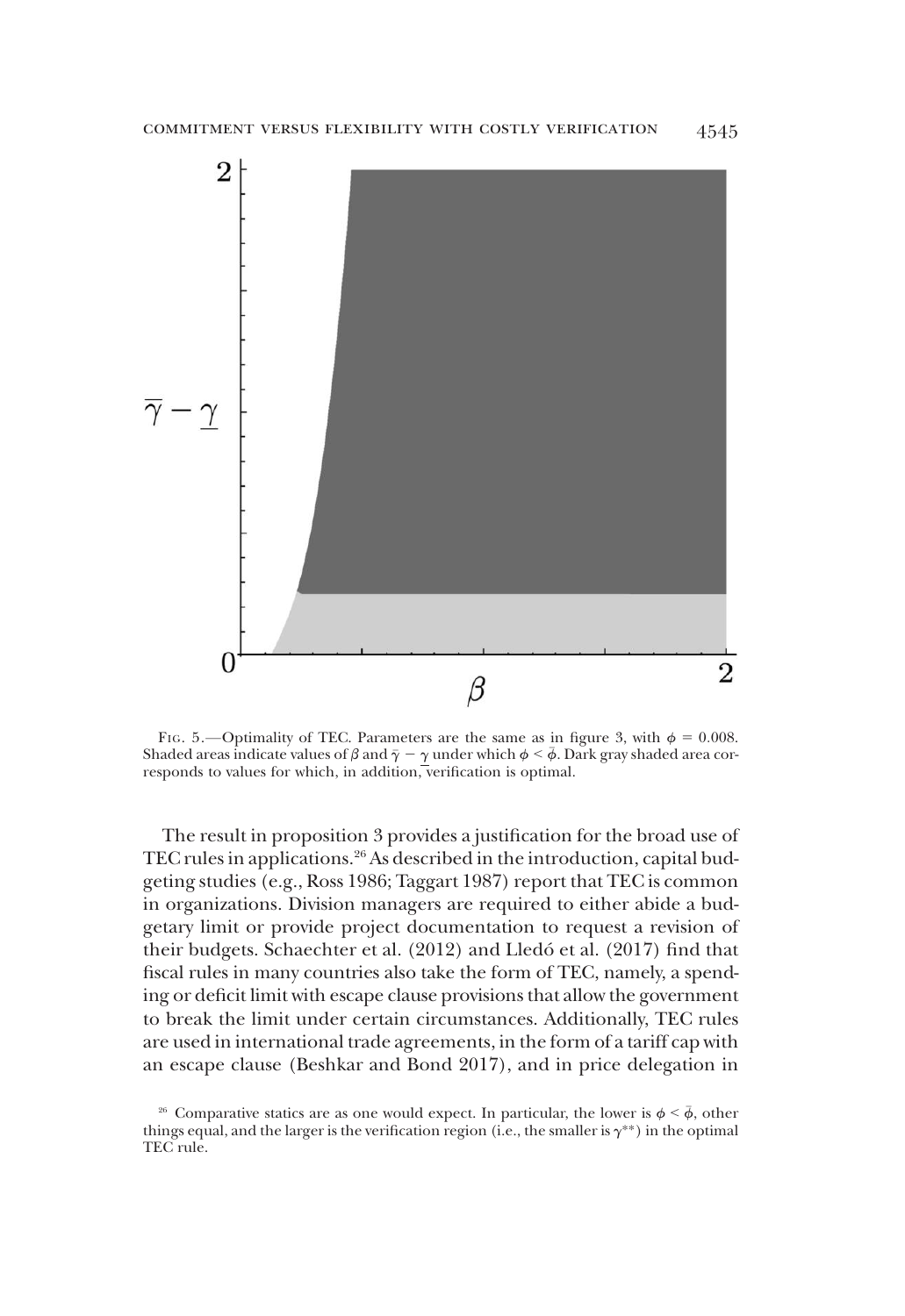firms, where sales people can unilaterally offer their customers discounts up to a certain percentage off the list price but must request a supervisor's approval for larger discounts (Lo et al. 2016).

Proposition 3 proves the optimality of TEC when the principal's cost of verification is small enough. What happens if the cost of verification is larger? Our next result shows that there exist environments and verification costs for which the principal induces verification but not in the form of TEC:

PROPOSITION 4 (Optimal rule under intermediate verification cost). There exist  $\{U_p, b, f, \phi, \alpha\}$  for which any optimal rule features decreasing verification.

To prove this result, we identify conditions on parameters under which verifying only an intermediate range of types  $[\gamma_L, \gamma_H]$  dominates both not verifying any type as well as using TEC.<sup>27</sup> The main reason why verifying only intermediate types can dominate not verifying any type is that an intermediate verification region imposes discipline on the no-verification region below. That is, even when the verification cost is large enough that the principal would not benefit from verifying types in  $[\gamma_L, \gamma_H]$  only to improve their allocation relative to flexible spending, she may benefit from verifying these types to discipline lower types: with the intermediate verification region, types  $\gamma < \gamma_L$  can no longer mimic types in [ $\gamma_L$ ,  $\gamma_H$ ]. The main reason why verifying only intermediate types can dominate using a TEC rule is that it allows the principal to save on verification costs. Specifically, with intermediate verification, the principal may be able to impose discipline on types  $\gamma < \gamma_L$  without prescribing verification for types  $\gamma > \gamma_H$  as she would under a TEC rule; this will be the case if  $\gamma_L$  has no incentive to deviate to mimic a type as high as  $\gamma_H$ . In such a situation, intermediate verification allows the principal to save on the cost of verifying types above  $\gamma_{H}$ .

These arguments yield that a rule with decreasing verification as that depicted in figure 4 can dominate any no-verification rule (as that in fig. 1) and any TEC rule (as that in fig. 3), provided that the cost of verification  $\phi$  is not small (or large) enough. We emphasize that proposition 4 does not rely on nonuniformity of the principal's objective across types or any other sort of asymmetry; we prove the result by taking the case of quadratic preferences and a uniform distribution of types, as depicted in our figures. We also note that while our construction implies the optimality of decreasing verification under some parameters with  $\phi > \bar{\phi}$ , the optimal rule in this case may not take the simple intermediate-verification structure that we consider to prove the result. In fact, we can show that even when restricting attention to quadratic preferences and a uniform distribution,

 $27$  By lemma 2, any other rule with verification that is weakly increasing everywhere is thus also dominated. Hence, the claim in proposition 4 follows.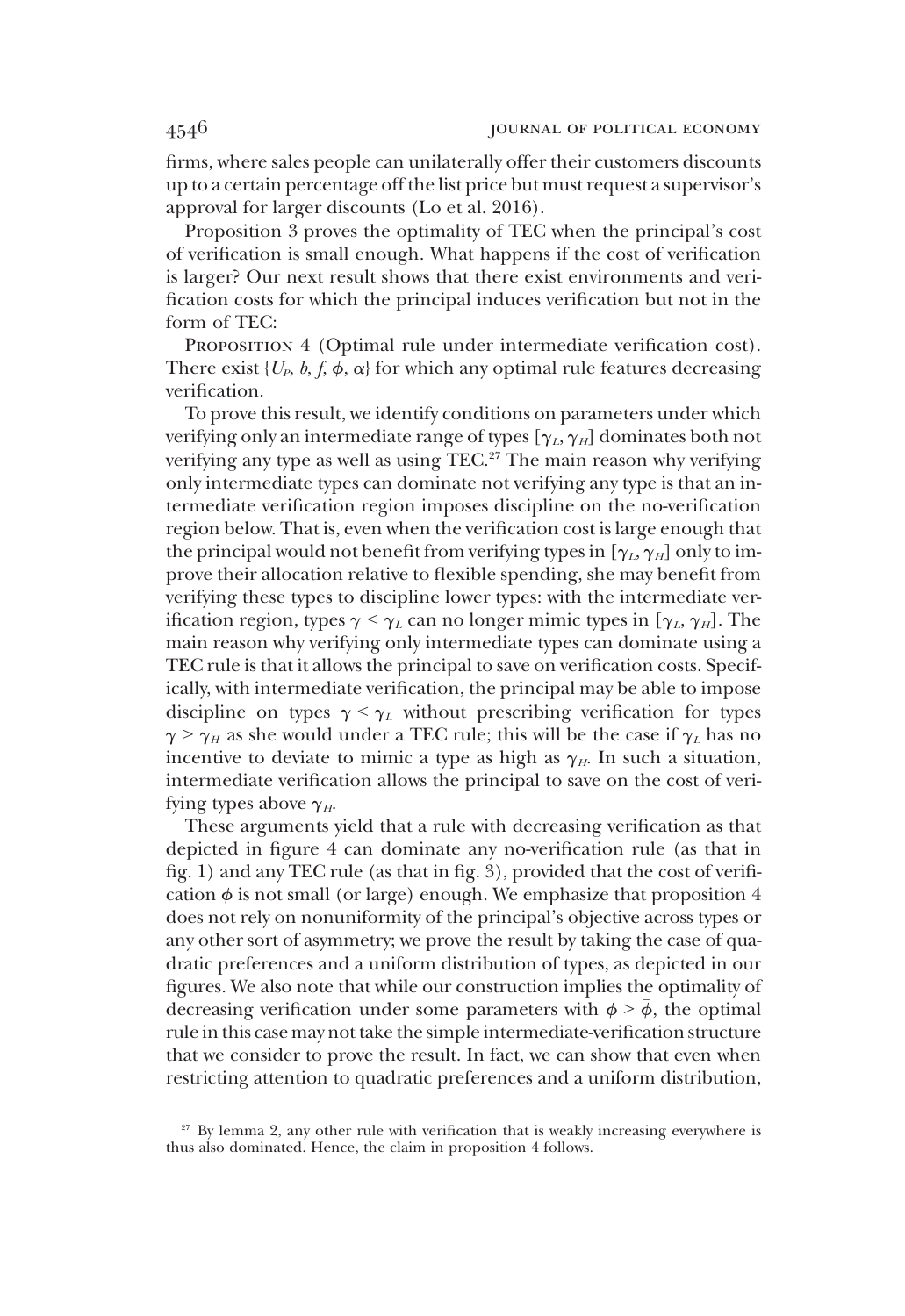there exist parameters for which TEC, no verification, and intermediate verification are all dominated by a rule featuring multiple interior verification regions.28 Intuitively, intercalating verification regions to further divide the delegation set can allow the principal to improve discipline while keeping verification costs at a minimum.29

The implications of proposition 4 for applications are immediate. For example, for organizations, this result tells us that it can be beneficial to define different categories of investment. Senior management could require division heads to either comply with a low budgetary limit meant for relatively small projects or choose from a higher range of investment levels meant for large projects; otherwise, documentation would be needed to have intermediate levels of investment approved. Such a verification requirement may suffice to discourage overinvestment by division managers with small projects: these managers lack proof to justify a small increase in their budget and would not want to increase their investment as much as for a large project.

Nevertheless, whereas delegation rules with decreasing verification can be optimal, they do not appear to be common in practice, and our analysis may help explain why. Our construction shows that implementing a rule with decreasing verification demands strong commitment power from the principal. Take, for example, the rule depicted in figure 4. The principal assigns spending strictly above the efficient level to some agent types  $\gamma \in [\gamma_L, \gamma_H]$  who are verified. By doing this, the principal incentivizes those<br>types to be verified: if they were instead assigned efficient spending follows types to be verified: if they were instead assigned efficient spending following verification, they would not seek verification in the first place. The principal must be committed to allowing this inefficient spending despite her learning the true type of the agent. Strong commitment power is also required to incentivize types  $\gamma < \gamma_L$  sufficiently close to  $\gamma_L$  to not seek verification. In the rule of figure 4, these types are punished if they seek verification, even though ex post, once verification took place, both the principal and the agent would strictly prefer efficient spending to punishment. Without the threat of punishment, the principal may not be able to prevent an agent of type  $\gamma < \gamma_L$  sufficiently close to  $\gamma_L$  from seeking verification, as an efficient allocation following verification would allow this agent to increase his spending toward his flexible level.

In practice, principals may not have sufficient commitment power to implement allocations that are inefficient ex post. We explore the implications of limited commitment power in section V.

<sup>&</sup>lt;sup>28</sup> In particular, the rule constructed in lemma 9 in the proof of proposition 4 in app. A is not optimal for some parameter values satisfying the assumptions of the lemma. For instance, taking the example of fig. 3, and consistent with our intuition behind fig. 5, we find that a rule with multiple interior verification regions becomes optimal if the range of types  $\bar{\gamma}$   $\gamma$  becomes large enough.<br><sup>29</sup> For this reason, when decreasing verification is optimal, the optimal rule is very sen-

sitive to parameters, such as the value of  $\bar{\gamma} - \gamma$ .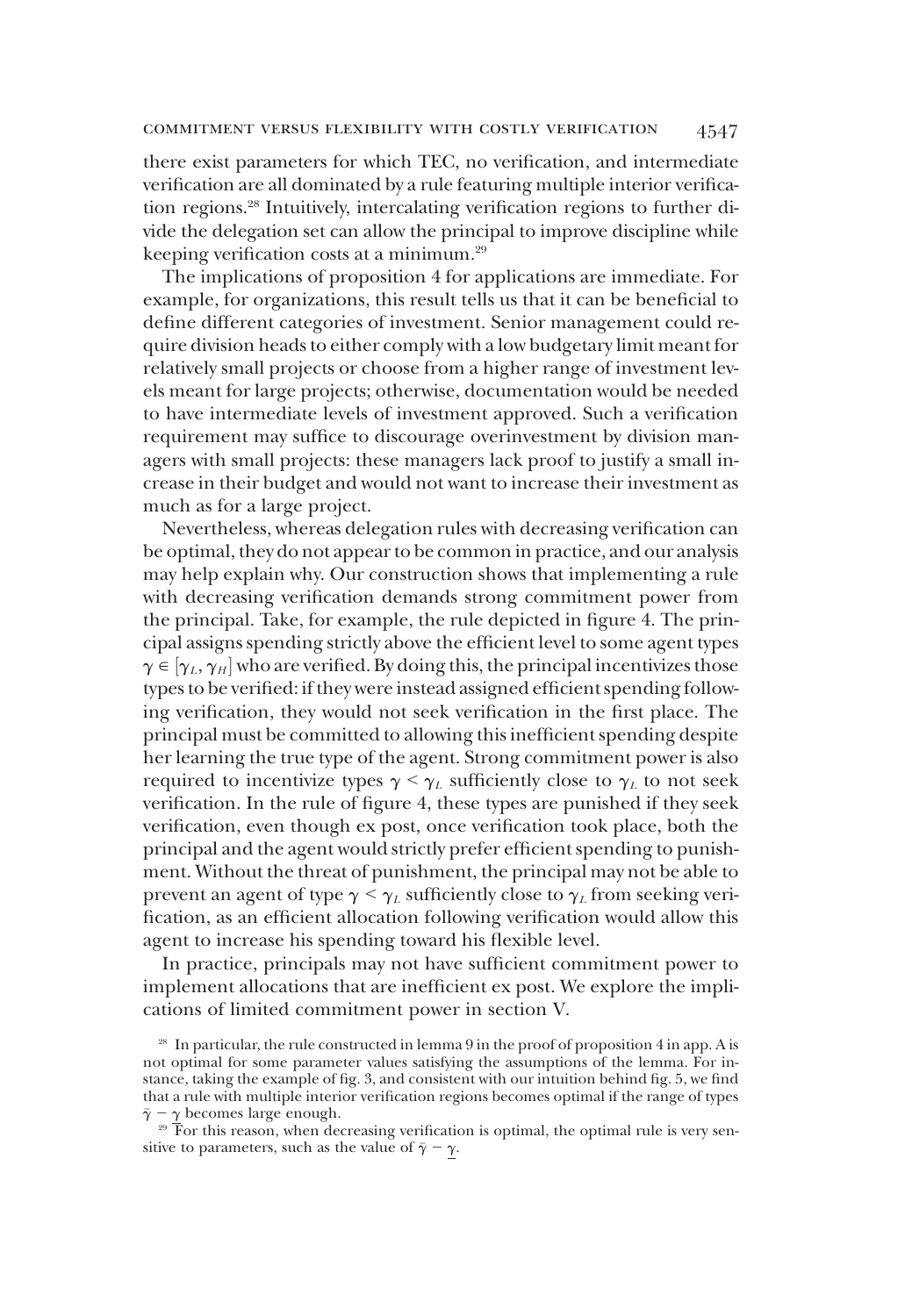# V. Limited Commitment

We study a setting in which the principal has limited commitment power. We modify the order of events in section II.B as follows:<sup>30</sup>

- 1. The principal sets a rule, which maps a verification decision and result into an allowable spending set  $\Pi$ .
- 2. The agent chooses whether to seek verification,  $a \in \{0, 1\}$ , and the principal perfectly verifies his type  $\gamma$  if  $a = 1$ .
- 3. The principal revises the allowable spending set  $\Pi$  to  $\Pi'$ .<br>4. The agent chooses a spending level  $\pi$  from the allowable
- 4. The agent chooses a spending level  $\pi$  from the allowable set  $\Pi'.$

The first two steps are the same as in our environment with full commitment power. What is new is step 3: after observing the agent's verification decision and the result if verification is chosen, the principal now revises the allowable spending set for the agent. This is a mild form of limited commitment. In particular, in step 2 we maintain the assumption that the principal is able to commit to a verification plan, so the agent's type is verified if and only if the agent requests verification.<sup>31</sup> Moreover, in step 4 we maintain the assumption that the principal is able to commit to allowing the agent to choose any spending level from the allowable spending set, so our problem is still one of delegation rather than cheap talk. The only assumption that we relax is about the principal's commitment to not changing the allowable spending set following the verification decision and result.

This form of limited commitment is relevant to applications of our model. For example, division managers in organizations may request a revision of their budgets for the next period. Can senior management commit to not changing their allocation ex post when no request is submitted? And in the case of a request, can senior management commit to an inefficient budget after verifying the benefits of the division's projects? As discussed in the introduction, the answer is often no. Senior management makes decisions on budget caps and the scope of projects brought up for review ex post, and these decisions do not always coincide with preannounced criteria (see Bower and Lesard 1973; Ross 1986; Taggart

<sup>30</sup> We note that our results in this section are not limited to the exact game described below; analogous to our claims in sec. II.C, our findings can be extended to variations of this game that allow messages between the principal and the agent (while keeping our assumptions on the principal's limited commitment). Throughout this section, we maintain our optimality condition in (5).

<sup>&</sup>lt;sup>31</sup> As noted in n. 10, there is a literature that studies auditing when the principal cannot commit to an audit strategy. In many of the applications of our problem, however, we find that there are often institutions ensuring that principals cannot deny verification once it has been requested. In this sense, the agent can always choose to trigger verification. Lack of commitment by the principal in this respect would change the nature of our problem; we leave its analysis for future work.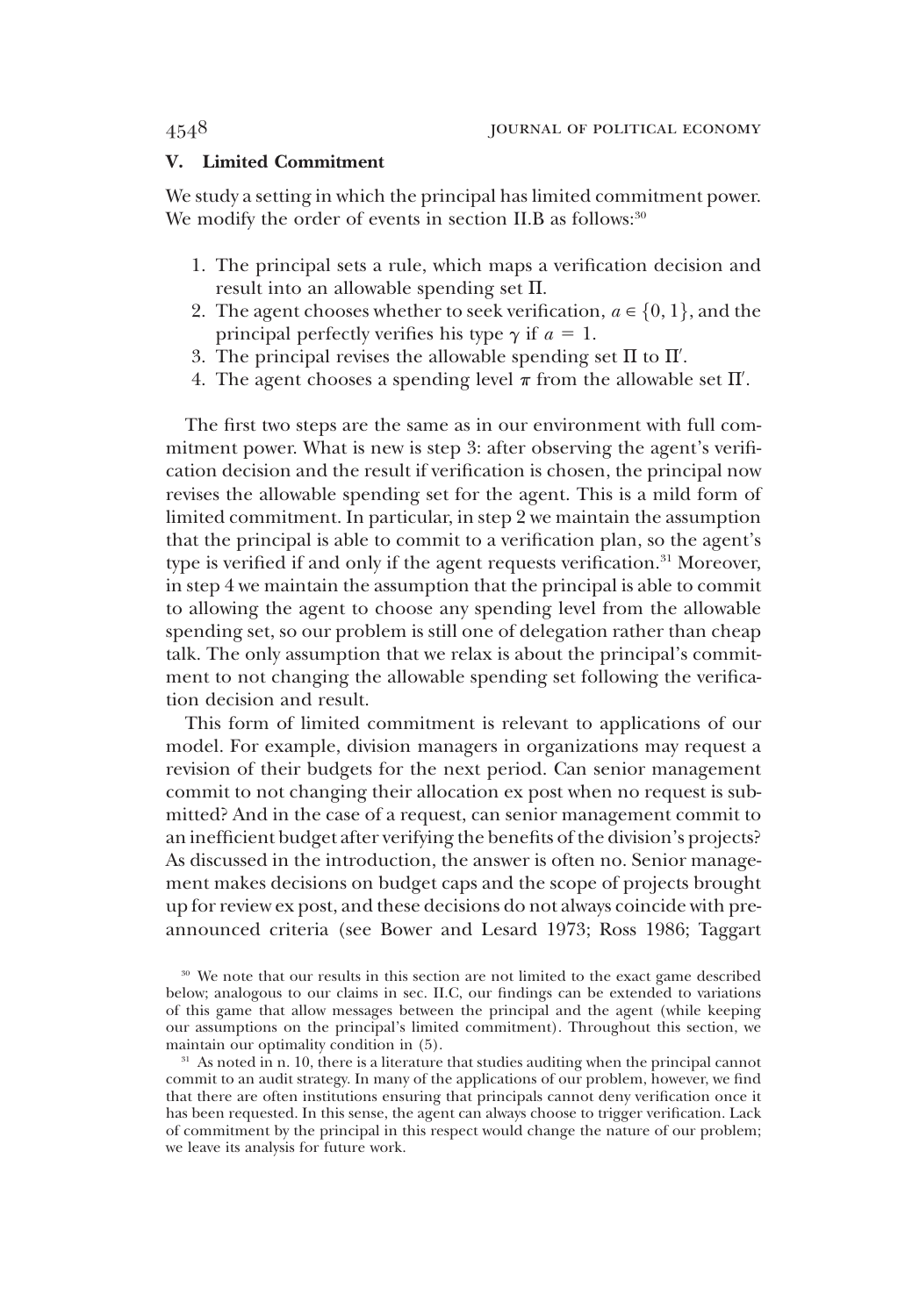1987). In fact, these criteria are sometimes left ambiguous, as they depend on the class of project, which may not be well specified (Mukherjee and Henderson 1987). This gives senior management more discretion to make budgetary decisions. Interestingly, in their study of fiscal rules across countries, Schaechter et al. (2012) also observe that escape clauses are sometimes not well specified: "in the past escape clause provisions have in several cases left too large a room for interpretation" (Schaechter et al. 2012, 20).

In our model, limited commitment on the side of the principal matters for two reasons. First, conditional on no verification, the principal must choose an allocation that is optimal for the nonverified types. That is, the principal assigns spending in this case taking into account the distribution of nonverified types and ignoring the incentives of verified types. Second, conditional on verification, the principal learns the agent's true type  $\gamma$  and must assign the agent the efficient spending level  $\pi_P(\gamma)$ . This is true both when the agent's seeking verification is on path as well as when this verification decision is part of a deviation. Hence, the agent can always choose to be verified to guarantee himself the efficient level of spending.

As a result, limited commitment implies certain conditions that any incentive-compatible rule must satisfy. In what follows, we restrict attention to strategies that specify piecewise continuous mappings  $\{a(\gamma), \pi(\gamma)\}.$ 

Lemma 7. Under limited commitment, any incentive-compatible rule satisfies the following:

i. If there is decreasing verification at  $\gamma_H$ , then

$$
U_A(\gamma_H, \pi_P(\gamma_H)) - \alpha \phi = U_A(\gamma_H, \pi(\gamma_H)), \qquad (12)
$$

where  $\pi(\gamma_H) \equiv \lim_{\varepsilon \downarrow 0} \pi(\gamma_H + \varepsilon)$  if  $a(\gamma_H) = 1$ . Moreover,  $\pi(\gamma_H) > \pi_A(\gamma_H).$  (13)

ii. If there is increasing verification at  $\gamma_L$ , then

$$
U_A(\gamma_L, \pi_P(\gamma_L)) - \alpha \phi = U_A(\gamma_L, \pi(\gamma_L)), \qquad (14)
$$

where  $\pi(\gamma_L) \equiv \lim_{\varepsilon \downarrow 0} \pi(\gamma_L - \varepsilon)$  if  $a(\gamma_L) = 1$ .

Part i shows that if  $\gamma_H$  splits a verification region from a higher noverification region, then  $\gamma_H$  must be indifferent between being verified and spending at the efficient level versus not being verified and spending at  $\pi(\gamma_H)$ , as allowed in the no-verification region above this type. Likewise, part ii shows that if  $\gamma_L$  splits a no-verification region from a higher verification region, then  $\gamma_L$  must be indifferent between being verified and spending at the efficient level versus not being verified and spending at  $\pi(\gamma_L)$ , as allowed in the no-verification region below this type.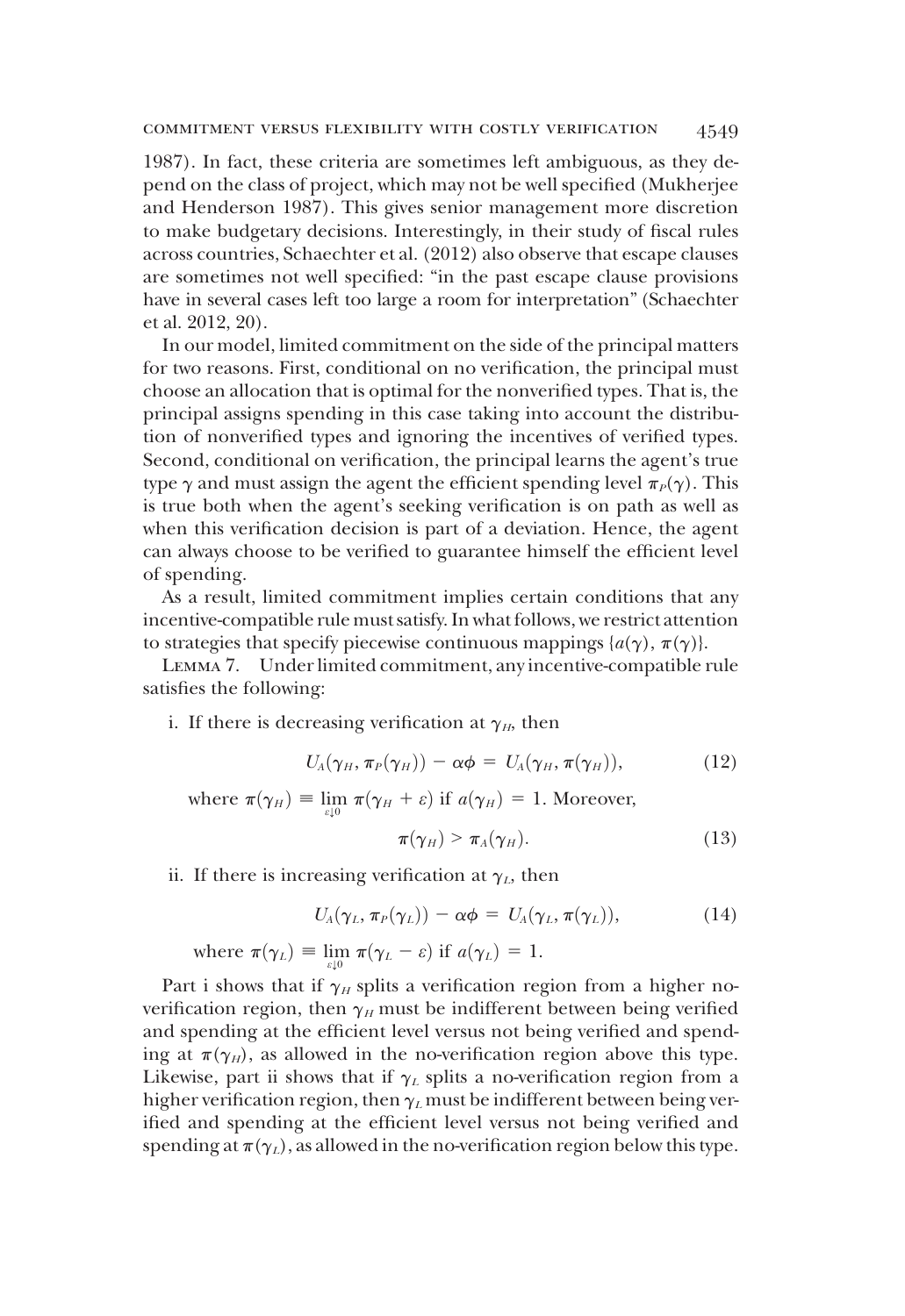This result follows from the fact that a principal with limited commitment power assigns efficient spending whenever the agent seeks verification. Therefore, if there is a point at which a verification region either ends or starts, the marginal verified type at such point must weakly prefer verification with efficient spending to no verification, and the marginal nonverified type must weakly prefer no verification to verification with efficient spending. The marginal type must thus be indifferent.

Lemma 7 also shows that for type  $\gamma_H$  as defined in the lemma, an incentive-compatible rule must set  $\pi(\gamma_H) > \pi_A(\gamma_H)$ . This is required to make  $\gamma_H$  indifferent between verification and no verification: if this inequality is not satisfied, the marginal verified type would instead prefer to deviate and not seek verification.

For the remainder of our analysis, we require the following:

Assumption 2. If

$$
R(\gamma, \pi_H) \equiv U_A(\gamma, \pi_P(\gamma)) - \alpha \phi - U_A(\gamma, \pi_H) \geq 0
$$

for  $\pi_H > \pi_P(\gamma)$ , then

$$
R(\gamma', \pi_H) > 0
$$

for all  $\gamma' < \gamma$ .

This is a single-crossing property: we assume that if a type  $\gamma$  weakly prefers verification with efficient spending  $\pi_P(\gamma)$  to no verification with a higher spending level  $\pi_H > \pi_P(\gamma)$ , then any lower type  $\gamma' < \gamma$  strictly prefers verification with efficient spending  $\pi_P(\gamma)$ <br>bigber spending level  $\pi_P^{-32}$  This property be fers verification with efficient spending  $\pi_P(\gamma')$  to no verification with the higher spending level  $\pi_{H}^{32}$ . This property holds in the cases commonly studied in the literature, such as those with quadratic preferences or studied in the literature, such as those with quadratic preferences or with hyperbolic preferences under common parameterizations.<sup>33</sup>

Given assumption 2, we obtain the following:

PROPOSITION 5 (Optimal rule under limited commitment). Under limited commitment, any incentive-compatible rule features weakly increasing verification everywhere. Moreover, if verification is optimal, TEC is optimal.

Under limited commitment, decreasing verification is not incentive compatible for the principal. As we discussed in section IV.C, decreasing verification requires that the principal commit to allowing the agent to spend at a level that is inefficient ex post, following the agent's verification decision and result. We prove that without this commitment, the

<sup>&</sup>lt;sup>32</sup> Our single-crossing conditions on preferences imply that if a type  $\gamma$  weakly prefers verification with efficient spending  $\pi_P(\gamma)$  to no verification with a lower spending level  $\pi_L < \pi_P(\gamma)$ , then any higher type  $\gamma > \gamma$  strictly prefers verification with efficient spending  $\pi_P(\gamma')$  to no verification with the lower spending level  $\pi_L$ . Assumption 2 requires that this property be maintained in the opposite direction as well property be maintained in the opposite direction as well.

<sup>&</sup>lt;sup>33</sup> For example, in the hyperbolic preferences case (see sec. II.A), assumption 2 holds if the utility functions for present and future consumption are the same and either exponential or constant relative risk aversion with a coefficient weakly greater than 1.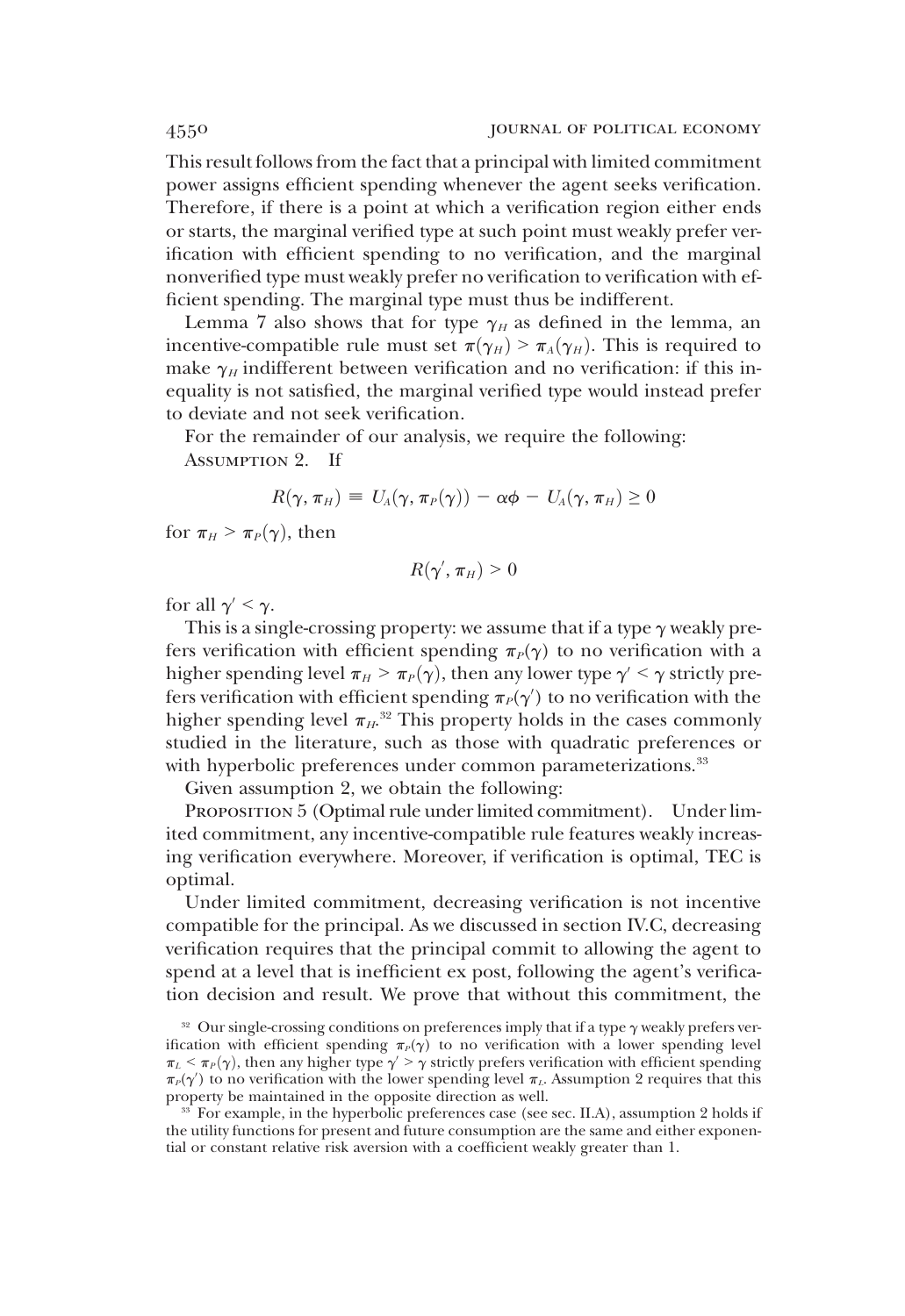principal cannot induce decreasing verification, and hence any incentivecompatible rule must feature weakly increasing verification at all types  $\gamma \in \Gamma$ . Analogous arguments to those behind lemmas 1 and 2 in our fullcommitment environment then imply that if verifying some agent types is optimal, a TEC rule is optimal.

A sketch of the proof of proposition 5 is as follows. Suppose by contradiction that there is an incentive-compatible rule that induces decreasing verification, with  $\gamma_H$  being a type splitting a verification region from a higher no-verification region. Given limited commitment, verified types immediately below  $\gamma_H$  are assigned efficient spending, and types  $\gamma$  immediately above  $\gamma_H$  spend at a level  $\pi_H > \pi_A(\gamma)$  that makes  $\gamma_H$  indifferent between verification and no verification (cf. lemma 7). This means that types immediately above  $\gamma_H$  must be strictly overspending, in fact spending above their flexible level. The heart of the proof is showing that the principal cannot commit to allowing such overspending.

It is clear that conditional on the agent not seeking verification, the principal would like to reduce the overspending by types immediately above  $\gamma_{H}$ . Reducing this overspending is ex post incentive compatible for these types: having chosen no verification, types  $\gamma > \gamma_H$  would prefer  $\pi_A(\gamma)$  to  $\pi_H > \pi_A(\gamma)$ . Hence, the only reason the principal would not reduce the overspending immediately above  $\gamma_H$  following no verification is if doing so would violate incentive compatibility for some other nonverified type. Such a nonverified type must be below  $\gamma_{H}$ ; specifically, there must exist a type  $\gamma_L < \gamma_H$  who is not verified and is exactly indifferent between his assigned spending level, call it  $\pi_L$ , and the spending level  $\pi_H$  >  $\pi_L$ . In fact, because of single crossing, this type must be the marginal type right below the verification region that ends at  $\gamma_{H}$ ; that is, the rule must induce verification for types  $\gamma \in [\gamma_L, \gamma_H]$  and no verification for<br>types immediately below and above this set. An example is the rule detypes immediately below and above this set. An example is the rule depicted in figure 4.

Now if the principal induces such an interior verification region  $[\gamma_L, \gamma_M]$  $\gamma_H$ , then by lemma 7, type  $\gamma_L$  must be indifferent between no verification with spending  $\pi_L$  and verification with efficient spending. Since we have defined  $\gamma_L$  as being indifferent between spending at  $\pi_L$  and spending at  $\pi_H$  under no verification, by transitivity, we obtain that  $\gamma_L$  must be indifferent between no verification with spending  $\pi_H$  and verification with efficient spending. However, recall that type  $\gamma_H$  is also indifferent between no verification with spending  $\pi_H$  and verification with efficient spending. Hence, by assumption 2,  $\gamma_L < \gamma_H$  cannot hold, and we must have  $\gamma_L = \gamma_H$ .<sup>34</sup> This means that the principal verifies a single type at this

<sup>&</sup>lt;sup>34</sup> If  $\gamma_L < \gamma_H$ , the indifference of type  $\gamma_H$  between verification with efficient spending and no verification with spending  $\pi_H$  would imply that  $\gamma_L$  strictly prefers verification with efficient spending to no verification with spending  $\pi_H$ , a contradiction.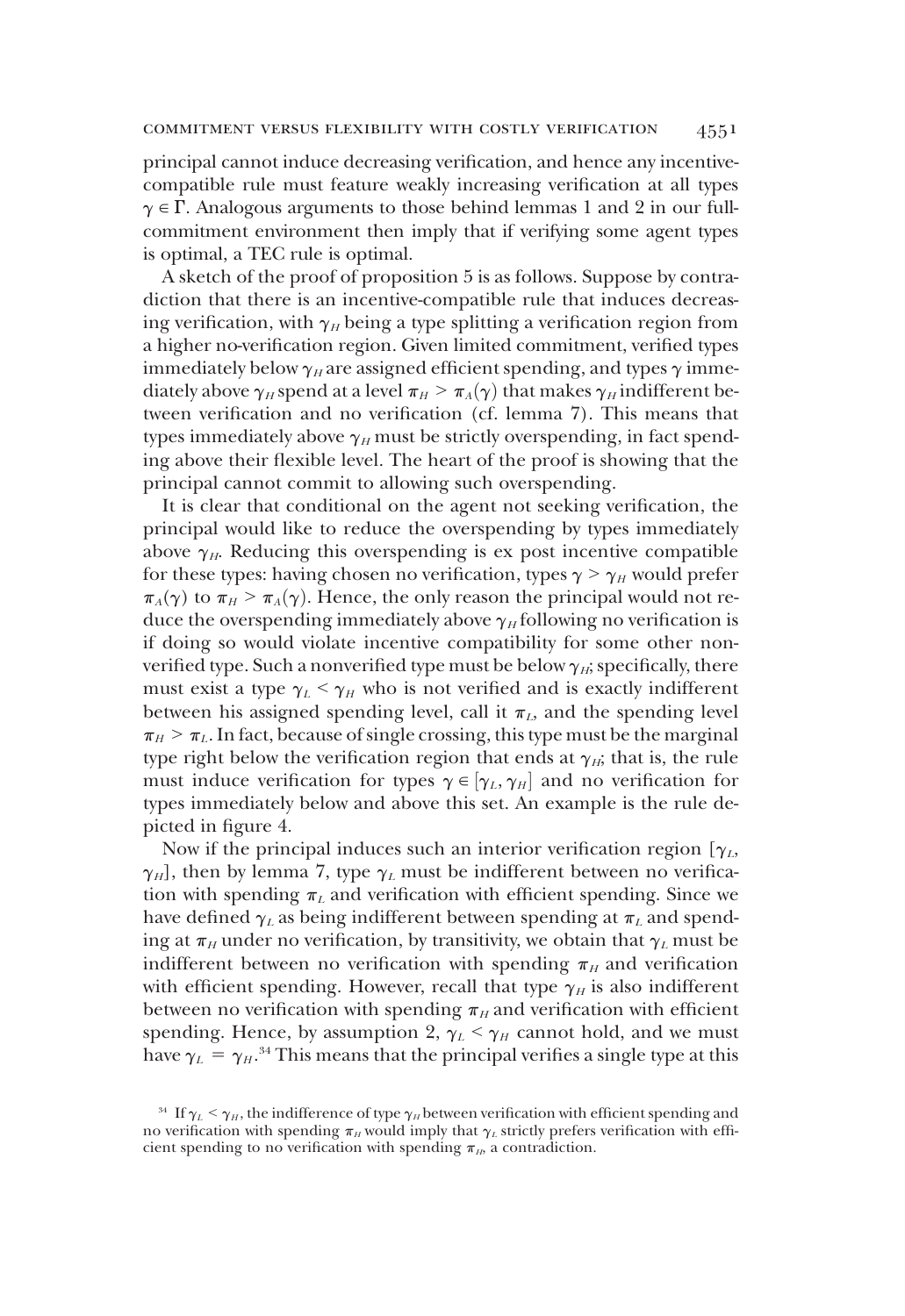point who is indifferent between verification with efficient spending, no verification with higher spending at  $\pi_H$ , and no verification with lower spending at  $\pi_L$ . Conditional on no verification, this is thus an allocation in which the agent faces a hole  $[\pi_L, \pi_H]$ ; namely, he is not allowed to choose spending in this set but can choose spending immediately below and above it. But our analysis in section III shows that such a hole is suboptimal conditional on no verification; hence, following no verification, the principal would have a strict incentive to close the hole. This shows that a rule with decreasing verification cannot be incentive compatible when the principal has limited commitment power, allowing us to establish that TEC is optimal in this case.

Recall that in the full-commitment environment, TEC is optimal if the principal's cost of verification is small enough (as shown in proposition 3), but more complex rules may be optimal otherwise (as shown in proposition 4). In contrast, proposition 5 tells us that TEC is optimal under limited commitment for any verification cost for which verification is optimal.35 Given the prevalence of TEC rules in the real world, these results suggest that limitations to commitment power are also prevalent. Moreover, these limitations may be an important reason behind the broad use of TEC in applications.

As a final remark, it is worth noting that while TEC is optimal both when the principal has full commitment power and a small verification cost as well as when she has limited commitment power, the specific details of an optimal TEC rule vary with each case. Under full commitment, an optimal TEC rule  $\{\gamma^*, \gamma^{**}\}$  is such that the principal prefers to verify types  $\gamma > \gamma^{**}$  to assign them efficient spending rather than bunch them at  $\pi_A(\gamma^*)$  without verification, whereas the opposite is true for types  $\gamma \in [\gamma^*, \gamma^{**}]$ . Hence, the principal is indifferent between verifying and not verifying the threshold type  $\gamma^{**}$ ; that is the increase in assigned not verifying the threshold type  $\gamma^{**}$ ; that is, the increase in assigned spending at  $\gamma^{**}$  exactly compensates the principal for the cost  $\phi$  of verifying this type. In contrast, under limited commitment, it is the agent who is indifferent at  $\gamma^{**}$ : as implied by lemma 7, type  $\gamma^{**}$  must be indifferent between being verified and assigned efficient spending versus not being verified and assigned  $\pi_A(\gamma^*)$ , and thus any increase in assigned spending at  $\gamma^{**}$  must exactly compensate this type for his verification cost  $\alpha\phi$ .

# VI. Conclusion

This paper has studied the trade-off between commitment and flexibility in the presence of costly state verification. We have examined a general delegation problem in which a principal delegates decision-making to

<sup>&</sup>lt;sup>35</sup> Additionally, as noted in sec. II.A, this result applies not only to  $\alpha \in [0, 1]$  but also to  $\nu \alpha > 0$ any  $\alpha \geq 0$ .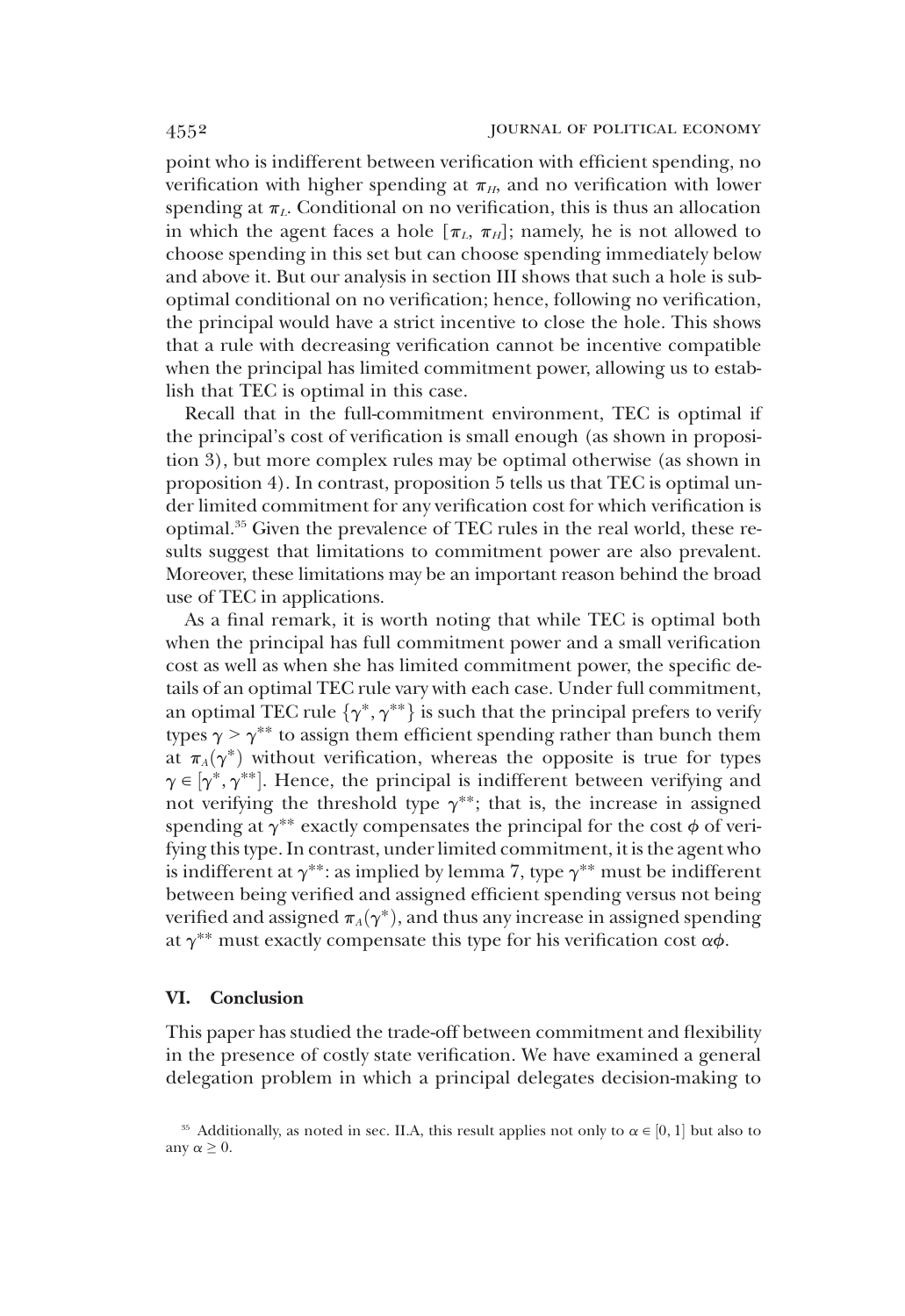an agent who has superior information about the efficient action but is biased toward higher actions. A novel element of our framework is that the principal can verify the agent's private information. Because verification is costly, the principal wishes to use this technology selectively and in a way that supplements delegation and improves her commitment versus flexibility trade-off.

Our results provide insight into how the principal achieves this by designing an optimal delegation rule. We have shown that under full commitment power and a small enough verification cost, an optimal rule is a TEC, allowing the agent to freely select any action up to a threshold or to request verification and the efficient action above the threshold. When the verification cost is larger, the principal may instead prefer to require verification only for intermediate actions, still imposing some discipline on the agent but saving on verification costs. However, the optimality of TEC is restored under mild limitations to the principal's commitment power. Specifically, if the principal is unable to commit to not changing the agent's permissible action set following the verification decision and result, TEC is optimal for any verification cost for which verification is optimal.

As we have discussed, there are a variety of applications where delegation is central and rules make use of verification by specifying escape clauses. Our analysis sheds light on the optimal structure of escape clauses and provides a theoretical foundation for the common use of TEC rules. More broadly, our framework may help inform the empirical analysis of real-world rules. Data on delegation policies are increasingly available and offer an opportunity to explore the design of these rules in more detail. For instance, in the context of capital budgeting, it has been observed that the extent of capital rationing and the use of verification vary across firms (e.g., Ross 1986), and one could study how these differences relate to firm size, industry, and other factors that are likely to affect senior management's cost of verifying the quality of projects. In the context of fiscal policy, countries' fiscal rules vary in the use of escape clause provisions and their trigger events (Schaechter et al. 2012), and these may correlate with countries' institutional and macroeconomic conditions that affect the cost of auditing a government as well as the need for flexibility to respond to shocks.

Last, by uncovering a new set of issues that arise when verification is introduced to a setting in which both commitment and flexibility are valuable, our paper opens the door for further work that can help understand the optimal joint design of delegation and verification. We have focused on a simple model that emphasizes the main forces at play but abstracts from other potentially relevant aspects, for instance, associated with more complex verification technologies. We close by discussing some possible extensions and variations of our work.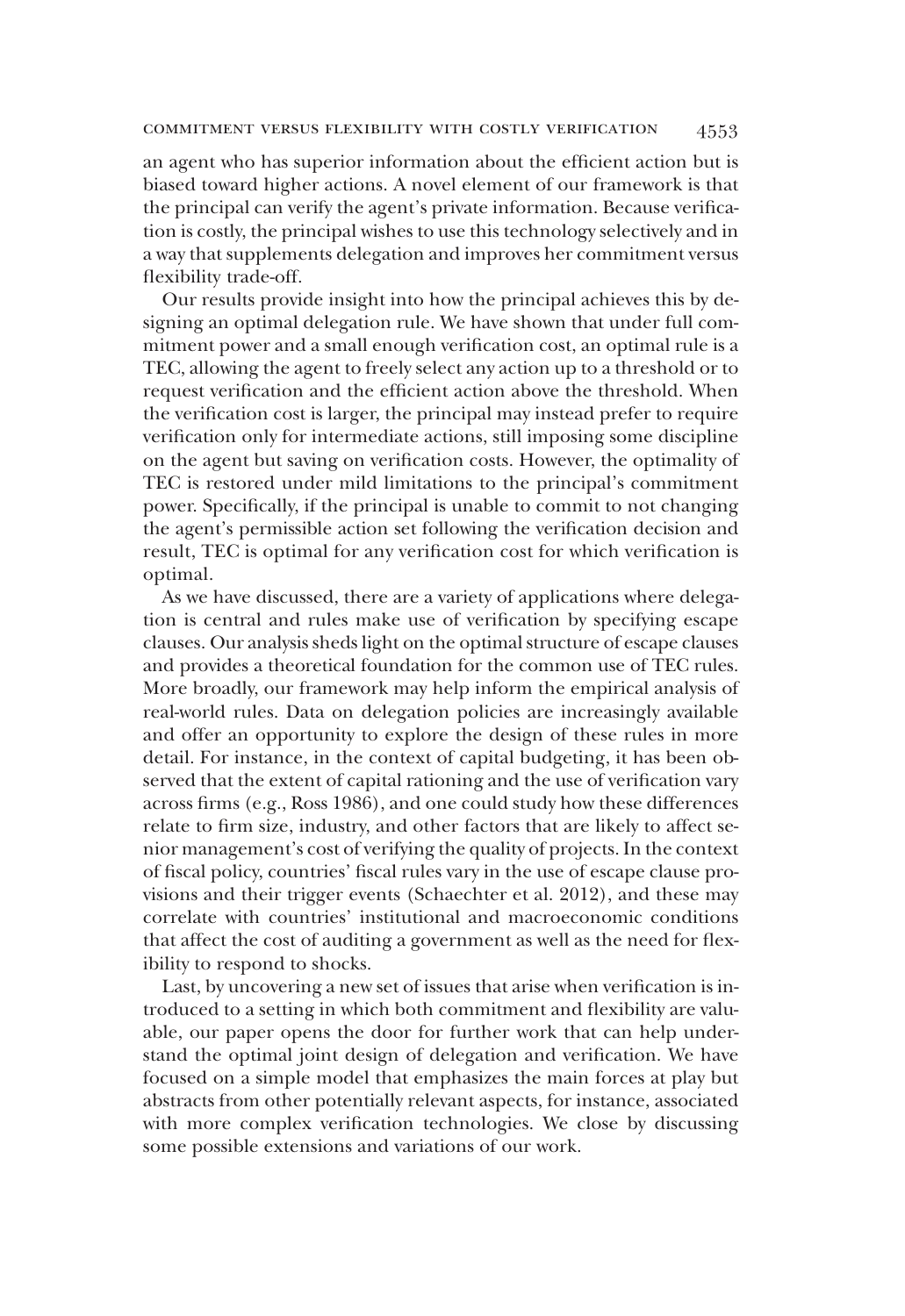Random verification.—As in the seminal work of Townsend (1979), we have considered deterministic verification; namely, we assumed that the principal's rule assigns  $a(\gamma) \in \{0, 1\}$  to each agent type  $\gamma$ . More generally, one could allow for mechanisms in which the principal randomizes over the verification assignment, choosing a probability of verification for each type. The literature on financial contracting and tax collection finds that random verification can yield different results compared with deterministic verification; see Border and Sobel (1987) and Mookherjee and Png (1989).

Our focus on deterministic verification is motivated by the applications we study. Take capital budgeting. As captured by the game form that we have proposed, here the agent (division head) decides whether to request verification to obtain approval to choose actions that are not allowed by the principal (senior management) without verification. The principal commits to following the agent's request, and so it is the agent's choice whether to trigger the verification process. Unlike in other applications where verification/audit is used to determine fines for misbehavior (e.g., tax collection), random verification is not natural in these contexts. Using the timing of section II.B, random verification would mean that the agent chooses in step 2 not between verification and no-verification but rather between different lotteries over verification. This is rarely observed in practice, possibly because committing to a nondegenerate lottery can be difficult for a principal.<sup>36</sup>

That said, in a setting in which there are no limitations to the principal's commitment power, the study of random verification could be an interesting extension of our work. As noted in the aforementioned literature, one issue is that an optimal randomized mechanism would depend on the extent to which the agent can be punished following verification, which in turn would depend on preference assumptions in our setting, given that punishments are imposed through the spending allocation only. Importantly, these punishments must be bounded; otherwise, the efficient allocation can be approached with a rule that verifies all agent types with very low probability and arbitrarily punishes the agent when verification reveals that he has deviated. $37$  Such a possibility not only yields rather implausible predictions but also implies that an optimal rule in general will fail to exist unless a bound on punishments is imposed.

<sup>36</sup> When the decision is simply over verification or no verification, commitment to the verification policy would in principle be facilitated by the fact that the principal's execution of the agent's request can be easily monitored. However, checking that the principal implements a specific lottery is harder, as it requires monitoring of the randomization itself rather than its outcome.

<sup>&</sup>lt;sup>37</sup> In our game form, a rule that approaches the efficient allocation would be implemented by inducing each agent type to choose a different lottery over verification.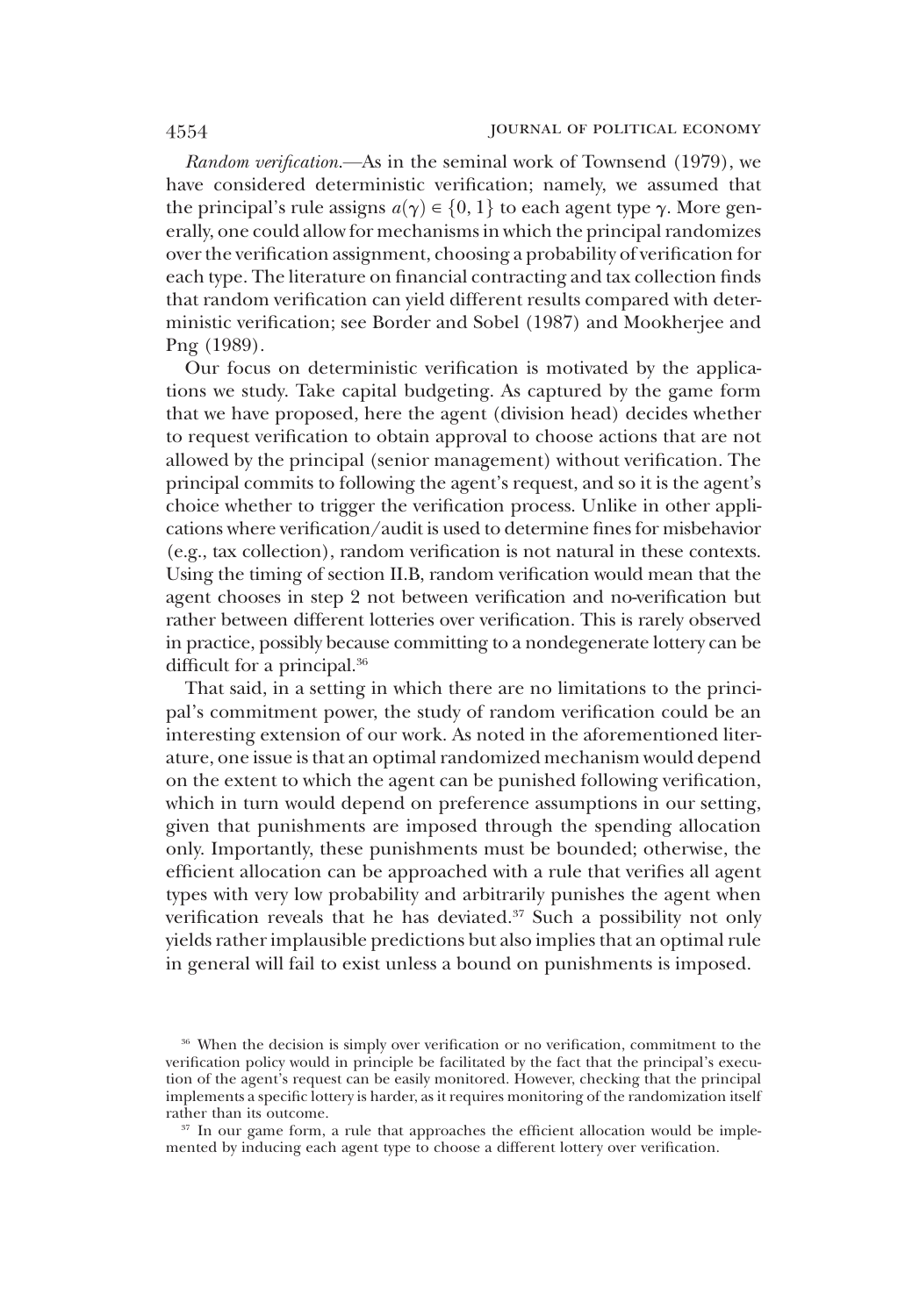# commitment versus flexibility with costly verification 4555

Imperfect verification.—Also following Townsend (1979), our analysis assumed that verification reveals the agent's type perfectly. An alternative would be to consider imperfect verification, namely, verification that provides only imperfect information about the agent's type. For example, in the context of capital budgeting in organizations, senior management may review information about the benefits of a project that a division manager advocates, but the available documentation may be incomplete and fail to reveal the full merits of the project.

A simple specification that may be possible to accommodate within our framework is when imperfect verification either reveals the agent's type perfectly or provides no information (i.e., when there are no false results). Provided that the principal can severely punish the agent (through the spending allocation), she would be able to prevent, at no cost, any deviation in which an agent type mimics another type who is verified, as is true in our problem with perfect verification. Yet a difference introduced by imperfect verification is that the principal may not observe the agent's type and thus may not be able to assign a type-dependent spending level following verification; the principal's rule must specify a spending allocation for the case of verification and no information. Allowing for imperfect verification that may produce false results would naturally introduce further issues, as now punishing an agent type for mimicking another type who is verified would require imposing punishments on path.

How imperfect is imperfect verification? At one extreme, if verification is sufficiently accurate, we conjecture that our qualitative results would remain valid. At the other extreme, if verification is sufficiently inaccurate, it would become equivalent to money burning, and the results of the literature on when money burning is used in an optimal delegation rule would then apply (see Amador, Werning, and Angeletos 2006; Amador and Bagwell 2013; Ambrus and Egorov 2017). More generally, it would be of interest to explore the role of verification in delegation away from these two extremes.

Verification costs.—We have considered verification costs that are both type independent and exogenous. An extension of our problem could explore the effects of type-dependent verification costs: the principal's cost of verifying the agent's private information may be increasing in his type, for example, because more evidence is needed to verify larger project benefits, or one may take the view that verification costs are actually lower for extreme types, as these states are more visible. One possible difficulty is that monotonicity of the spending allocation (as shown in lemma 5) may fail to hold if verification costs increase very rapidly with the agent's type. But if the verification cost function is such that the principal would still prefer to swap the verification and spending allocations of two types  $\gamma$  and  $\gamma' > \gamma$  whenever type  $\gamma$  has higher spending than  $\gamma'$ ,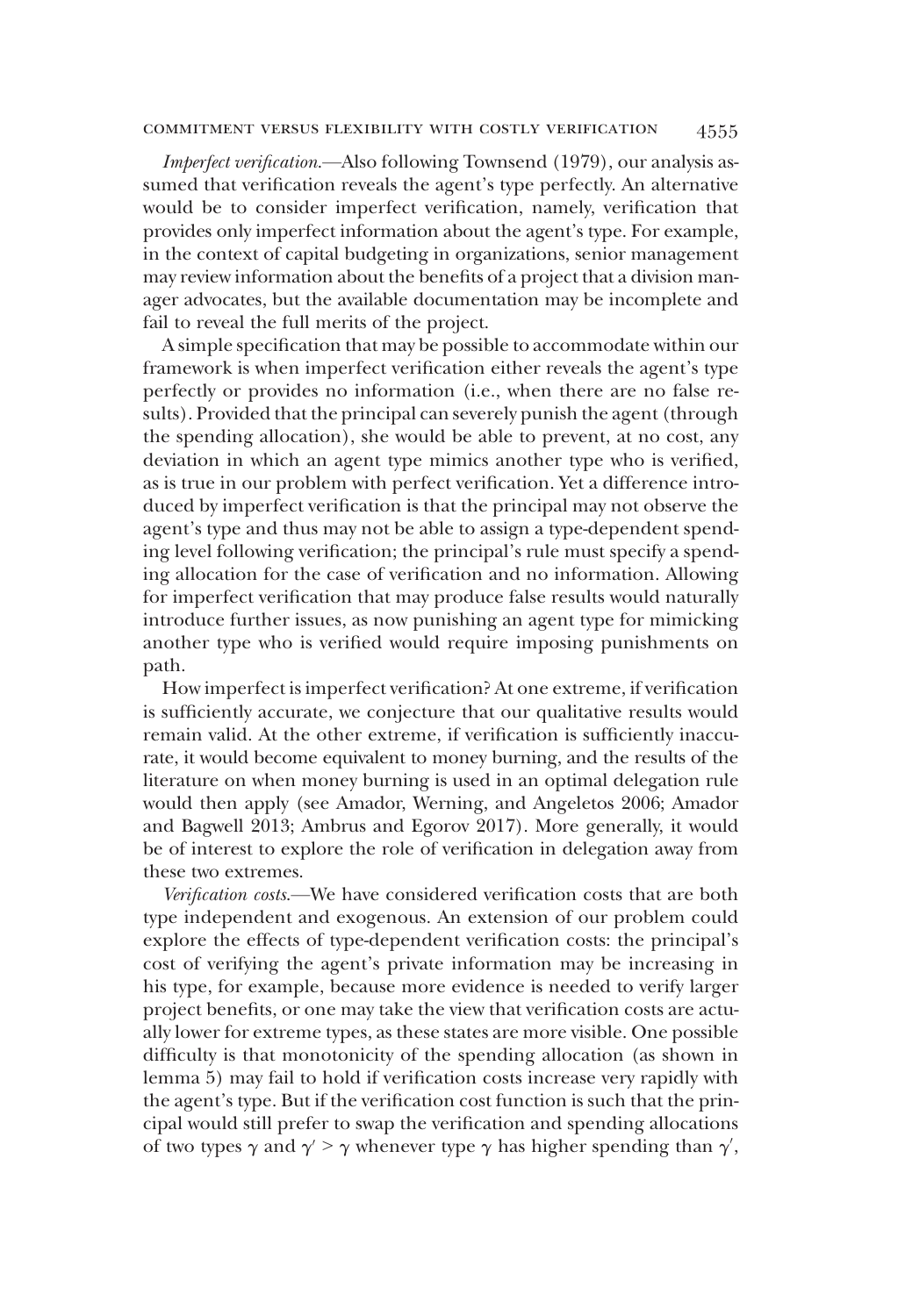monotonicity will be satisfied and our analysis could be extended to allow for type-dependent verification costs.

Another variation would be to endogenize  $\alpha$ , so that the principal can affect the agent's cost of verification. Our results would continue to hold under this extension. Specifically, when the principal has full commitment power, we have derived conditions for the optimality of a TEC rule that are independent of the value of  $\alpha \in [0, 1]$ , and clearly the principal's<br>welfare under this rule does not vary with  $\alpha$  either. Thus, the principal in welfare under this rule does not vary with  $\alpha$  either. Thus, the principal in this case would be indifferent over any  $\alpha \in [0, 1]$ , whereas  $\alpha = 0$  would be preferred by the agent. More generally under full commitment it is alpreferred by the agent. More generally, under full commitment it is always optimal for the principal to set  $\alpha = 0$ , as a zero verification cost for the agent maximally relaxes the agent's incentive compatibility constraint (4). Things are more interesting in the setting of section V, where the principal has limited commitment power. In this case, the principal may want to set a strictly positive verification cost for the agent, as that limits the set of agent types that may want to demand verification and efficient spending. In any case, for any given  $\alpha \geq 0$  that the principal would set, our analysis and the optimality of TEC apply without change.

Transfers.—Our focus has been on a canonical delegation problem in which transfers between the principal and the agent are not feasible. There are various ways in which transfers could be introduced in our framework and used to alter the feasibility and cost of inducing different allocations. Transfers could be contingent on the agent's verification decision and/or the verification result; moreover, the principal could offer different allowable spending sets for the agent to choose from and specify transfers associated with each set. These questions are beyond the scope of our paper, and so we leave them for future research.

## Appendix A

#### Proofs

#### A1. Proof of Proposition 1

The claim follows from proposition 1 (part a) in Amador and Bagwell (2013, 1551).

#### A2. Proof of Lemma 1

Suppose by contradiction that a rule  $\{a(\gamma), \pi(\gamma)\}_{\gamma \in \Gamma}$  with  $a(\gamma) = 1$  for all  $\gamma \in \Gamma$  is optimal. Since the incentive compatibility constraint (4) is trivially satisfied under this rule, it must be that  $\pi(\gamma) = \pi_P(\gamma)$  for all  $\gamma \in \Gamma$ . Define  $\gamma' \in \Gamma$  as the solution to

$$
U_A(\gamma', \pi_P(\gamma')) - \alpha \phi = U_A(\gamma', \pi_P(\gamma))
$$
\n(15)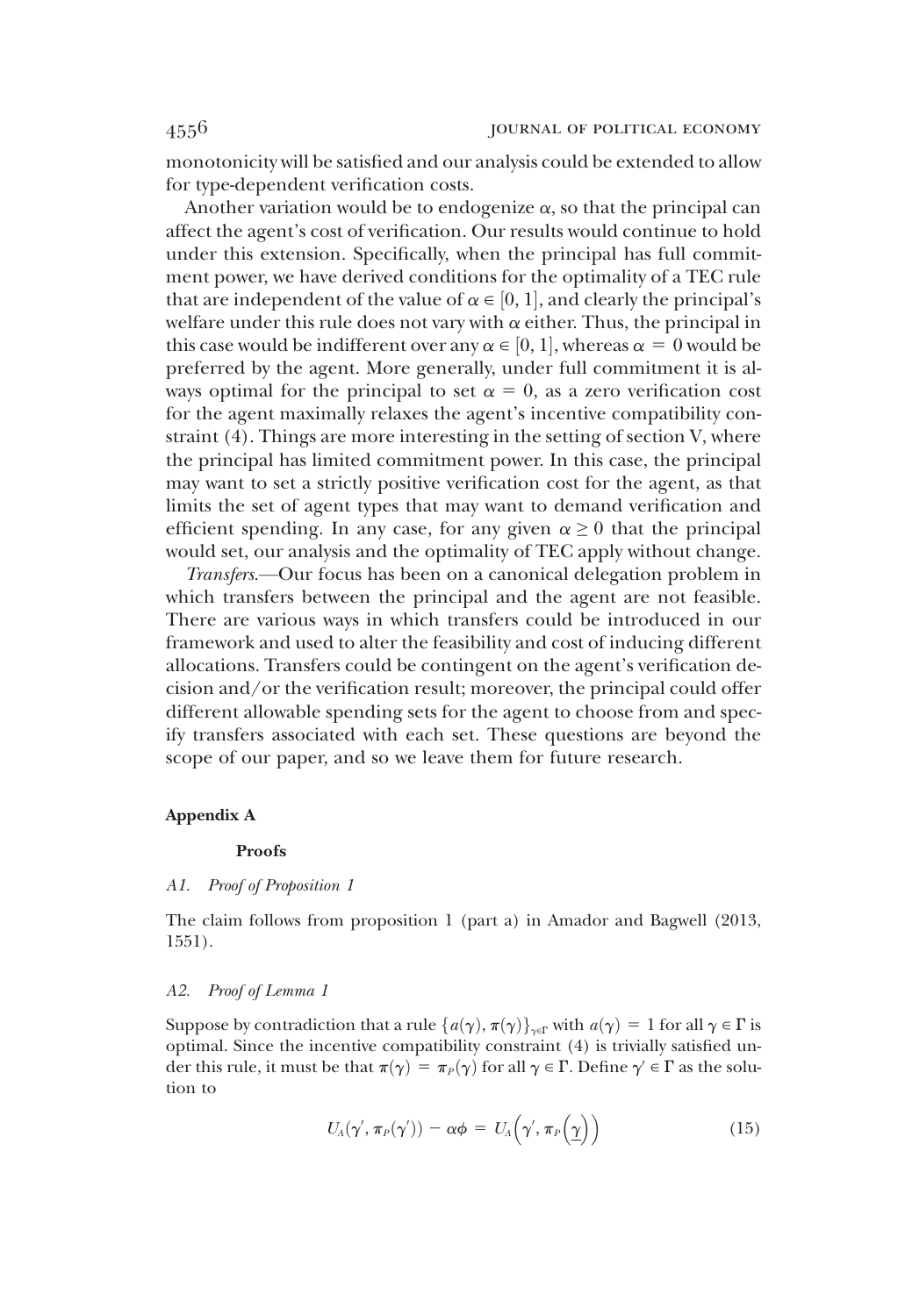if such a solution exists and  $\gamma = \overline{\gamma}$  otherwise. Consider now a perturbed rule  $\{\tilde{a}(\gamma), \tilde{\pi}(\gamma)\}_{\gamma \in \Gamma}$ , with  $\tilde{a}(\gamma) = 0$  and  $\tilde{\pi}(\gamma) = \pi_P(\gamma)$  for  $\gamma \leq \gamma'$  and  $\tilde{a}(\gamma) = a(\gamma)$ ,  $\tilde{\pi}(\gamma) = \pi(\gamma)$  for  $\gamma > \gamma'$ . By single crossing and the definition of  $\gamma'$  in (15), the per-<br>turbed rule satisfies the incentive compatibility constraint (4). Conditional on turbed rule satisfies the incentive compatibility constraint (4). Conditional on  $\gamma > \gamma'$ , this rule yields the same expected welfare to the principal and the agent<br>as the original rule. However, conditional on  $\gamma \leq \gamma'$  the perturbed rule yields the as the original rule. However, conditional on  $\gamma \leq \gamma'$ , the perturbed rule yields the agent a higher welfare than the original one since by (15). agent a higher welfare than the original one, since by (15),

$$
U_{A}(\gamma,\,\pi_{P}(\gamma))-\alpha\phi\,\,\leq\,\,U_{A}\Big(\gamma,\,\pi_{P}\Big(\underline{\gamma}\Big)\Big)\qquad \qquad (16)
$$

for all  $\gamma \le \gamma'$ . Moreover, note that (2) implies

$$
U_A(\gamma,\,\pi_P(\gamma))\,-\,U_A\Big(\gamma,\,\pi_P\Big(\underline{\gamma}\Big)\Big)\geq U_P(\gamma,\,\pi_P(\gamma))\,-\,U_P\Big(\gamma,\,\pi_P\Big(\underline{\gamma}\Big)\Big)
$$

for all  $\gamma > \underline{\gamma}$ . Hence, using (16) and the fact that  $\alpha \in [0, 1]$  and  $\phi > 0$ ,

$$
U_P(\gamma, \pi_P(\gamma)) - \phi < U_P\left(\gamma, \pi_P\left(\underline{\gamma}\right)\right)
$$

for all  $\gamma \leq \gamma'$ . Conditional on  $\gamma \leq \gamma'$ , the principal is therefore strictly better off under the perturbed rule than under the original rule. It follows that the perunder the perturbed rule than under the original rule. It follows that the perturbed rule with no verification below  $\gamma'$  strictly dominates the original rule, contradicting the optimality of a rule that verifies all types.

REMARK. If  $\alpha = 0$ , then  $\gamma' = \gamma$  and the perturbed rule we have constructed increases the principal's welfare from type  $\gamma$  relative to verifying all types. The claim therefore follows in this case, given our optimality condition (5). Moreover, when  $\alpha = 0$ , we can also consider a different perturbation to prove the claim without relying on this condition. Specifically, take a perturbed rule that prescribes  $\tilde{a}(\gamma) = 0$  for all  $\gamma \in [\gamma, \gamma + \varepsilon]$  for  $\varepsilon > 0$  arbitrarily small, bunching all<br>such  $\alpha$  at their average efficient spending level. This rule is incentive compatible such  $\gamma$  at their average efficient spending level. This rule is incentive compatible and increases the principal's welfare relative to verifying all types: given  $\varepsilon$  small enough, the welfare loss from not assigning efficient spending to  $\gamma \in \left[\gamma, \gamma + \varepsilon\right]$ is second order, while the gain from saving on verification costs is first order.

### A3. Proof of Lemma 2

Suppose that an optimal rule features verification that is weakly increasing everywhere. By lemma 1,  $a(\gamma) = 0$  for some  $\gamma \in \Gamma$ , and hence this rule must feature a no-verification region followed by a verification region. That is, the principal solves (3) and (4) by choosing a threshold  $\gamma^{**}$  such that  $a(\gamma) = 0$  for  $\gamma < \gamma^{**}$ and  $a(\gamma) = 1$  for  $\gamma > \gamma^{**}$  as well as a spending allocation  $\pi(\gamma)$  for each  $\gamma \in \Gamma$ .

Now consider a relaxed version of this problem in which the principal chooses an optimal allocation in the no-verification and verification regions separately, ignoring the incentives of types in one region to deviate to the other region. Taking the no-verification region to be [ $\gamma$ ,  $\gamma^{**}$ ], it follows from proposition 1 that an optimal allocation is a threshold  $\gamma^* \leq \gamma^{**}$  such that  $\pi(\gamma) = \min{\pi_A(\gamma), \pi_A(\gamma^*)}$ for each  $\gamma \in [\gamma, \gamma^{**}]$ . For the verification region  $(\gamma^{**}, \bar{\gamma})$ , since incentive compatibility is trivially satisfied an optimal allocation assigns  $\pi(\alpha)$  to each  $\alpha \in (\alpha^{**}, \bar{\alpha}]$ . ibility is trivially satisfied, an optimal allocation assigns  $\pi_P(\gamma)$  to each  $\gamma \in (\gamma^{**}, \bar{\gamma}]$ .<br>Note that the resulting rule for the whole set  $\Gamma$  is TEC. Moreover, because this Note that the resulting rule for the whole set  $\Gamma$  is TEC. Moreover, because this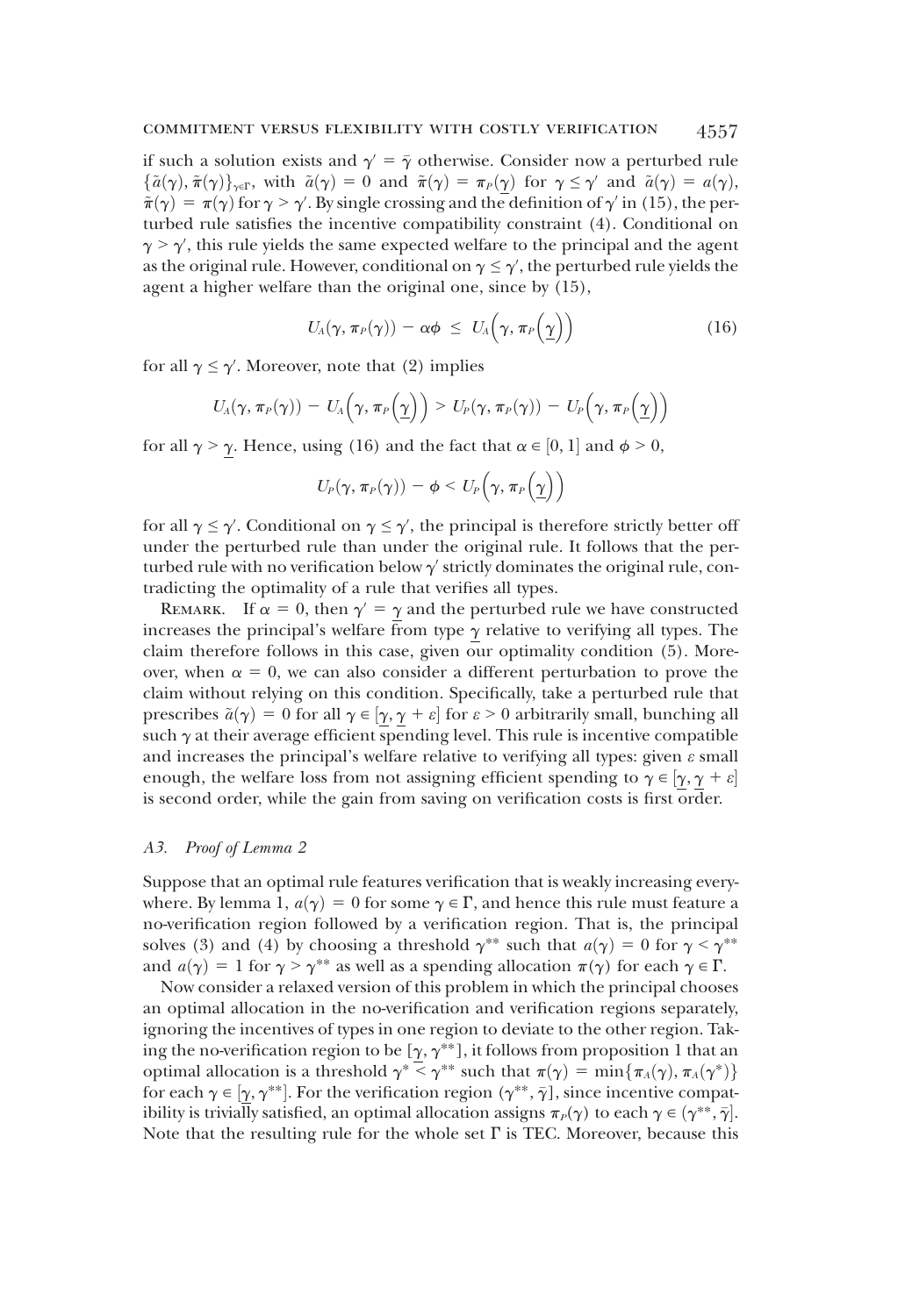rule solves a relaxed problem, it is sufficient to show that it is incentive compatible over the whole set  $\Gamma$  to prove its optimality in the original problem.

To show incentive compatibility, note first that incentive compatibility within each region is guaranteed by construction. Furthermore, since, as explained in section II.C, no type would have incentives to deviate to mimic a different type that is verified, incentive compatibility is satisfied for all  $\gamma \in [\gamma, \gamma^{**}]$ . All that is left<br>to be shown is that no type  $\gamma \in (\gamma^{**}, \bar{\gamma}]$  has incentives to deviate to mimic a type to be shown is that no type  $\gamma \in (\gamma^{**}, \bar{\gamma}]$  has incentives to deviate to mimic a type  $\hat{\gamma} \in [\gamma, \gamma^{**}]$ .  $\hat{\gamma} \in [\underline{\gamma}, \gamma^{**}].$ 

$$
U_A(\gamma,\pi_P(\gamma))-\alpha\phi\geq U_A(\gamma,\pi(\hat{\gamma}))\text{ for all }\gamma>\gamma^{**},\hat{\gamma}\leq\gamma^{**}.
$$

The single-crossing condition in  $U_A$  implies that a sufficient condition for the above inequality to hold is

$$
U_{A}(\gamma,\pi_{P}(\gamma))-\alpha\phi\geq U_{A}(\gamma,\pi_{A}(\gamma^{*}))\text{ for all }\gamma>\gamma^{**}.
$$
 (17)

Now note that optimality of  $\gamma^{**}$  for the principal implies

$$
U_P(\gamma, \pi_P(\gamma)) - \phi \ge U_P(\gamma, \pi_A(\gamma^*)) \text{ for all } \gamma > \gamma^{**}.
$$
 (18)

Given the agent's bias (2) and  $\alpha \in [0, 1]$ , (18) implies (17) if  $\pi_P(\gamma) \ge \pi_A(\gamma^*)$  for all  $\alpha > \gamma^{**}$  or equivalently since  $\pi'(\gamma) > 0$  if all  $\gamma > \gamma^{**}$ , or, equivalently, since  $\pi'_P(\gamma) > 0$ , if

$$
\pi_P(\gamma^{**}) \ge \pi_A(\gamma^*). \tag{19}
$$

We prove that the TEC rule that we constructed satisfies (19). The optimal threshold  $\gamma^*$  in the no-verification region solves

$$
\max_{\gamma^*\in[0,\gamma^{**})}\Bigg\{ \int_{\underline{\gamma}}^* U_P(\gamma,\pi_A(\gamma))f(\gamma)d\gamma + \int_{\gamma^*}^{\gamma^{**}} U_P(\gamma,\pi_A(\gamma^*))f(\gamma)d\gamma \Bigg\}.
$$

The first-order condition yields

$$
\int_{\gamma^*}^{\gamma^{**}} \frac{\partial U_P(\gamma, \pi_A(\gamma^*))}{\partial \pi_A(\gamma^*)} \pi_A'(\gamma^*) f(\gamma) d\gamma = 0.
$$

Note that  $\pi'_A(\gamma^*) > 0$ ,  $\partial U_P(\gamma, \pi_A(\gamma^*)) / \partial \pi_A(\gamma^*) < 0$  if  $\pi_P(\gamma) < \pi_A(\gamma^*)$ , and  $\partial U(\gamma, \pi_A(\gamma^*)) / \partial \pi_A(\gamma^*) > 0$  if  $\pi_A(\gamma) > \pi_A(\gamma^*)$ . Hence the first order condition  $\frac{\partial U_P(\gamma, \pi_A(\gamma^*))}{\partial \pi_A(\gamma^*)} > 0$  if  $\pi_P(\gamma) > \pi_A(\gamma^*)$ . Hence, the first-order condition requires  $\pi_P(\gamma) > \pi_A(\gamma^*)$  for some  $\gamma \in [\gamma^*, \gamma^{**}]$ , implying that (19) must hold.

# A4. Proof of Proposition 2

Assume  $b(\pi) = 0$  for all  $\pi \in [\pi, \bar{\pi}]$ . Suppose by contradiction that an optimal rule<br>specifies  $a(\alpha) = 1$  for some  $\alpha \in \Gamma$  but TEC is not optimal. By lemma 2, this rule specifies  $a(\gamma) = 1$  for some  $\gamma \in \Gamma$  but TEC is not optimal. By lemma 2, this rule must feature decreasing verification. We proceed by showing that an optimal rule cannot feature decreasing verification at any  $\gamma' \in \Gamma$ .

Consider first decreasing verification at some  $\gamma' \in \Gamma$  with  $a(\gamma') = 0$ , so  $\gamma' = c$ ) = 1 for some  $c > 0$  arbitrarily small. As shown in the text, the optimality  $a(\gamma - \varepsilon) = 1$  for some  $\varepsilon > 0$  arbitrarily small. As shown in the text, the optimality of verifying type  $\gamma' - \varepsilon$  implies (6) and  $\pi(\gamma' - \varepsilon) > \pi_A(\gamma^*)$ , whereas the optimality of not verifying  $\gamma'$  implies (7). However, the two equations together with  $\pi(\gamma' - \varepsilon)$  >  $\pi_A(\gamma^*)$  violate the single-crossing condition (1), a contradiction.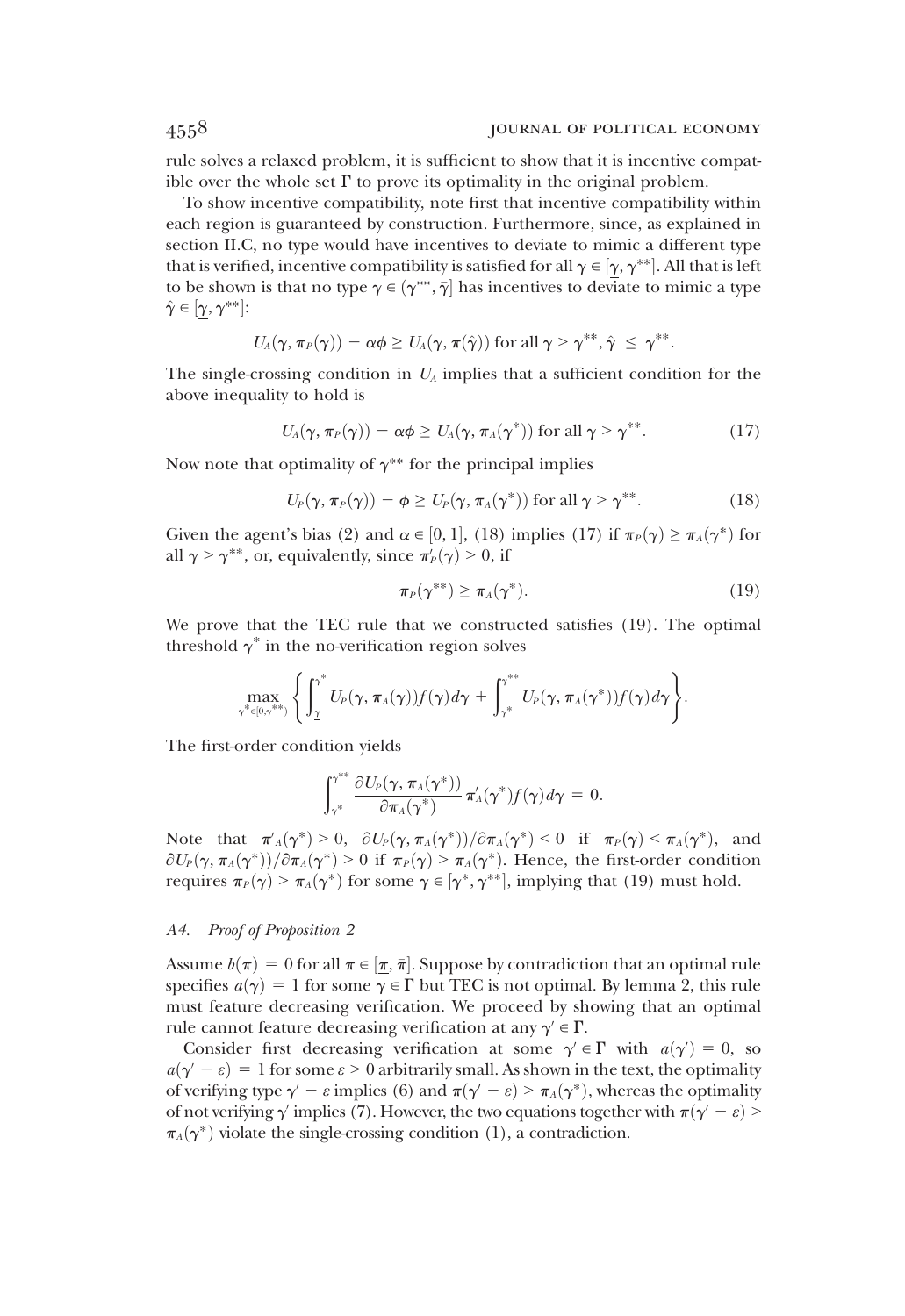Consider next decreasing verification at some  $\gamma' \in \Gamma$  with  $a(\gamma') = 1$ , so  $\gamma' + c$ ) = 0 for some  $c > 0$  arbitrarily small. Analogous arguments to those  $a(\gamma' + \varepsilon) = 0$  for some  $\varepsilon > 0$  arbitrarily small. Analogous arguments to those above apply to this case and yield a contradiction.

# A5. Proof of Lemma 3

Suppose that a TEC rule with cutoffs  $\gamma^*$  and  $\gamma^{**}$  is a solution to (8) and (9). Note that any rule satisfying constraint (4) will satisfy constraint (9). Hence, (8) and (9) are a relaxed version of (3) and (4), implying that any solution to (8) and (9) that satisfies (4) will also be a solution to (3) and (4). It follows that to prove the claim, all we need to show is that the TEC rule that solves (8) and (9) will satisfy constraint (4). It is immediate that for any  $\gamma$  with  $a(\gamma) = 0$ , (9) being satisfied implies that (4) will be satisfied. Now consider  $\gamma$  with  $a(\gamma) = 1$ . Optimality of verifying type  $\gamma$  under a TEC rule that solves (8) and (9) implies

$$
U_P(\gamma, \pi_P(\gamma)) - \phi \ge U_P(\gamma, \pi_A(\gamma^*)), \qquad (20)
$$

since a perturbation that assigns no verification and spending level  $\pi_A(\gamma^*)$  to a type  $\gamma > \gamma^{**}$  is incentive compatible. Note that by the arguments in the proof of lemma 2, a TEC rule that solves (8) and (9) satisfies  $\pi_P(\gamma) \geq \pi_A(\gamma^*)$  for all  $\gamma$  >  $\gamma^{**}$ . Hence, combining (20) with (2) and the fact that  $\alpha \in [0, 1]$  implies

$$
U_A(\gamma,\pi_P(\gamma))-\alpha\phi\geq U_A(\gamma,\pi_A(\gamma^*)).
$$

It follows that (4) is satisfied for type  $\gamma$  with  $a(\gamma) = 1$ .

### A6. Proof of Lemma 4

Suppose that a rule  $\{a(\gamma), \pi(\gamma)\}_{\gamma \in \Gamma}$  solving (8) and (9) specifies  $a(\gamma') = 1$  for some  $\gamma' \in \Gamma$ .

To prove that the rule specifies  $\pi(\gamma') \leq \pi_A(\gamma')$ , suppose by contradiction that  $\pi(\gamma') \geq \pi_A(\gamma')$ . Consider a perturbed rule  $\{\tilde{g}(\gamma)\}\pi(\gamma)\}$ , that sets  $\tilde{g}(\gamma') = 1$ .  $\pi(\gamma) > \pi_A(\gamma)$ . Consider a perturbed rule  $\{a(\gamma), \pi(\gamma)\}_{\gamma \in \Gamma}$  that sets  $a(\gamma) = 1$ <br>and  $\tilde{\pi}(\gamma') = \pi_A(\gamma')$  while keeping the allocation unchanged for all  $\gamma \neq \gamma'$ . This  $\partial > \pi_A(\gamma')$ . Consider a perturbed rule  $\{\tilde{a}(\gamma), \tilde{\pi}(\gamma)\}_{\gamma \in \Gamma}$  that sets  $\tilde{a}(\gamma') = 1$ <br>  $\tilde{\pi}(\gamma') = \pi_a(\gamma')$  while keeping the allocation unchanged for all  $\gamma \neq \gamma'$ . This perturbation strictly increases the principal's welfare conditional on  $\gamma'$ , leaves<br>the principal's welfare conditional on  $\gamma \neq \gamma'$  unchanged, and is incentive comthe principal's welfare conditional on  $\gamma \neq \gamma'$  unchanged, and is incentive compatible for the agent.

Similarly, to prove that the rule specifies  $\pi(\gamma') \ge \pi_P(\gamma')$ , suppose by contradic-<br>on that  $\pi(\gamma') \le \pi_P(\gamma')$ . Consider a perturbed rule  $\{\tilde{g}(\gamma)\}$  that sets  $\tilde{g}(\gamma') =$ tion that  $\pi(\gamma') < \pi_P(\gamma')$ . Consider a perturbed rule  $\{\tilde{a}(\gamma), \tilde{\pi}(\gamma)\}_{\gamma \in \Gamma}$  that sets  $\tilde{a}(\gamma') = 1$  and  $\tilde{\pi}(\gamma') = \pi_P(\gamma)$  while keeping the allocation unchanged for all  $\gamma \neq \gamma'$ . This 1 and  $\tilde{\pi}(\gamma') = \pi_P(\gamma)$  while keeping the allocation unchanged for all  $\gamma \neq \gamma'$ . This perturbation strictly increases the principal's welfare conditional on  $\gamma'$ , leaves<br>the principal's welfare conditional on  $\gamma \neq \gamma'$  unchanged, and is incentive comthe principal's welfare conditional on  $\gamma \neq \gamma'$  unchanged, and is incentive compatible for the agent.

Finally, we prove that the rule must specify  $\pi(\gamma') = \pi_P(\gamma')$  if (9) does not bind<br>solved if  $\pi(\gamma')$  if (9) does not bind for  $\gamma'$  and  $\pi(\gamma') + \pi(\gamma')$ for  $\gamma'$ . Suppose by contradiction that (9) does not bind for  $\gamma'$  and  $\pi(\gamma') \neq \pi_P(\gamma')$ .<br>By the claim above  $\pi(\alpha') \geq \pi_P(\alpha')$  and thus the rule must set  $\pi(\alpha') \geq \pi_P(\alpha')$ . But By the claim above,  $\pi(\gamma') \ge \pi_P(\gamma')$ , and thus the rule must set  $\pi(\gamma') \ge \pi_P(\gamma')$ . But<br>then a perturbed rule  $\{\tilde{\chi}(\alpha), \tilde{\pi}(\alpha)\}$  that sets  $\tilde{\chi}(\alpha') = 1$  and  $\tilde{\pi}(\alpha') = \pi(\alpha') - \alpha$ then a perturbed rule  $\{\tilde{a}(\gamma), \tilde{\pi}(\gamma)\}_{\gamma \in \Gamma}$  that sets  $\tilde{a}(\gamma') = 1$  and  $\tilde{\pi}(\gamma') = \pi(\gamma') - \varepsilon$  for  $\varepsilon > 0$  arbitrarily small while keeping the allocation unchanged for all  $\gamma \neq \gamma'$ for  $\varepsilon > 0$  arbitrarily small while keeping the allocation unchanged for all  $\gamma \neq \gamma'$ strictly increases the principal's welfare conditional on  $\gamma'$ , leaves the principal's wel-<br>fare conditional on  $\alpha \neq \alpha'$  unchanged, and is incentive compatible for the agent. fare conditional on  $\gamma \neq \gamma'$  unchanged, and is incentive compatible for the agent.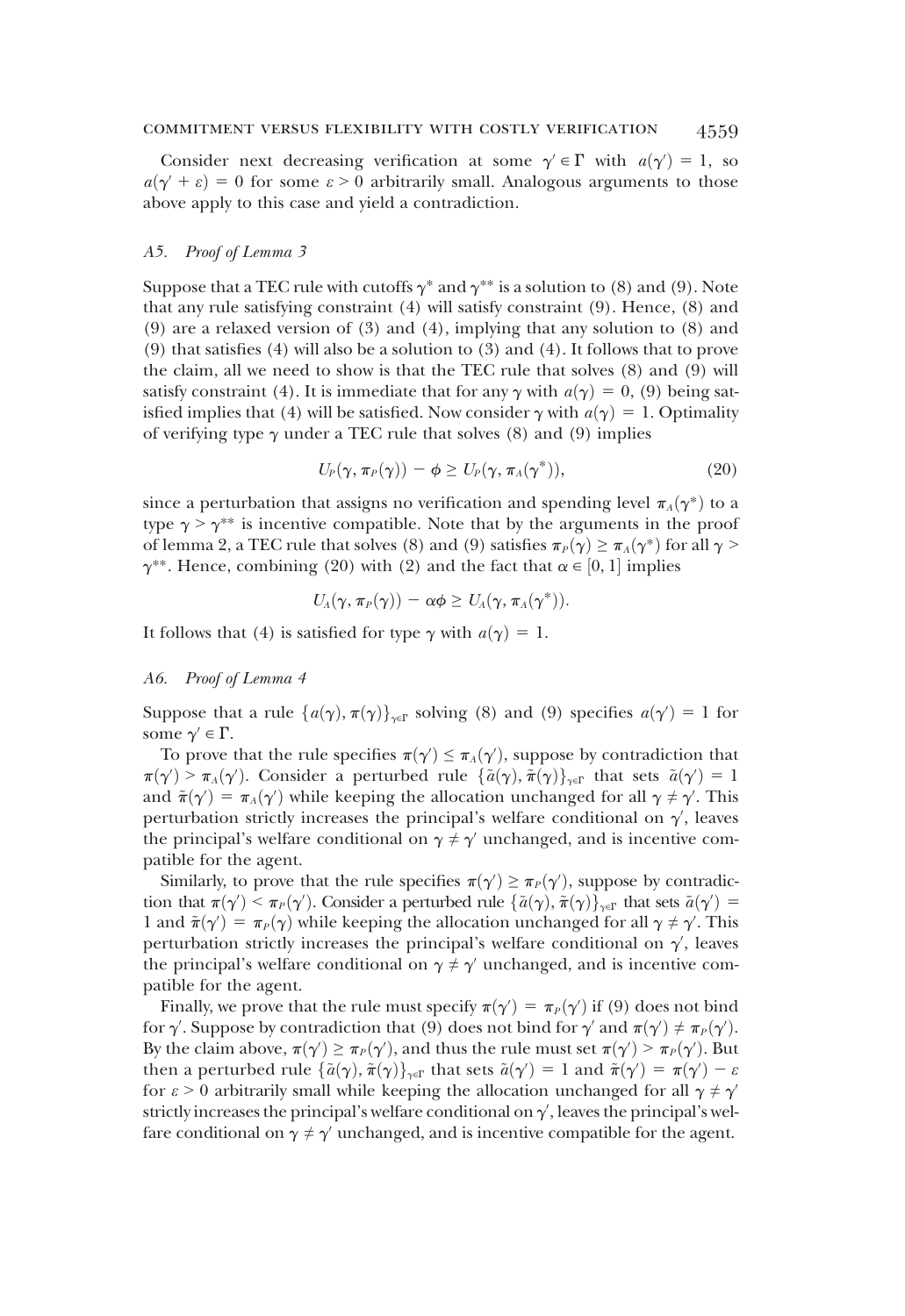A7. Proof of Lemma 5

Suppose by contradiction that a rule  $\{a(\gamma), \pi(\gamma)\}_{\gamma \in \Gamma}$  that solves (8) and (9) specifies  $\pi(\gamma') > \pi(\gamma'')$  for some  $\gamma' < \gamma''$ . We consider four cases separately.<br>Case  $1-\text{Suppose } g(\gamma') = g(\gamma'') = 0$ . Then (9) for  $\gamma'$  and  $\gamma''$  require

Case 1.—Suppose  $a(\gamma') = a(\gamma'') = 0$ . Then (9) for  $\gamma'$  and  $\gamma''$  requires

$$
U_A(\gamma', \pi(\gamma')) \ge U_A(\gamma', \pi(\gamma'')),
$$
  

$$
U_A(\gamma'', \pi(\gamma'')) \ge U_A(\gamma'', \pi(\gamma')),
$$

which together imply

$$
U_A(\gamma', \pi(\gamma')) - U_A(\gamma', \pi(\gamma'')) \ge U_A(\gamma'', \pi(\gamma')) - U_A(\gamma'', \pi(\gamma'')) \,. \tag{21}
$$

However, given  $\gamma' < \gamma''$  and  $\pi(\gamma') > \pi(\gamma'')$ , (21) violates the single-crossing condition in  $U_{\gamma}$  as contradiction tion in  $U_A$ , a contradiction.

Case 2.—Suppose  $a(\gamma') = a(\gamma'') = 1$ . By lemma 4,  $\pi(\gamma'') \geq \pi_P(\gamma'')$ , and thus  $\gamma' > \pi(\gamma'') > \pi(\gamma'') > \pi(\gamma')$ . Leing lemma 4 again, it then follows  $\pi(\gamma) > \pi(\gamma)$  implies  $\pi(\gamma) > \pi_P(\gamma) > \pi_P(\gamma)$ . Using lemma 4 again, it then<br>lows that (9) binds for  $\gamma'$ ; that is, there exists  $\hat{\gamma} \in \Gamma$  with  $a(\hat{\gamma}) = 0$  such that  $\mathcal{D} > \pi(\gamma'')$  implies  $\pi(\gamma') > \pi_P(\gamma'') > \pi_P(\gamma')$ . Using lemma 4 again, it then fol-<br>that (9) binds for  $\gamma'$  that is there exists  $\hat{\gamma} \in \Gamma$  with  $g(\hat{\gamma}) = 0$  such that

$$
U_A(\gamma', \pi(\gamma')) = U_A(\gamma', \pi(\hat{\gamma})). \tag{22}
$$

Furthermore, note that we must have  $\pi(\hat{\gamma}) \geq \pi(\gamma')$ , since  $\pi(\gamma') \leq \pi_A(\gamma')$  and  $U_A$  is strictly concave. Incentive compatibility for  $\alpha''$  requires strictly concave. Incentive compatibility for  $\gamma''$  requires

$$
U_{A}(\gamma'', \pi(\gamma'')) \geq U_{A}(\gamma'', \pi(\hat{\gamma})),
$$

which, combined with the observation that

$$
\pi(\gamma'') < \pi(\gamma') \leq \pi_A(\gamma') < \pi_A(\gamma''), \tag{23}
$$

implies

$$
U_A(\gamma'', \pi(\gamma')) > U_A(\gamma'', \pi(\hat{\gamma})). \tag{24}
$$

Combining (22) and (24) yields

$$
U_A(\gamma', \pi(\hat{\gamma})) - U_A(\gamma', \pi(\gamma')) > U_A(\gamma'', \pi(\hat{\gamma})) - U_A(\gamma'', \pi(\gamma')). \qquad (25)
$$

However, given  $\gamma' \le \gamma''$  and  $\pi(\hat{\gamma}) \ge \pi(\gamma')$ , (25) violates the single-crossing condition in  $U$ , a contradiction tion in  $U_A$ , a contradiction.

Case 3.—Suppose  $a(\gamma') = 1$  and  $a(\gamma'') = 0$ . Note that (23) must hold. Then psider a perturbed rule  $\{\tilde{a}(\gamma) \mid \tilde{\pi}(\gamma)\}$  , that sets  $\tilde{a}(\gamma'') = 1$  and  $\tilde{\pi}(\gamma'') = \pi(\gamma')$ consider a perturbed rule  $\{\tilde{a}(\gamma), \tilde{\pi}(\gamma)\}_{\gamma \in \Gamma}$  that sets  $\tilde{a}(\gamma'') = 1$  and  $\tilde{\pi}(\gamma'') = \pi(\gamma')$ while leaving the allocation for types  $\gamma \neq \gamma''$  unchanged. Since incentive compatibility was initially satisfied and  $\alpha' \leq \alpha''$  while (23) holds, this perturbation is inibility was initially satisfied and  $\gamma' < \gamma''$  while (23) holds, this perturbation is incentive compatible. Optimality of the original rule  $\{a(\gamma), \pi(\gamma)\}_{\gamma \in \Gamma}$  therefore requires this perturbation to not strictly increase the principal's welfare, which requires

$$
U_P(\gamma'', \pi(\gamma'')) \geq U_P(\gamma'', \pi(\gamma')) - \phi.
$$

The single-crossing condition in  $U_p$  then implies

$$
U_p(\gamma', \pi(\gamma'')) > U_p(\gamma', \pi(\gamma')) - \phi.
$$
 (26)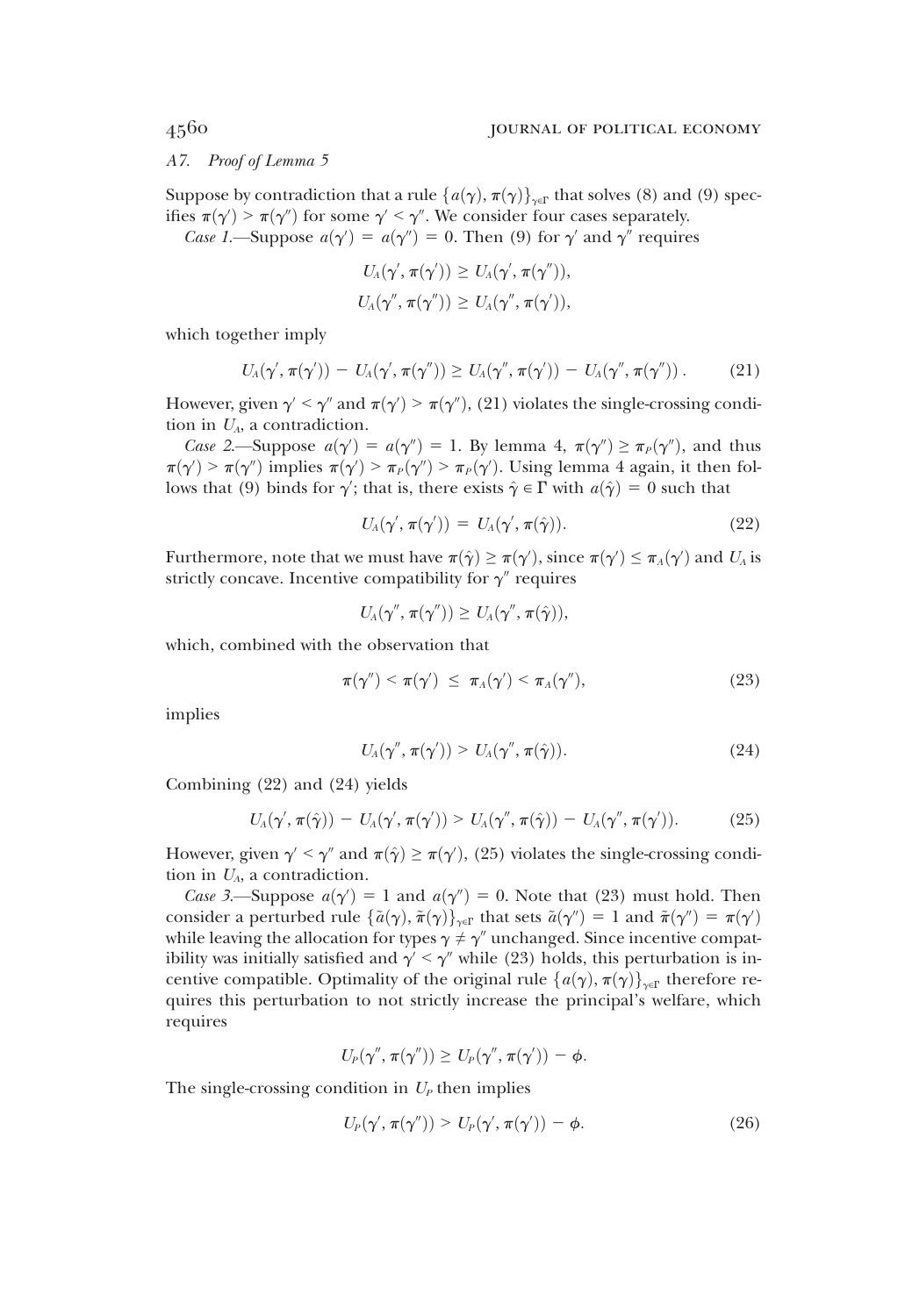Now consider a different perturbed rule  $\{\hat{a}(\gamma), \hat{\pi}(\gamma)\}_{\gamma \in \Gamma}$  that sets  $\hat{a}(\gamma') = 0$  and  $\hat{\pi}(\gamma') = \pi(\gamma'')$  while leaving the allocation for types  $\gamma \neq \gamma'$  unchanged. Four- $\hat{\pi}(\gamma') = \pi(\gamma'')$  while leaving the allocation for types  $\gamma \neq \gamma'$  unchanged. Equation (26) implies that this perturbation would strictly increase the principal's tion (26) implies that this perturbation would strictly increase the principal's welfare. Hence, optimality of the original rule  $\{a(\gamma), \pi(\gamma)\}_{\gamma \in \Gamma}$  requires that this perturbation violate incentive compatibility; that is, there must exist  $\hat{\gamma} \in \Gamma$  with  $a(\hat{\gamma}) = 0$  such that

$$
U_{A}(\gamma', \pi(\hat{\gamma})) > U_{A}(\gamma', \pi(\gamma'')). \qquad (27)
$$

Note that since  $\pi(\gamma'') \leq \pi_A(\gamma')$ , we must have  $\pi(\hat{\gamma}) \geq \pi(\gamma'')$ . Moreover, by incentive compatibility being satisfied under the original rule, we have compatibility being satisfied under the original rule, we have

$$
U_A(\gamma'', \pi(\gamma'')) \geq U_A(\gamma'', \pi(\hat{\gamma})).
$$

Combining this equation with (27) yields

$$
U_A(\gamma', \pi(\hat{\gamma})) - U_A(\gamma', \pi(\gamma'')) > U_A(\gamma'', \pi(\hat{\gamma})) - U_A(\gamma'', \pi(\gamma'')). \qquad (28)
$$

However, given  $\gamma' < \gamma''$  and  $\pi(\hat{\gamma}) > \pi(\gamma'')$ , (28) violates the single-crossing condition in  $U_A$ , a contradiction.

Case 4.—Suppose  $a(\gamma') = 0$  and  $a(\gamma'') = 1$ . By lemma 4,  $\pi(\gamma'') \leq \pi_A(\gamma'')$ , and  $nce$  given  $\pi(\gamma') \geq \pi(\gamma'')$  incentive compatibility for type  $\gamma''$  requires  $\pi(\gamma') \geq \pi(\gamma')$ hence given  $\pi(\gamma') > \pi(\gamma'')$ , incentive compatibility for type  $\gamma''$  requires  $\pi(\gamma') > \pi(\alpha'')$ . Consider a perturbed rule  $\{\tilde{\alpha}(\alpha)\}\tilde{\pi}(\alpha)$ , that sets  $\tilde{\alpha}(\alpha') = 1$  and  $\pi_A(\gamma'')$ . Consider a perturbed rule  $\{\tilde{a}(\gamma), \tilde{\pi}(\gamma)\}_{\gamma \in \Gamma}$  that sets  $\tilde{a}(\gamma') = 1$  and  $\tilde{\pi}(\gamma') = \pi(\gamma'')$  while leaving the allocation for types  $\gamma \neq \gamma'$  unchanged. Since  $\tilde{\pi}(\gamma') = \pi(\gamma'')$  while leaving the allocation for types  $\gamma \neq \gamma'$  unchanged. Since<br>the original rule satisfies incentive compatibility for  $\gamma''$  single crossing implies the original rule satisfies incentive compatibility for  $\gamma''$ , single crossing implies that this perturbation is incentive compatible for  $\gamma'$ . Optimality of the original<br>rule  $f_a(x)$ ,  $\pi(x)$ , then requires this perturbation to not strictly increase the rule  $\{a(\gamma), \pi(\gamma)\}_{\gamma \in \Gamma}$  then requires this perturbation to not strictly increase the principal's welfare, which requires

$$
U_P(\gamma',\pi(\gamma'))\geq U_P(\gamma',\pi(\gamma''))-\phi.
$$

The single-crossing condition in  $U_P$  then implies

$$
U_P(\gamma'', \pi(\gamma')) > U_P(\gamma'', \pi(\gamma'')) - \phi.
$$
 (29)

Now consider a different perturbed rule  $\{\hat{a}(\gamma), \hat{\pi}(\gamma)\}_{\gamma\in\Gamma}$  that sets  $\hat{a}(\gamma') = 0$  and  $\hat{\pi}(\gamma') = \pi(\gamma')$  while leaving the allocation for types  $\gamma \neq \gamma''$  unchanged. Equation (99) implies that such a perturbation would strictly increase the principal's tion (29) implies that such a perturbation would strictly increase the principal's welfare. Hence, optimality of the original rule  $\{a(\gamma), \pi(\gamma)\}_{\gamma \in \Gamma}$  requires that this perturbation violate incentive compatibility; that is, there must exist  $\hat{\gamma} \in \Gamma$  with  $a(\hat{\gamma}) = 0$  such that

$$
U_{A}(\gamma'', \pi(\hat{\gamma})) > U_{A}(\gamma'', \pi(\gamma')). \qquad (30)
$$

Note that since  $\pi(\gamma) > \pi_A(\gamma)$ , we must have  $\pi(\hat{\gamma}) < \pi(\gamma)$ . Moreover, by incentive compatibility being satisfied under the original rule, we have tive compatibility being satisfied under the original rule, we have

$$
U_A(\gamma',\pi(\gamma'))\geq U_A(\gamma',\pi(\hat{\gamma})).
$$

Combining this equation with (30) yields

$$
U_A(\gamma', \pi(\gamma')) - U_A(\gamma', \pi(\hat{\gamma})) > U_A(\gamma'', \pi(\gamma')) - U_A(\gamma'', \pi(\hat{\gamma})). \tag{31}
$$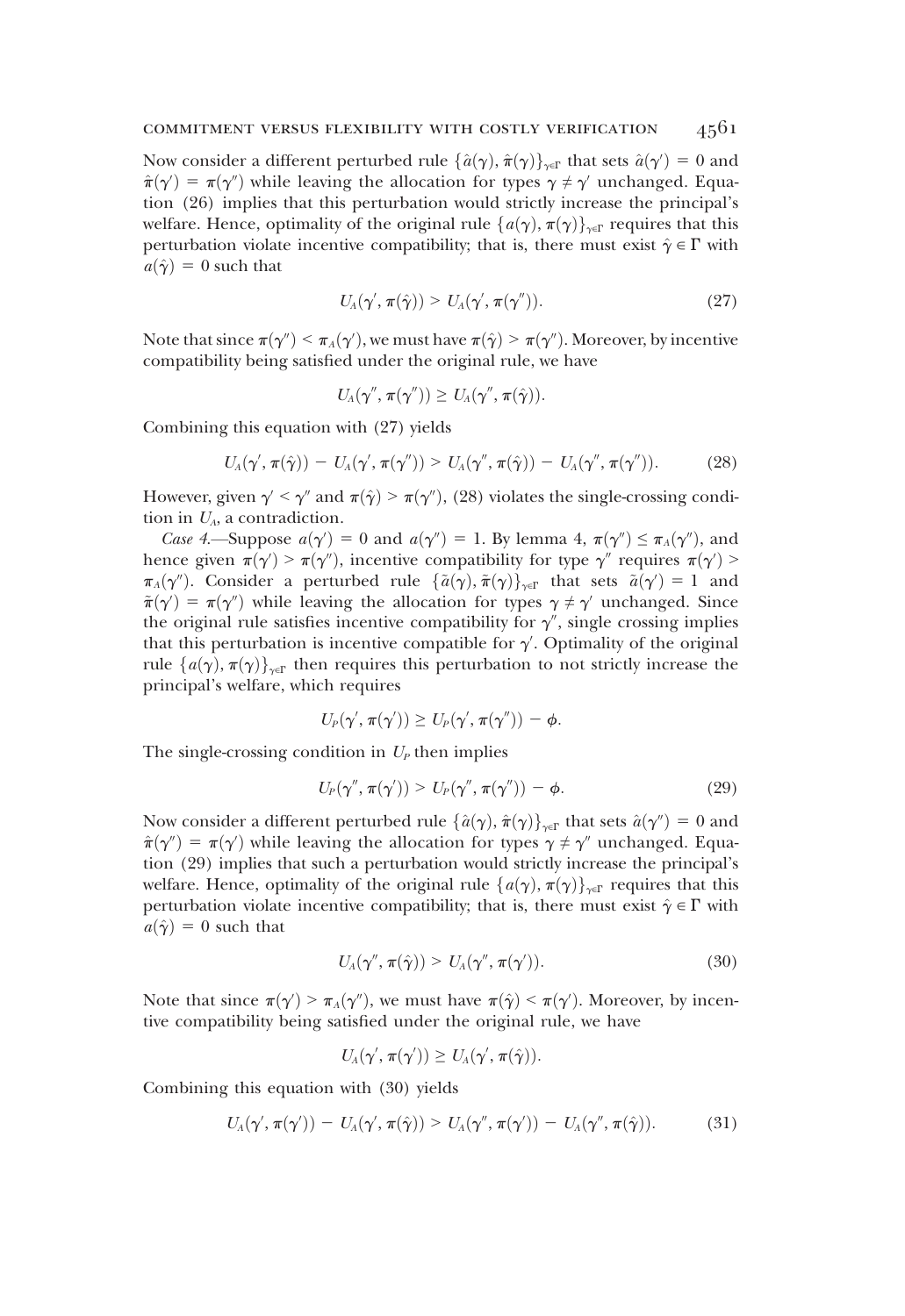However, given  $\gamma' \le \gamma''$  and  $\pi(\hat{\gamma}) \le \pi(\gamma')$ , (31) violates the single-crossing condition in  $U_{\gamma}$  as contradiction tion in  $U_A$ , a contradiction.

#### A8. Proof of Lemma 6

Suppose that a rule  $\{a(\gamma), \pi(\gamma)\}_{\gamma \in \Gamma}$  solves (8) and (9) and features decreasing verification at some  $\gamma' < \overline{\gamma}$ , with  $a(\gamma') = 1$ . Then  $a(\gamma' + \varepsilon) = 0$  for some  $\varepsilon > 0$  arbi-<br>trarily small. Suppose that it were the case that  $\pi(\gamma' + \varepsilon) = \pi(\gamma')$ . Then ontimaltrarily small. Suppose that it were the case that  $\pi(\gamma' + \varepsilon) = \pi(\gamma')$ . Then optimal-<br>ity of this rule would be violated as a perturbed rule  $\{\tilde{\varepsilon}(\gamma)\}\tilde{\pi}(\gamma')$ , that sets ity of this rule would be violated, as a perturbed rule  $\{\tilde{a}(\gamma), \tilde{\pi}(\gamma)\}_{\gamma \in \Gamma}$  that sets  $\tilde{a}(\gamma') = 0$  and  $\tilde{\pi}(\gamma') = \pi(\gamma')$  while keeping the allocation unchanged for  $\gamma \neq \gamma'$ <br>would be incentive compatible and strictly increase the principal's welfare (recall would be incentive compatible and strictly increase the principal's welfare (recall  $\phi > 0$ ). It follows that  $\pi(\gamma' + \varepsilon) \neq \pi(\gamma')$ , and hence by lemma 5,  $\pi(\gamma' + \varepsilon) > \pi(\gamma')$ .<br>Moreover, by lemma 4,  $\pi(\alpha') \leq \pi(\alpha')$ , and thus incentive compatibility for  $\alpha'$ . Moreover, by lemma 4,  $\pi(\gamma') \leq \pi_A(\gamma')$ , and thus incentive compatibility for  $\gamma'$ <br>would be violated if it were the case that  $\pi_A(\gamma') \geq \pi(\gamma' + \epsilon) \geq \pi(\gamma')$ . It therefore would be violated if it were the case that  $\pi_A(\gamma') \ge \pi(\gamma' + \varepsilon) > \pi(\gamma')$ . It therefore follows that follows that

$$
\pi(\gamma' + \varepsilon) > \pi_A(\gamma') \tag{32}
$$

for  $\varepsilon > 0$  arbitrarily small. Lemma 5 then implies  $\pi(\gamma) > \pi_A(\gamma')$  for all  $\gamma \in (\gamma', \gamma'')$ ,<br> $\gamma'' = \min \{ \pi^{-1}(\pi_*(\gamma')) \; \bar{\gamma} \}$  which implies  $\gamma'' \equiv \min\{\pi_P^{-1}(\pi_A(\gamma')), \bar{\gamma}\}\)$ , which implies

$$
\int_{\gamma}^{\gamma'} U_P(\gamma, \pi(\gamma)) f(\gamma) d\gamma < \int_{\gamma}^{\gamma'} U_P(\gamma, \pi_A(\gamma')) f(\gamma) d\gamma.
$$
 (33)

Moreover, by definition,

$$
\int_{\gamma^{"}}^{\tilde{\gamma}} U_P(\gamma, \pi(\gamma)) f(\gamma) d\gamma \leq \int_{\gamma^{"}}^{\tilde{\gamma}} U_P(\gamma, \pi_P(\gamma)) f(\gamma) d\gamma.
$$
 (34)

Combining (33) and (34) and taking into account that  $1 - F(\gamma) > 0$  yields (10).<br>Suppose next that a rule  $f_g(x) - \pi(x)$ , solves (8) and (9) and features de-

Suppose next that a rule  $\{a(\gamma), \pi(\gamma)\}_{\gamma \in \Gamma}$  solves (8) and (9) and features decreasing verification at some  $\gamma' < \bar{\gamma}$ , with  $a(\gamma') = 0$ . Then  $a(\gamma' - \varepsilon) = 1$  for some  $\varepsilon > 0$  arbitrarily small, and arguments analogous to those above yield (10)  $\varepsilon$  > 0 arbitrarily small, and arguments analogous to those above yield (10).

#### A9. Proof of Proposition 3

The arguments in the proofs of lemmas 1 and 2 apply to the relaxed problem, implying that if a solution to (8) and (9) involves verifying some type  $\gamma \in \Gamma$ , this solution is either a TEC rule or a rule that features decreasing verification at some  $\gamma \in \Gamma$ . To prove the optimality of TEC for  $\phi \leq \bar{\phi}$ , we thus proceed by showing that for any such verification cost, a rule featuring decreasing verification cannot be a solution to (8) and (9).

Suppose that a rule  $\{a(\gamma), \pi(\gamma)\}_{\gamma \in \Gamma}$  solves (8) and (9) and features decreasing verification. Denote by  $\gamma^{**}$  the infimum of the lowest verification region under this rule. Now consider a perturbed rule  $\{\tilde{a}(\gamma), \tilde{\pi}(\gamma)\}_{\gamma \in \Gamma}$  that sets  $\tilde{a}(\gamma) = 0$  for  $\gamma < \gamma^{**}, \tilde{a}(\gamma^{**}) = a(\gamma^{**}), \text{ and } \tilde{a}(\gamma) = 1 \text{ for } \gamma > \gamma^{**}. \text{ If } \tilde{a}(\gamma) = 0, \text{ let } \tilde{\pi}(\gamma) = 0$  $\min\{\pi_A(\gamma), \pi_A(\gamma^*)\}$  for  $\gamma^*$  as defined in proposition 1 under  $\bar{\gamma}' = \gamma^{**}$ . If  $\tilde{a}(\gamma) = 1$ , let  $\tilde{\pi}(\gamma) = \pi_P(\gamma)$ . By the arguments in the proof of lemma 2, this rule is incentive compatible for types prescribed no verification and sets  $\pi_A(\gamma^*) \leq$  $\pi_P(\gamma^{**})$ . Moreover, given this inequality and the fact that  $\alpha = 0$ , it follows that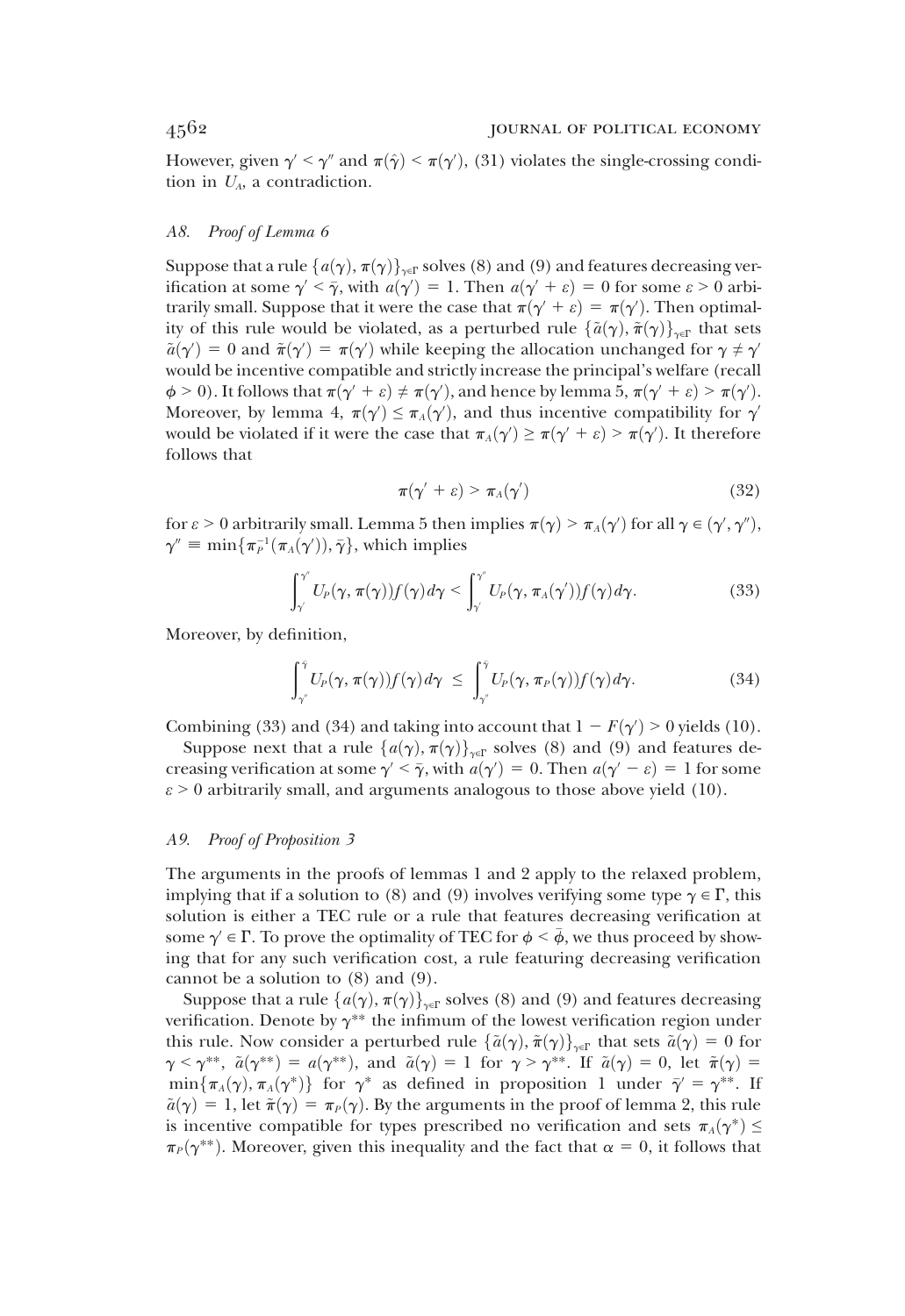### commitment versus flexibility with costly verification 4563

the rule is also incentive compatible for types prescribed verification. We now show that this rule strictly increases the principal's expected welfare for  $\phi < \bar{\phi}$ , contradicting the optimality of the original rule. Denote by  $\gamma'$  the lowest type above  $\gamma^{**}$  featuring decreasing verification in the original rule. Then the change in the principal's expected welfare from using the perturbed rule instead of the original rule is

$$
\int_{\underline{\gamma}}^{\gamma^{**}} (U_P(\gamma, \min\{\pi_A(\gamma), \pi_A(\gamma^*)\}) - U_P(\gamma, \pi(\gamma))) f(\gamma) d\gamma + \int_{\gamma^{**}}^{\bar{\gamma}} (U_P(\gamma, \pi_P(\gamma)))
$$
  

$$
- U_P(\gamma, \pi(\gamma))) f(\gamma) d\gamma - \int_{\gamma}^{\bar{\gamma}} [\phi(1 - a(\gamma))] f(\gamma) d\gamma.
$$
 (35)

Note that since all types above  $\gamma^{**}$  are verified, the principal's welfare conditional on the agent's type being in the no-verification region of the perturbed rule is optimized subject to fewer incentive compatibility constraints in this rule compared with the original rule. Hence, the first term in (35) is weakly positive.

To evaluate the second and third terms in (35), suppose first that  $\gamma' < \bar{\gamma}$ . Then by lemma 6, the second term in (35) satisfies

$$
\int_{\gamma^{**}}^{\tilde{\gamma}} (U_P(\gamma, \pi_P(\gamma)) - U_P(\gamma, \pi(\gamma))) f(\gamma) d\gamma \ge \int_{\gamma'}^{\tilde{\gamma}} (U_P(\gamma, \pi_P(\gamma)) - U_P(\gamma, \pi(\gamma))) f(\gamma) d\gamma
$$
\n
$$
\ge (1 - F(\gamma)) \eta(\gamma'). \tag{36}
$$

Moreover, the third term in (35) satisfies

$$
-\int_{\gamma}^{\tilde{\gamma}}[\phi(1-a(\gamma))]f(\gamma)d\gamma > -(1-F(\gamma'))\bar{\phi}
$$
  
= -(1-F(\gamma'))min\_{\gamma \in \Gamma} \eta(\gamma). (37)

Together, (36) and (37) imply that the perturbation strictly increases welfare.

Suppose next that  $\gamma = \bar{\gamma}$ . Analogous arguments to those above imply that the perturbation makes the principal weakly better off conditional on  $\gamma < \bar{\gamma}$ . To evaluate the change in welfare conditional on  $\gamma = \bar{\gamma}$ , note that in this case we must have  $a(\bar{y}) = 0$  and  $a(\bar{y} - \varepsilon) = 1$  for  $\varepsilon > 0$  arbitrarily small. Analogous arguments to those in the proof of lemma 6 then imply  $\pi(\bar{\gamma}) \geq \pi_A(\bar{\gamma})$ . Moreover, by (11),

$$
\eta(\bar{\gamma}) = \lim_{\gamma \uparrow \bar{\gamma}} \eta(\gamma) = U_P(\bar{\gamma}, \pi_P(\bar{\gamma})) - U_P(\bar{\gamma}, \pi_A(\bar{\gamma})) \ge \bar{\phi} > \phi,
$$
 (38)

where we have appealed to the definition of  $\bar{\phi}$ . It thus follows from (38) that the perturbation strictly increases the principal's welfare conditional on  $\gamma = \bar{\gamma}$ .

### A10. Proof of Proposition 4

Consider the following *quadratic-uniform setting*: preferences satisfy  $U_p(\gamma, \pi) =$  $\gamma \pi - \pi^2/2$  and  $U_A(\gamma, \pi) = (\gamma + \beta)\pi - \pi^2/2$  for  $\beta > 0$ , and  $f(\gamma) = 1$  for all  $\gamma \in \Gamma$ . In this setting the efficient and flexible spending levels are given by  $\gamma \in \Gamma$ . In this setting, the efficient and flexible spending levels are given by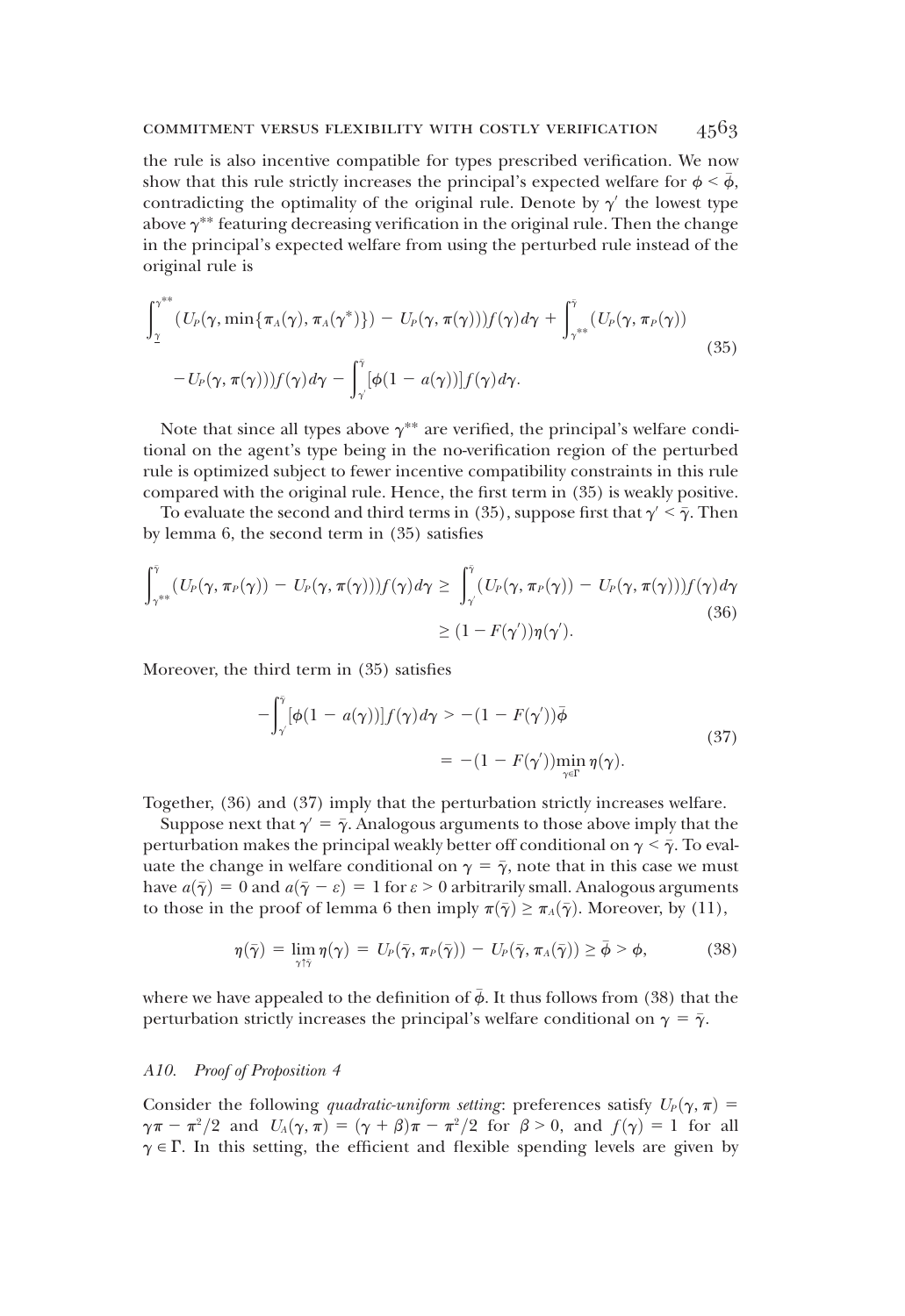$\pi_P(\gamma) = \gamma$  and  $\pi_A(\gamma) = \gamma + \beta$ , respectively. Let  $\alpha = 0$ , so that the agent pays no verification cost.

We first establish that in this setting, if the verification cost satisfies  $\phi > \beta^2/2$ ,<br>C is subontimal, as it is dominated by a rule without verification TEC is suboptimal, as it is dominated by a rule without verification.

LEMMA 8. Consider the quadratic-uniform setting with  $\alpha = 0$ . If  $\phi > \beta^2/2$ , then TEC is not optimal.

*Proof.* Take the quadratic-uniform setting with  $\alpha = 0$  and  $\phi > \beta^2/2$ . Consider the following problem:

$$
\max_{\{\gamma^*, \gamma^{**}\}} \left\{ \begin{array}{l} \displaystyle\int_{\gamma}^{*} U_P(\gamma, \pi_A(\gamma)) f(\gamma) d\gamma + \int_{\gamma^*}^{\gamma^{**}} U_P(\gamma, \pi_A(\gamma^*)) f(\gamma) d\gamma \\ + \displaystyle\int_{\gamma^{**}}^{\gamma} (U_P(\gamma, \pi_P(\gamma)) - \phi) f(\gamma) d\gamma \end{array} \right\}.
$$
 (39)

Note that the solution to this program coincides with a rule without verification if it sets  $\gamma^{**} = \bar{\gamma}$ , and it coincides with a rule that verifies all types if it sets  $\gamma^{**} = \gamma$ . By the definition of TEC, a necessary condition for a TEC rule to be optimal is that the solution to program (39) specify  $\gamma < \gamma^{**} < \bar{\gamma}$ . We show that this cannot be satisfied when  $\phi > \beta^2/2$ .<br>The first-order con-

The first-order condition for  $\gamma^*$ , given our assumptions on preferences and the distribution of  $\gamma$ , implies

$$
\gamma^* = \max\left\{\frac{\gamma + \gamma^{**}}{2} - \beta, \gamma^{**} - 2\beta\right\},\tag{40}
$$

where we have taken into account the fact that  $\gamma^*$  may be lower than  $\gamma$ . If the solution to (39) sets  $\gamma^{**}$  strictly interior, then the first-order condition for  $\gamma^{**}$  implies

$$
-\gamma^{**}(\gamma^*+\beta)+\frac{(\gamma^*+\beta)^2}{2}+\frac{\gamma^{**2}}{2}=\phi.
$$

Substituting with (40) and rearranging terms yields

$$
\left(\gamma^{**} - \max\left\{\left(\frac{\gamma + \gamma^{**}}{2}\right)/2 - \beta, \gamma^{**} - 2\beta\right\} - \beta\right)^2 = \phi.
$$
 (41)

Note that if  $\gamma^* \geq \gamma$ , (41) implies  $\phi = \beta^2/2$ , contradicting the assumption that  $\phi > \beta^2/2$ .  $\beta^2/2$ . Therefore,

$$
\gamma^* < \underline{\gamma},\tag{42}
$$

and thus (41) implies

$$
\gamma^{**} = \underline{\gamma} + 2\sqrt{2\phi}.
$$

Substituting back into (40), we obtain

$$
\gamma^* = \underline{\gamma} + \sqrt{2\phi} - \beta. \tag{43}
$$

However, combined with (42), equation (43) implies  $\phi < \beta^2/2$ , contradicting the assumption that  $\phi > \beta^2/2$ . Therefore, the solution to (39) cannot set  $\alpha^{**}$  strictly assumption that  $\phi > \beta^2/2$ . Therefore, the solution to (39) cannot set  $\gamma^{**}$  strictly interior when  $\phi > \beta^2/2$ . OFD interior when  $\phi > \beta^2/2$ . QED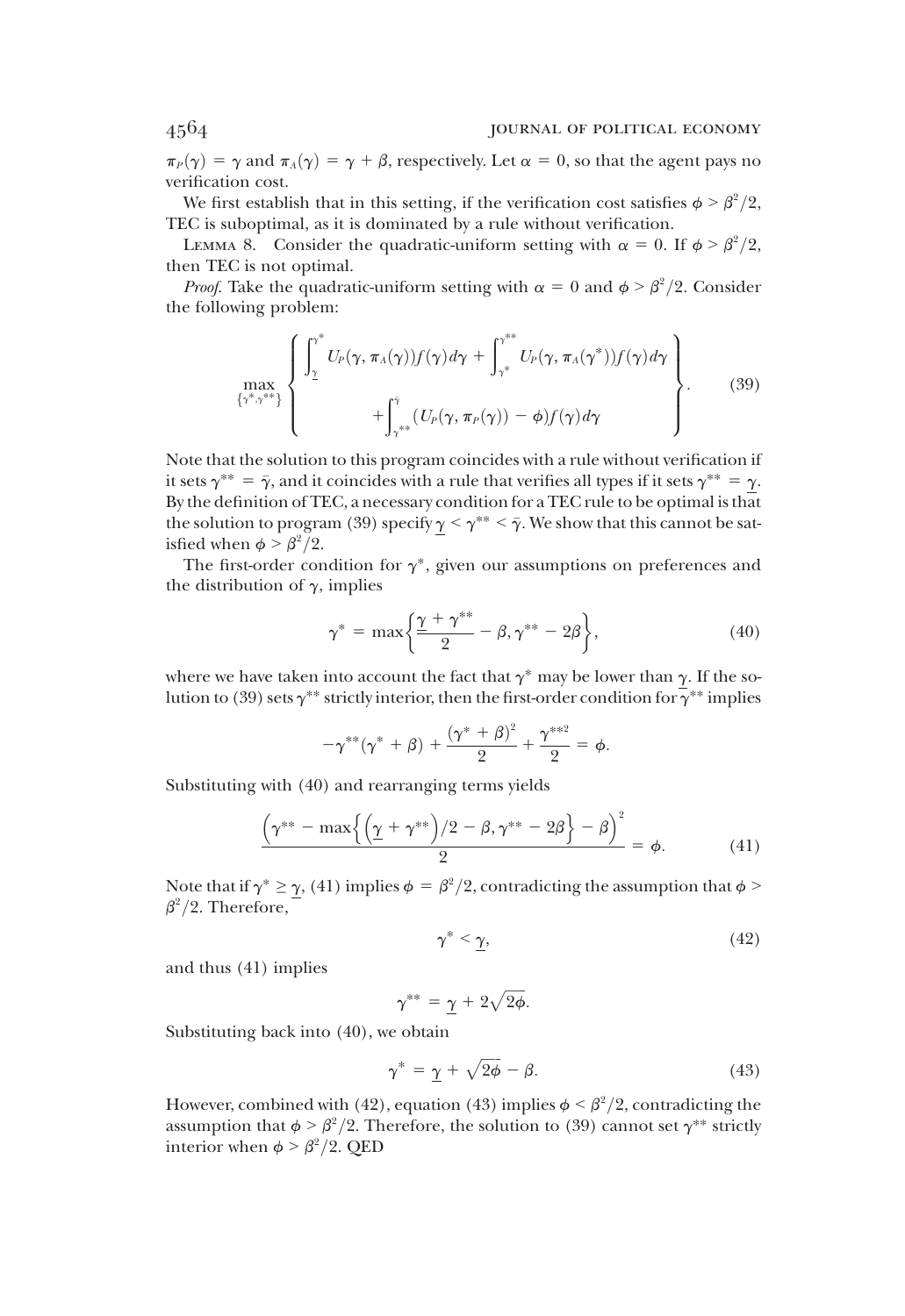We next show that there exists  $\phi > \beta^2/2$  under which a rule with verification is stimal optimal.

LEMMA 9. Consider the quadratic-uniform setting with  $\alpha = 0$ . If  $\beta^2/2 < \alpha^2/3$  and  $6\beta < \overline{\alpha} - \alpha$  then a rule with verification is optimal  $\phi \leq 2\beta^2/3$  and  $6\beta \leq \bar{\gamma} - \gamma$ , then a rule with verification is optimal.<br>Proof. Take the quadratic uniform setting with  $\alpha = 0$ ,  $\beta^2/2 \leq \phi$ .

Proof. Take the quadratic-uniform setting with  $\alpha = 0$ ,  $\beta^2/2 < \phi < 2\beta^2/3$ , and  $\leq \bar{\alpha} = \alpha$ . An optimal rule without verification sets  $\pi(\alpha) = \min \{\pi \cdot (\alpha) \pi \cdot (\alpha^*)\}$  $6\beta \leq \bar{\gamma} - \gamma$ . An optimal rule without verification sets  $\pi(\gamma) = \min{\pi_A(\gamma), \pi_A(\gamma^*)}$ , where using (40) (with  $\gamma^{**} = \bar{\gamma}$ ) and the fact that  $\bar{\gamma} - 2\beta > \gamma + 4\beta > \gamma$ , we have

$$
\gamma^* = \bar{\gamma} - 2\beta.
$$

We construct a perturbed rule  $\{\tilde{a}(\gamma), \tilde{\pi}(\gamma)\}_{\gamma \in \Gamma}$  that features verification and yields the principal strictly higher expected welfare than this optimal rule without verification. For any given  $\gamma_H < \gamma^*$ , define  $\gamma_L$  as the solution to

$$
U_{A}(\gamma_L, \gamma_L - \beta) = U_{A}(\gamma_L, \pi_A(\gamma_H)),
$$

which after some algebra yields

$$
\gamma_L = \gamma_H - 2\beta. \tag{44}
$$

Take  $\gamma_H < \gamma^*$  sufficiently close to  $\gamma^*$  so that  $\gamma_L$  satisfies  $\gamma_L - 2\beta > \gamma$  (note that the assumption that  $6\beta \leq \bar{\gamma} - \gamma$  ensures that such a  $\gamma_H$  exists). Type  $\gamma_L$  is defined so that he is indifferent between the flexible spending level of  $\gamma_H$  and the optimal spending limit under no verification for a distribution truncated at  $\gamma_L$ (which is given by  $\pi_A(\gamma_L - 2\beta) = \gamma_L - \beta$ ). Now construct the perturbed rule as follows: if  $\gamma < \gamma_L - 2\beta$  or  $\gamma > \gamma_H$ , then  $\tilde{a}(\gamma) = 0$  and  $\tilde{\pi}(\gamma) = \pi(\gamma)$ ; if  $\gamma \in [\gamma_L 2\beta, \gamma_L$ ), then  $\tilde{a}(\gamma) = 0$  and  $\tilde{\pi}(\gamma) = \gamma_L - \beta$ ; and if  $\gamma \in [\gamma_L, \gamma_H]$ , then  $\tilde{a}(\gamma) = 1$  and  $\tilde{\pi}(\gamma)$  satisfies  $\tilde{\pi}(\gamma)$  satisfies

$$
U_A(\gamma, \tilde{\pi}(\gamma)) = U_A(\gamma, \pi_A(\gamma_H)),
$$

which after some algebra yields

$$
\tilde{\pi}(\gamma) = 2\gamma - \gamma_H + \beta.
$$

Note that given the definition of  $\gamma_L$ , this rule is incentive compatible. The perturbation changes the principal's welfare only for types  $\gamma \in [\gamma_L - 2\beta, \gamma_H]$ . The change in welfare is equal to change in welfare is equal to

$$
\int_{\gamma_{L-2\beta}}^{\gamma_L} (U_P(\gamma, \gamma_L - \beta) - U_P(\gamma, \gamma + \beta)) f(\gamma) d\gamma + \int_{\gamma_L}^{\gamma_H} (U_P(\gamma, 2\gamma - \gamma_H + \beta) - \phi - U_P(\gamma, \gamma + \beta)) f(\gamma) d\gamma.
$$

After some algebra and substitution of (44), using our assumptions on preferences and the distribution of  $\gamma$ , this simplifies to

$$
-\int_{\gamma_{H-\omega}}^{\gamma_{H-\omega}}\frac{\left(\gamma-\gamma_H+3\beta\right)^2}{2}\,d\gamma-\int_{\gamma_{H-\omega}}^{\gamma_H}\frac{\left(\gamma_H-\gamma-\beta\right)^2}{2}\,d\gamma-\int_{\gamma_{H-\omega}}^{\gamma_H}\phi\,d\gamma+\int_{\gamma_{H-\omega}}^{\gamma_H}\frac{\beta^2}{2}\,d\gamma.
$$

Simplifying further yields that the change in welfare is equal to

$$
\frac{4}{3}\beta^3-2\beta\phi>0,
$$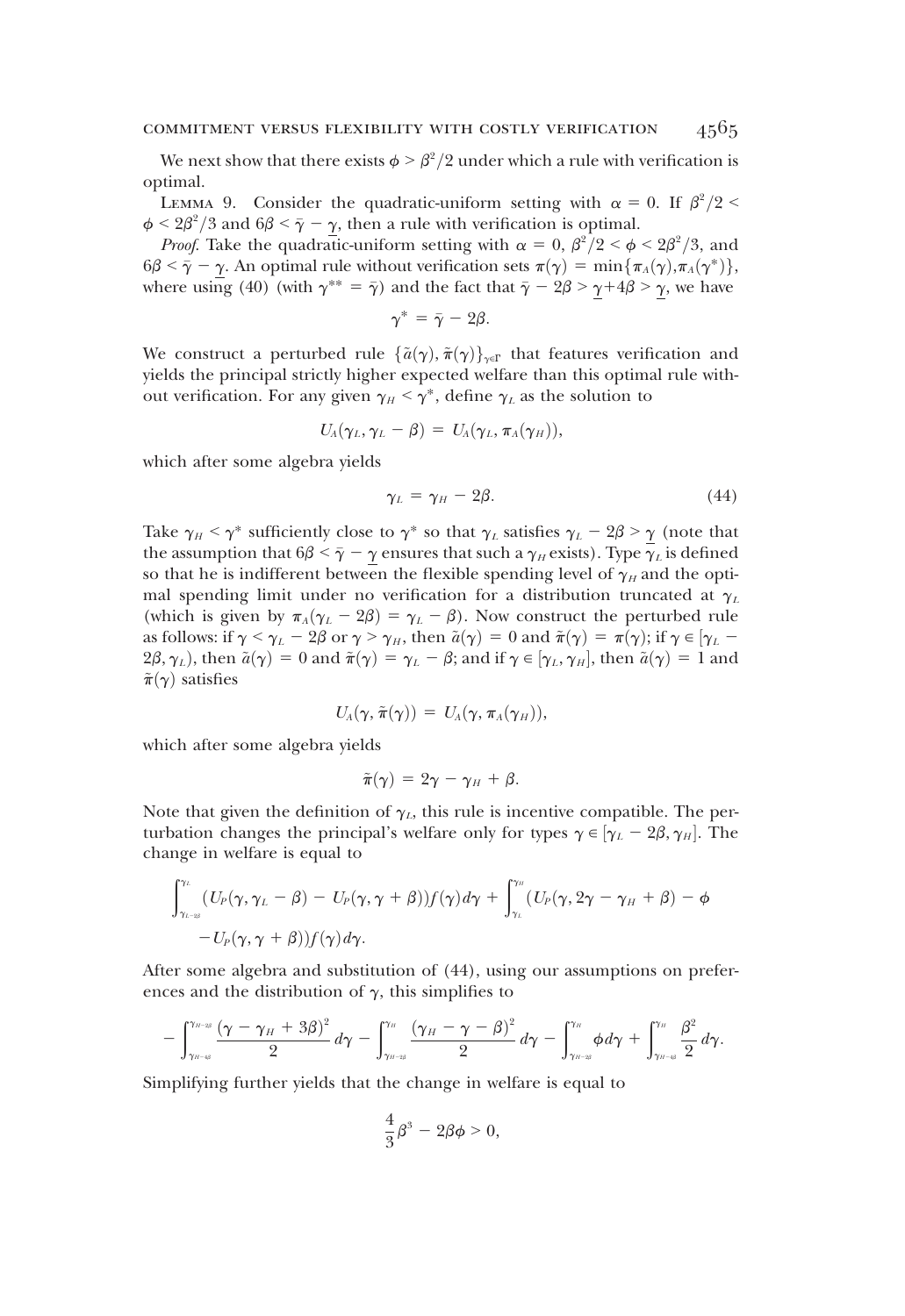where the inequality follows from the assumption that  $\phi \leq 2\beta^2/3$ . Therefore, the perturbed rule with verification strictly increases the principal's expected well perturbed rule with verification strictly increases the principal's expected welfare relative to no verification. QED

It follows from lemmas 8 and 9 that in a quadratic-uniform setting with  $\alpha = 0$ ,  $\beta^2/2 < \phi < 2\beta^2/3$ , and  $6\beta < \bar{\gamma} - \gamma$ , verification is optimal but TEC is not. By lemma 2, any optimal rule must therefore feature decreasing verification.

### A11. Proof of Lemma 7

Part *i*.—Suppose that an incentive-compatible rule induces decreasing verification at  $\gamma_H$ . Consider first the case in which  $a(\gamma_H) = 0$  and thus  $a(\gamma_H - \varepsilon) = 1$ for  $\varepsilon > 0$  arbitrarily small. Incentive compatibility for type  $\gamma_H$  requires

$$
U_A(\gamma_H, \pi(\gamma_H)) \ge U_A(\gamma_H, \pi_P(\gamma_H)) - \alpha \phi, \qquad (45)
$$

since  $\gamma_H$  can choose to be verified and guarantee himself the efficient level of spending. Incentive compatibility for type  $\gamma_H - \varepsilon$  requires

$$
U_A(\gamma_H-\varepsilon,\pi_P(\gamma_H-\varepsilon))-\alpha\phi\geq U_A(\gamma_H-\varepsilon,\pi(\gamma_H)),\qquad\qquad(46)
$$

since  $\gamma_H - \varepsilon$  can choose not to be verified and spend at  $\pi(\gamma_H)$ . Given the continuity of  $U_A$  and  $\pi_P$  in their respective arguments, we can take the limit of both sides of  $(46)$  as  $\varepsilon$  approaches 0 to obtain

$$
U_A(\gamma_H, \pi_P(\gamma_H)) - \alpha \phi \ge U_A(\gamma_H, \pi(\gamma_H)). \tag{47}
$$

Combining  $(45)$  and  $(47)$  yields  $(12)$ .

Consider next the case in which  $a(\gamma_H) = 1$  and thus  $a(\gamma_H + \varepsilon) = 0$  for  $\varepsilon > 0$ arbitrarily small. Analogous arguments to those above imply the following incentive compatibility constraints for  $\gamma_H$  and  $\gamma_H + \varepsilon$ , respectively:

$$
U_A(\gamma_H, \pi_P(\gamma_H)) - \alpha \phi \ge U_A(\gamma_H, \pi(\gamma_H + \varepsilon)), \tag{48}
$$

$$
U_A(\gamma_H+\varepsilon,\pi(\gamma_H+\varepsilon))\geq U_A(\gamma_H+\varepsilon,\pi_P(\gamma_H+\varepsilon))-\alpha\phi.
$$
 (49)

Since the rule is piecewise continuous,  $\lim_{\varepsilon \downarrow 0} \pi(\gamma_H + \varepsilon)$  exists and can be defined as  $\pi(\gamma_H)$ . Taking the limit of both sides of (48) and (49) as  $\varepsilon$  goes to 0 yields (47) and (45), and combining these two inequalities yields (12).

To complete the proof of part i, we show that  $\pi(\gamma_H) > \pi_A(\gamma_H)$  must hold. Note that by (12), either  $\pi(\gamma_H) > \pi_A(\gamma_H)$  or  $\pi(\gamma_H) \leq \pi_P(\gamma_H)$ . For the purpose of contradiction, suppose it were the case that  $\pi(\gamma_H) \leq \pi_P(\gamma_H)$ . Consider the incentive compatibility constraint of type  $\gamma_H - \varepsilon$  for  $\varepsilon > 0$  arbitrarily small. Take first the case in which  $a(\gamma_H - \varepsilon) = 1$ . Then  $\gamma_H - \varepsilon$  must weakly prefer verification to no verification, which requires

$$
U_A(\gamma_H-\varepsilon,\pi_P(\gamma_H-\varepsilon))-\alpha\phi\geq U_A(\gamma_H-\varepsilon,\pi(\gamma_H)).\tag{50}
$$

Since  $\pi_P(\gamma_H - \varepsilon) \leq \pi_P(\gamma_H) \leq \pi_A(\gamma_H - \varepsilon)$ , (50) implies

$$
U_A(\gamma_H-\varepsilon,\,\pi_P(\gamma_H))-\alpha\phi\geq U_A(\gamma_H-\varepsilon,\,\pi(\gamma_H)).\tag{51}
$$

Combining (12) and (51) yields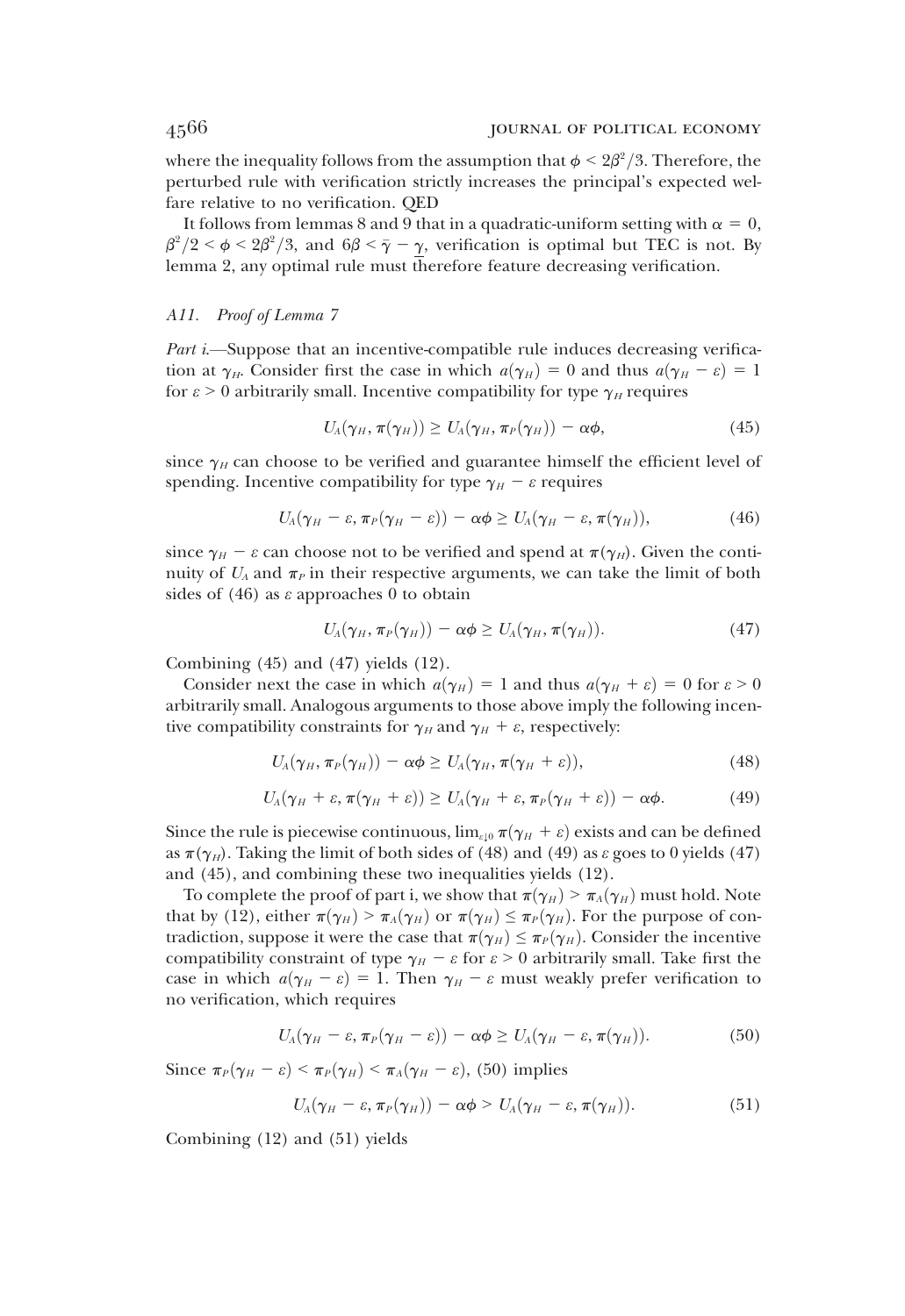COMMITMENT VERSUS FLEXIBILITY WITH COSTLY VERIFICATION  $4567$ 

$$
U_A(\gamma_H-\varepsilon,\pi_P(\gamma_H)) - U_A(\gamma_H-\varepsilon,\pi(\gamma_H)) > U_A(\gamma_H,\pi_P(\gamma_H)) - U_A(\gamma_H,\pi(\gamma_H)).
$$

Given  $\pi(\gamma_H) \leq \pi_P(\gamma_H)$ , this inequality violates the single-crossing condition in  $U_A$ , thus yielding a contradiction.

Consider next the case in which  $a(\gamma_H - \varepsilon) = 0$ . Given decreasing verification at  $\gamma_H$ , in this case we must have  $a(\gamma_H) = 1$  and  $a(\gamma_H + \varepsilon) = 0$  for  $\varepsilon > 0$  arbitrarily small. Moreover, given our definition of  $\pi(\gamma_H)$ ,  $\pi(\gamma_H) \leq \pi_P(\gamma_H)$  implies  $\lim_{\varepsilon\downarrow0}\pi(\gamma_H+\varepsilon)\leq\pi_P(\gamma_H)$ . By incentive compatibility, type  $\gamma_H$  must weakly prefer verification to no verification, which requires

$$
U_A(\gamma_H, \pi_P(\gamma_H)) - \alpha \phi \ge U_A(\gamma_H, \pi(\gamma_H + \varepsilon)), \tag{52}
$$

whereas type  $\gamma_H + \varepsilon$  must weakly prefer no verification to verification, which requires

$$
U_A(\gamma_H+\varepsilon,\pi(\gamma_H+\varepsilon))\geq U_A(\gamma_H+\varepsilon,\pi_P(\gamma_H+\varepsilon))-\alpha\phi.
$$
 (53)

Combining (52) and (53) and using the fact that  $\pi_A(\gamma_H) > \pi_P(\gamma_H + \varepsilon) > \pi_P(\gamma_H)$ yields

$$
U_A(\gamma_H, \pi_P(\gamma_H+\varepsilon)) - U_A(\gamma_H, \pi(\gamma_H+\varepsilon)) > U_A(\gamma_H+\varepsilon, \pi_P(\gamma_H+\varepsilon)) - U_A(\gamma_H+\varepsilon, \pi(\gamma_H+\varepsilon)).
$$

Since  $\pi(\gamma_H + \varepsilon) \leq \pi_P(\gamma_H) \leq \pi_P(\gamma_H + \varepsilon)$  for  $\varepsilon$  approaching 0, this inequality violates the single-crossing condition in  $U_A$ , thus again yielding a contradiction.

Therefore, we obtain that  $\pi(\gamma_H) \leq \pi_P(\gamma_H)$  cannot hold, and we must thus have  $\pi(\gamma_H) > \pi_A(\gamma_H)$ .

Part ii.—Suppose an incentive-compatible rule induces increasing verification at  $\gamma_L$ . Then analogous arguments to those used to prove part i can be applied to show that (14) must hold at  $\gamma_L$ . Since the steps are analogous, we omit the details.

#### A12. Proof of Proposition 5

To prove this result, we first establish the following lemmas.

Lemma 10. Under limited commitment, if an incentive-compatible rule features increasing verification at  $\gamma_L$ , then

$$
\pi(\gamma_L) \leq \pi_P(\gamma_L), \tag{54}
$$

where  $\pi(\gamma_L) \equiv \lim_{\varepsilon \downarrow 0} \pi(\gamma_L - \varepsilon)$  if  $a(\gamma_L) = 1$ .

Proof. Suppose an incentive-compatible rule features increasing verification at  $\gamma_L$ . By equation (14) in lemma 7, either  $\pi(\gamma_L) > \pi_A(\gamma_L)$  or  $\pi(\gamma_L) \leq \pi_P(\gamma_L)$ . For the purpose of contradiction, suppose  $\pi(\gamma_L) > \pi_A(\gamma_L)$  holds. Take first the case in which  $a(\gamma_L) = 1$ , so that  $a(\gamma_L - \varepsilon) = 0$  for  $\varepsilon > 0$  arbitrarily small and, given our definition of  $\pi(\gamma_L)$ ,  $\lim_{\varepsilon\downarrow 0} \pi(\gamma_L - \varepsilon) > \pi_A(\gamma_L)$ . By incentive compatibility, type  $\gamma_L - \varepsilon$  must weakly prefer no verification to verification, which requires

$$
U_A(\gamma_L-\varepsilon,\pi(\gamma_L-\varepsilon))\geq U_A(\gamma_L-\varepsilon,\pi_P(\gamma_L-\varepsilon))-\alpha\phi.
$$
 (55)

However, (14) and (55) together with the fact that  $\pi(\gamma_L) > \pi_A(\gamma_L)$  imply that assumption 2 is violated, yielding a contradiction.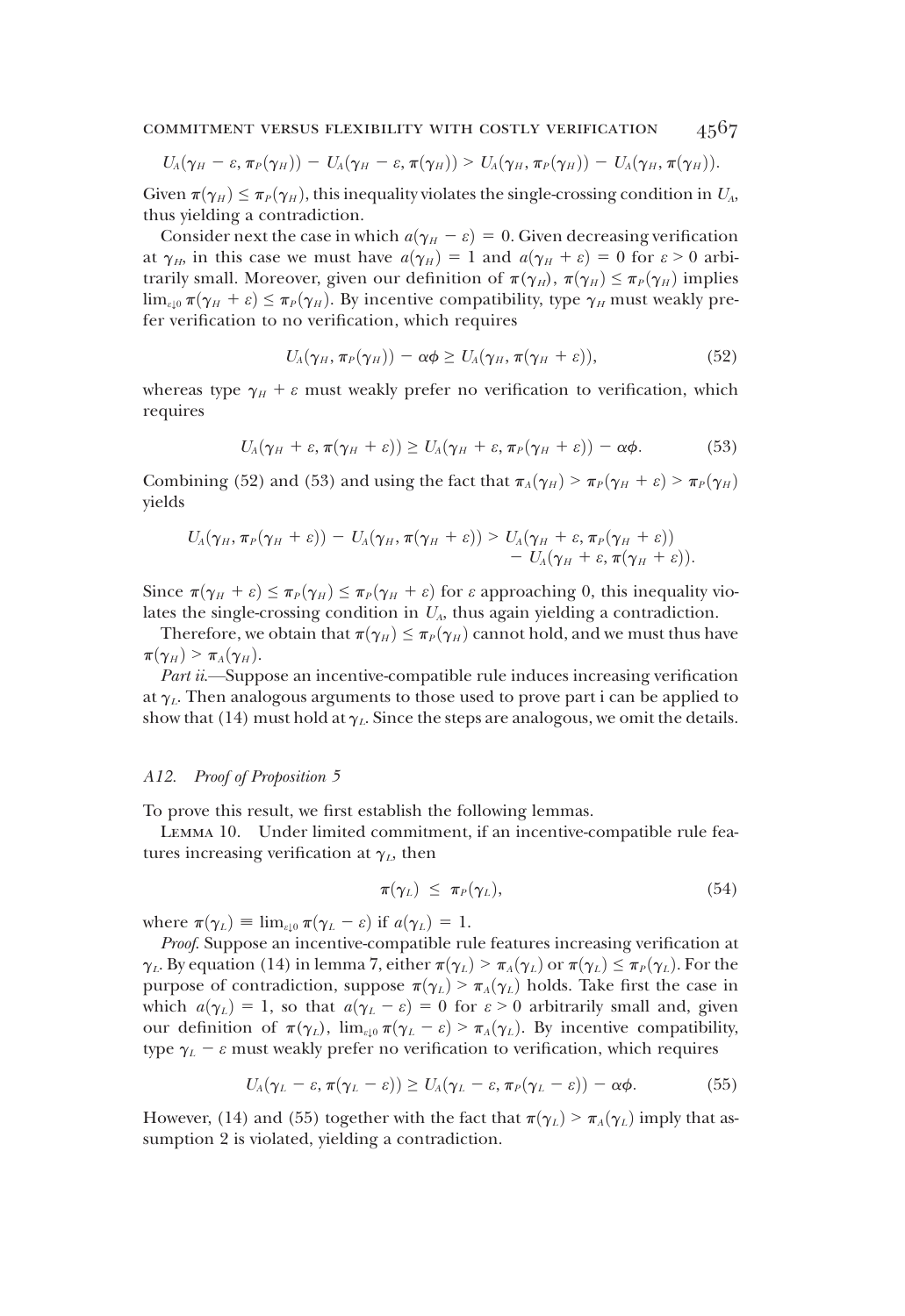### 4568 journal of political economy

Consider next the case in which  $a(\gamma_L) = 0$ , so that  $a(\gamma_L + \varepsilon) = 1$  for  $\varepsilon > 0$  arbitrarily small. By incentive compatibility, type  $\gamma_L + \varepsilon$  must weakly prefer verification to no verification, which requires

$$
U_A(\gamma_L+\varepsilon,\pi_P(\gamma_L+\varepsilon))-\alpha\phi\geq U_A(\gamma_L+\varepsilon,\pi(\gamma_L)).\hspace{1.5cm} (56)
$$

Note that in this case,  $\pi(\gamma_L) > \pi_A(\gamma_L) > \pi_P(\gamma_L + \varepsilon)$  requires  $\pi(\gamma_L) > \pi_A(\gamma_L + \varepsilon)$ . However, (14) and (56) together with  $\pi(\gamma_L) > \pi_A(\gamma_L + \varepsilon)$  imply that assumption 2 is violated, yielding again a contradiction.

Therefore, we obtain that  $\pi(\gamma_L) > \pi_A(\gamma_L)$  cannot hold, and we must thus have  $\pi(\gamma_L) \leq \pi_P(\gamma_L)$ . QED

Lemma 11. Under limited commitment, if an incentive-compatible rule features decreasing verification at  $\gamma_H$ , then there exists  $\gamma' \leq \gamma_H$  satisfying

$$
U_A(\gamma', \pi(\gamma')) = U_A(\gamma', \pi(\gamma_H)) \tag{57}
$$

for  $\pi(\gamma') < \pi_A(\gamma')$ ,  $\pi(\gamma_H) \equiv \lim_{\varepsilon \downarrow 0} \pi(\gamma_H + \varepsilon)$  if  $a(\gamma_H) = 1$ , and either  $a(\gamma') = 0$ ,<br>or  $a(\gamma') = 1$   $\lim_{\varepsilon \to 0} a(\gamma' - \varepsilon) = 0$  and  $\pi(\gamma') = \lim_{\varepsilon \to 0} \pi(\gamma' - \varepsilon)$ or  $a(\gamma') = 1$ ,  $\lim_{\varepsilon \downarrow 0} a(\gamma' - \varepsilon) = 0$ , and  $\pi(\gamma') \equiv \lim_{\varepsilon \downarrow 0} \pi(\gamma' - \varepsilon)$ .<br>Proof Suppose an incentive compatible rule features decrease

Proof. Suppose an incentive-compatible rule features decreasing verification at  $\gamma_H$ . By condition (13) in lemma 7,  $\pi(\gamma_H) > \pi_A(\gamma_H)$ . Consider the problem of the principal after the verification decision  $a(\gamma)$  has been made and the verification result (in case of verification) has been obtained:

$$
\max_{\{\pi(\gamma)\}_{\gamma\in\Gamma}} \int_{\underline{\gamma}}^{\bar{\gamma}} U_P(\gamma, \pi(\gamma)) f(\gamma) d\gamma \tag{58}
$$

subject to

$$
\pi(\gamma) = \pi_P(\gamma) \text{ if } a(\gamma) = 1,
$$
\n(59)

$$
U_A(\gamma, \pi(\gamma)) \ge U_A(\gamma, \pi(\hat{\gamma}))
$$
 for all  $\gamma, \hat{\gamma}$  for which  $a(\gamma) = a(\hat{\gamma}) = 0$ . (60)

This program takes into account that the principal will assign the efficient spending level to any agent type who chooses to be verified, and she will ignore the incentives of verified types when deciding the spending allocation of types who choose not to be verified. We now consider the optimal level of  $\pi(\gamma_H)$  given decreasing verification at  $\gamma_H$  and the conditions that are necessary for the principal to choose  $\pi(\gamma_H) > \pi_A(\gamma_H)$ .

Step 1.—Consider the spending allocation conditional on no verification. Note that analogous arguments to those used in the proof of lemma 5 imply that  $\pi(\gamma)$ must be weakly increasing for nonverified types  $\gamma$ . For each nonverified type  $\gamma$ , denote by  $\underline{\pi}(\gamma)$  the spending level closest to  $\pi_A(\gamma)$  from below in the allowable spending set for nonverified types (i.e., among all spending levels assigned to types who choose no verification). Analogously, denote by  $\bar{\pi}(\gamma)$  the closest spending level to  $\pi_A(\gamma)$  from above in the allowable spending set for nonverified types. Clearly, if  $\pi_A(\gamma)$  is in this allowable spending set, then  $\pi_A(\gamma) = \pi(\gamma) = \bar{\pi}(\gamma)$ . The incentive compatibility constraint  $(60)$  together with the concavity of  $U_A$  requires that if  $a(\gamma) = 0$ , then

$$
\pi(\gamma) = \arg \max_{\pi \in \left\{ \underline{\pi}(\gamma), \bar{\pi}(\gamma) \right\}} U_A(\gamma, \pi).
$$
 (61)

Step 2.—As noted, given decreasing verification at  $\gamma_H$ , the rule must set  $\pi(\gamma_H)$  >  $\pi_A(\gamma_H)$ . We show that as a result, the rule must induce  $a(\gamma) = 0$  and  $\pi(\gamma) = \pi(\gamma_H)$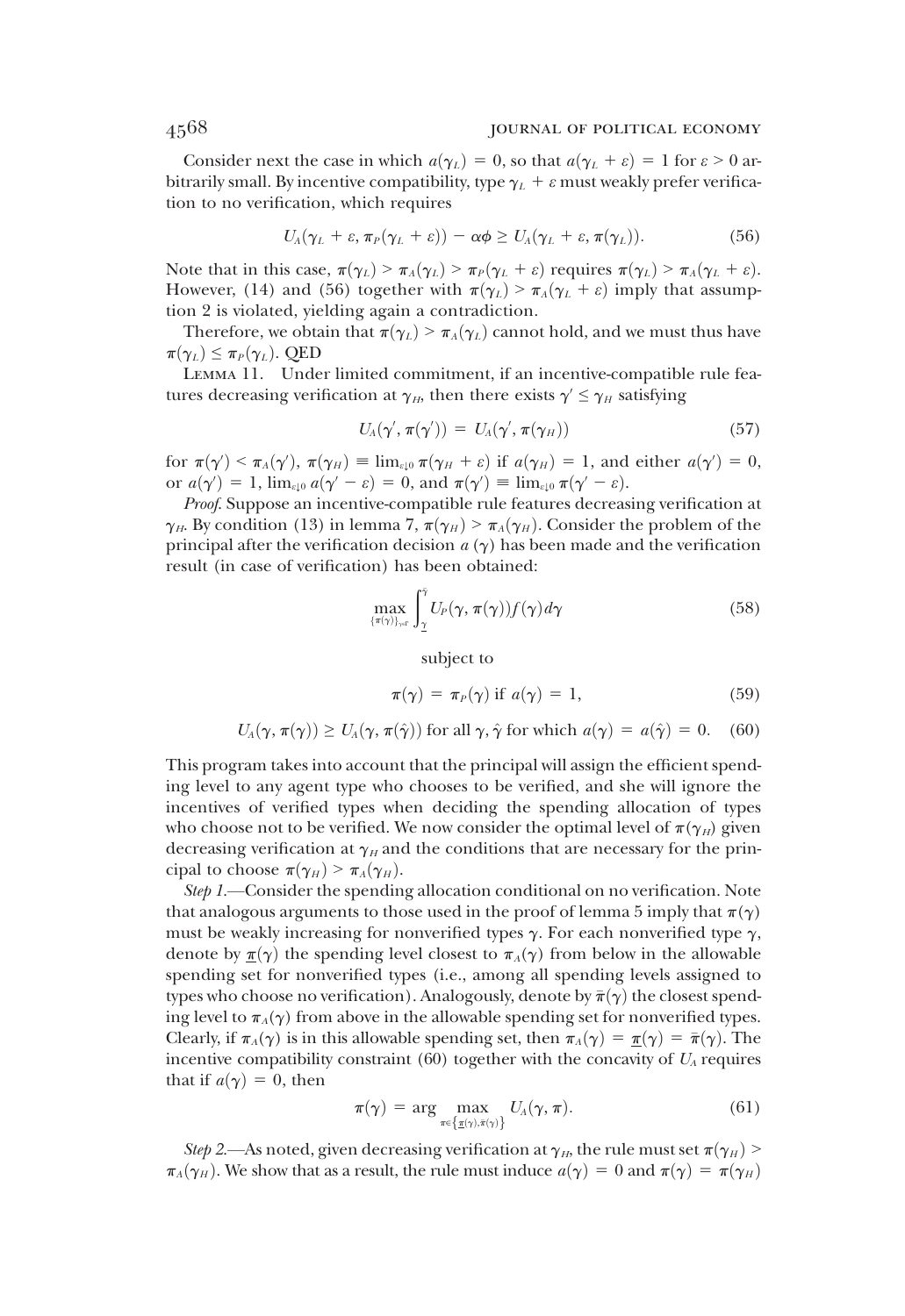### commitment versus flexibility with costly verification 4569

for all types  $\gamma \in (\gamma_H, \pi_A^{-1}(\pi(\gamma_H)))$ . To see why, note first that by (61) and the single-crossing condition in  $U$ , any type  $\gamma \in (\gamma_H, \pi^{-1}(\pi(\gamma_H)))$  who is not verified single-crossing condition in  $U_A$ , any type  $\gamma \in (\gamma_H, \pi_A^{-1}(\pi(\gamma_H)))$  who is not verified<br>pecessarily chooses spending  $\pi(\gamma) = \pi(\gamma_{\gamma})$ . Therefore, it is sufficient to show necessarily chooses spending  $\pi(\gamma) = \pi(\gamma_H)$ . Therefore, it is sufficient to show that any type  $\gamma \in (\gamma_H, \pi_A^{-1}(\pi(\gamma_H)))$  must have  $a(\gamma) = 0$ . Suppose by contradic-<br>tion that this were not the case. Then incentive compatibility for a type  $\gamma \in$ tion that this were not the case. Then incentive compatibility for a type  $\gamma \in$  $(\gamma_H, \pi_A^{-1}(\pi(\gamma_H)))$  with  $a(\gamma) = 1$  requires that this type weakly prefer verification<br>to no verification which requires to no verification, which requires

$$
U_A(\gamma, \pi_P(\gamma)) - \alpha \phi \ge U_A(\gamma, \pi(\gamma_H)). \tag{62}
$$

However, (12) and (62) together with the fact that  $\gamma > \gamma_H$  and  $\pi(\gamma_H) > \pi_A(\gamma)$  violate assumption 2. The claim therefore follows.

Step 3.—We show that in an incentive-compatible rule, constraint (60) cannot be uniformly slack for all  $\gamma \leq \gamma_H$  and  $\hat{\gamma} = \gamma_H$ , where recall  $\pi(\gamma_H) > \pi_A(\gamma_H)$  by decreasing verification at  $\gamma_H$ . Suppose by contradiction that this is true. Note that from step 2, (60) is then uniformly slack for all  $\gamma \leq \gamma_H$  and  $\hat{\gamma} \in (\gamma_H, \pi_A^{-1}(\pi(\gamma_H)))$ ,<br>where  $g(\hat{\gamma}) = 0$  for all such  $\hat{\gamma}$ . Now consider the following perturbation where  $a(\hat{\gamma}) = 0$  for all such  $\hat{\gamma}$ . Now consider the following perturbation  ${\{\tilde{\pi}(\gamma)\}}_{\gamma\in\Gamma}$ : for  $\varepsilon > 0$  arbitrarily small and all  $\gamma \in (\gamma_H, \pi_A^{-1}(\pi(\gamma_H) - \varepsilon)]$ , set  $\tilde{\pi}(\gamma) = \pi(\alpha_0) - \varepsilon$ ; for all  $\alpha \in (\pi^{-1}(\pi(\alpha_0) - \varepsilon), \pi^{-1}(\pi(\alpha_0)))$ , set  $\tilde{\pi}(\alpha) = \pi(\alpha)$ ; and for all  $\pi(\gamma_H) - \varepsilon$ ; for all  $\gamma \in (\pi_A^{-1}(\pi(\gamma_H) - \varepsilon), \pi_A^{-1}(\pi(\gamma_H)))$ , set  $\tilde{\pi}(\gamma) = \pi_A(\gamma)$ ; and for all<br>other types, leave the spending allocation unchanged. This perturbation strictly other types, leave the spending allocation unchanged. This perturbation strictly increases the principal's welfare as it reduces overspending by types  $\gamma \in$  $(\gamma_H, \pi_A^{-1}(\pi(\gamma_H)))$ . Moreover, since (by the contradiction assumption) (60) was uni-<br>formly slack before the perturbation for all  $\alpha \leq \alpha_{\text{c}}$ , it is still satisfied after the performly slack before the perturbation for all  $\gamma \leq \gamma_H$ , it is still satisfied after the perturbation, and incentive compatibility for all types  $\gamma \geq \gamma_H$  is guaranteed as the perturbation satisfies (61). Therefore, we obtain that if (60) is uniformly slack for all  $\gamma \leq \gamma_H$  and  $\hat{\gamma} = \gamma_H$ , the principal can strictly improve upon the original rule by reducing  $\pi(\gamma_H)$  after the verification decision has been made, and hence the original rule violates incentive compatibility for the principal. The claim follows.

Step 4.—By step 3, in any incentive-compatible rule with decreasing verification at  $\gamma_H$ , there exists  $\gamma \leq \gamma_H$  satisfying (57). Moreover, since decreasing verification at  $\gamma_H$  implies  $\pi(\gamma_H) > \pi_A(\gamma_H) \ge \pi_A(\gamma')$ , this requires  $\pi(\gamma') < \pi_A(\gamma')$ . This proves the lemma. QED

Lemma 12. Under limited commitment, if an incentive-compatible rule features decreasing verification at  $\gamma_H$ , then there exists  $\gamma_L \leq \gamma_H$  at which the rule features increasing verification. Moreover,  $a(\gamma) = 1$  for all  $\gamma \in (\gamma_L, \gamma_H)$  and

$$
U_A(\gamma_L, \pi(\gamma_L)) = U_A(\gamma_L, \pi(\gamma_H)) \tag{63}
$$

for  $\pi(\gamma_L) \equiv \lim_{\Omega} \pi(\gamma_L - \varepsilon)$  if  $a(\gamma_L) = 1$  and  $\pi(\gamma_H) \equiv \lim_{\Omega} \pi(\gamma_H + \varepsilon)$  if  $a(\gamma_H) = 1$ .

Proof. Suppose an incentive-compatible rule features decreasing verification at  $\gamma_H$ . By lemma 11, there exists a type  $\gamma' \leq \gamma_H$  satisfying (57) either with  $a(\gamma') = 0$ <br>or at which there is increasing verification. We can establish that such a type is or at which there is increasing verification. We can establish that such a type is unique. Suppose by contradiction that there are two types,  $\gamma'' \leq \gamma_H$  and  $\gamma' \leq \gamma''$ , satisfying the condition in lemma 11. Then

$$
U_A(\gamma'', \pi(\gamma'')) = U_A(\gamma'', \pi(\gamma_H)), \qquad (64)
$$

$$
U_A(\gamma', \pi(\gamma')) = U_A(\gamma', \pi(\gamma_H)). \tag{65}
$$

Incentive compatibility requires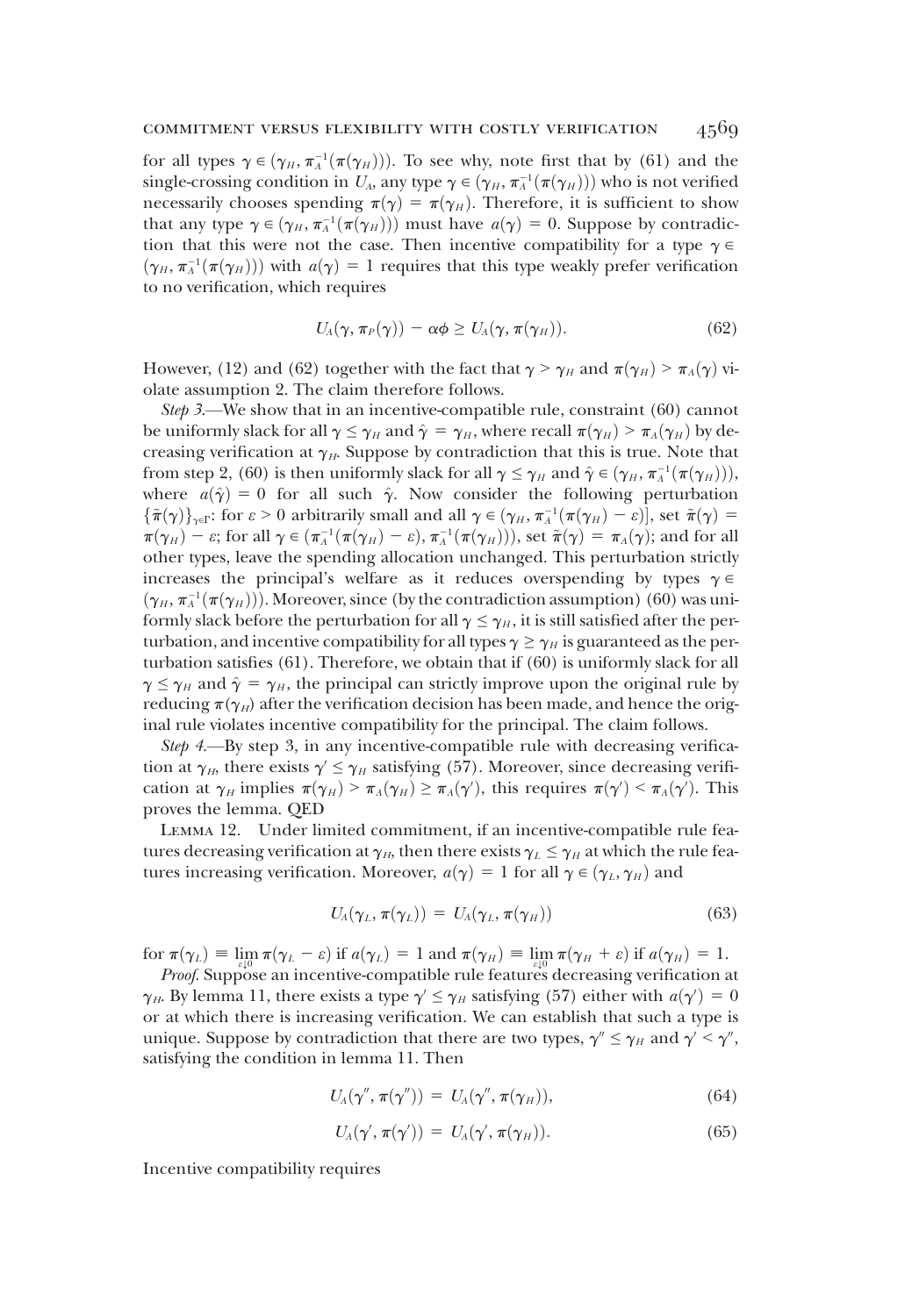4570 journal of political economy

$$
U_A(\gamma'', \pi(\gamma'')) \geq U_A(\gamma'', \pi(\gamma')), \qquad (66)
$$

$$
U_A(\gamma', \pi(\gamma')) \ge U_A(\gamma', \pi(\gamma'')). \tag{67}
$$

Combining  $(64)–(67)$  yields

$$
U_A(\gamma',\pi(\gamma_H)) - U_A(\gamma',\pi(\gamma'')) \geq U_A(\gamma'',\pi(\gamma_H)) - U_A(\gamma'',\pi(\gamma'')).
$$

Since  $\gamma' < \gamma''$  and  $\pi(\gamma_H) > \pi_A(\gamma_H) \geq \pi_A(\gamma'') > \pi(\gamma'')$  by decreasing verification at  $\gamma_H$  and lemma 11, this inequality violates the single-crossing condition in  $U_A$ , yielding a contradiction. Therefore, there exists a unique type below  $\gamma_H$  for which (57) holds, and denoting this type by  $\gamma_L$  yields (63).

Next, we show that  $a(\gamma) = 1$  for all  $\gamma \in (\gamma_L, \gamma_H)$ . Note first that a spending level  $\pi \in (\pi(\gamma_L), \pi(\gamma_H))$  cannot be allowed by the rule under no verification, since otherwise type  $\gamma_L$  would have a strict incentive to deviate to such a spending level. Consider the relevant case in which  $\gamma_L < \gamma_H$  and suppose by contradiction that  $a(\gamma) = 0$  for some type  $\gamma \in (\gamma_L, \gamma_H)$ . Let  $\gamma'$  denote the highest such type  $\gamma$ . Since, as noted, spending levels strictly between  $\pi(\gamma_L) \leq \pi_A(\gamma')$  and  $\pi(\gamma_H) \geq \pi_A(\gamma')$  are<br>not allowed it follows from (63) and  $\gamma' \geq \gamma$ , that the rule must set  $\pi(\gamma') = \pi(\gamma_H)$ not allowed, it follows from (63) and  $\gamma' > \gamma_L$  that the rule must set  $\pi(\gamma') = \pi(\gamma_H)$ .<br>Moreover, since by construction the rule features increasing verification at  $\gamma'$ . Moreover, since by construction the rule features increasing verification at  $\gamma'$ , condition (14) in lemma 7 implies condition (14) in lemma 7 implies

$$
U_A(\gamma', \pi_P(\gamma')) - \alpha \phi = U_A(\gamma', \pi(\gamma')) = U_A(\gamma', \pi(\gamma_H)). \tag{68}
$$

However, given (12) and (13), equation (68) violates assumption 2. It follows that  $a(\gamma) = 1$  for all  $\gamma \in (\gamma_L, \gamma_H)$ . QED

We can now prove the proposition. We begin by ruling out decreasing verification. Suppose by contradiction that an incentive-compatible rule features decreasing verification at some  $\gamma_H \in \Gamma$ . By lemma 12, there must exist a type  $\gamma_L \leq \gamma_H$ satisfying the conditions in the lemma. We proceed in two steps.

Step 1.—Suppose  $\gamma_L < \gamma_H$ . Then it follows from (14) and (63) that

$$
U_A(\gamma_L, \pi_P(\gamma_L)) - \alpha \phi = U_A(\gamma_L, \pi(\gamma_H)). \tag{69}
$$

However, (12) and (69) together with the fact that  $\gamma_L < \gamma_H$  and  $\pi(\gamma_H) > \pi_A(\gamma_H)$ (by [13]) imply that assumption 2 is violated, a contradiction.

Step 2.—By step 1, any incentive-compatible rule with decreasing verification must have  $\gamma_L = \gamma_H$  at each point  $\gamma_H$  at which there is decreasing verification. Now consider the principal's problem (58)–(60). Let  $\bar{\gamma}' \leq \bar{\gamma}$  be the highest nonverified type. Since the types with decreasing verification are atomistic and the rule is piecewise continuous, following a decision of no verification the principal solves

$$
\max_{\{\pi(\gamma)\}_{\gamma\in\Gamma}} \int_{\gamma}^{\gamma} U_P(\gamma, \pi(\gamma)) f(\gamma) d\gamma
$$
subject to

 $U_A(\gamma, \pi(\gamma)) \ge U_A(\gamma, \pi(\hat{\gamma}))$  for all  $\gamma, \hat{\gamma}$  for which  $a(\gamma) = a(\hat{\gamma}) = 0$ .

By proposition 1, the solution assigns  $\pi(\gamma) = \min{\pi_A(\gamma), \pi_A(\gamma^*)}$  for  $\gamma \in [\gamma, \bar{\gamma}]$ <br>and some  $\gamma^* \leq \bar{\gamma}'$ . However in this case, conditions (13) and (54) (which require and some  $\gamma^* < \bar{\gamma}'$ . However, in this case, conditions (13) and (54) (which require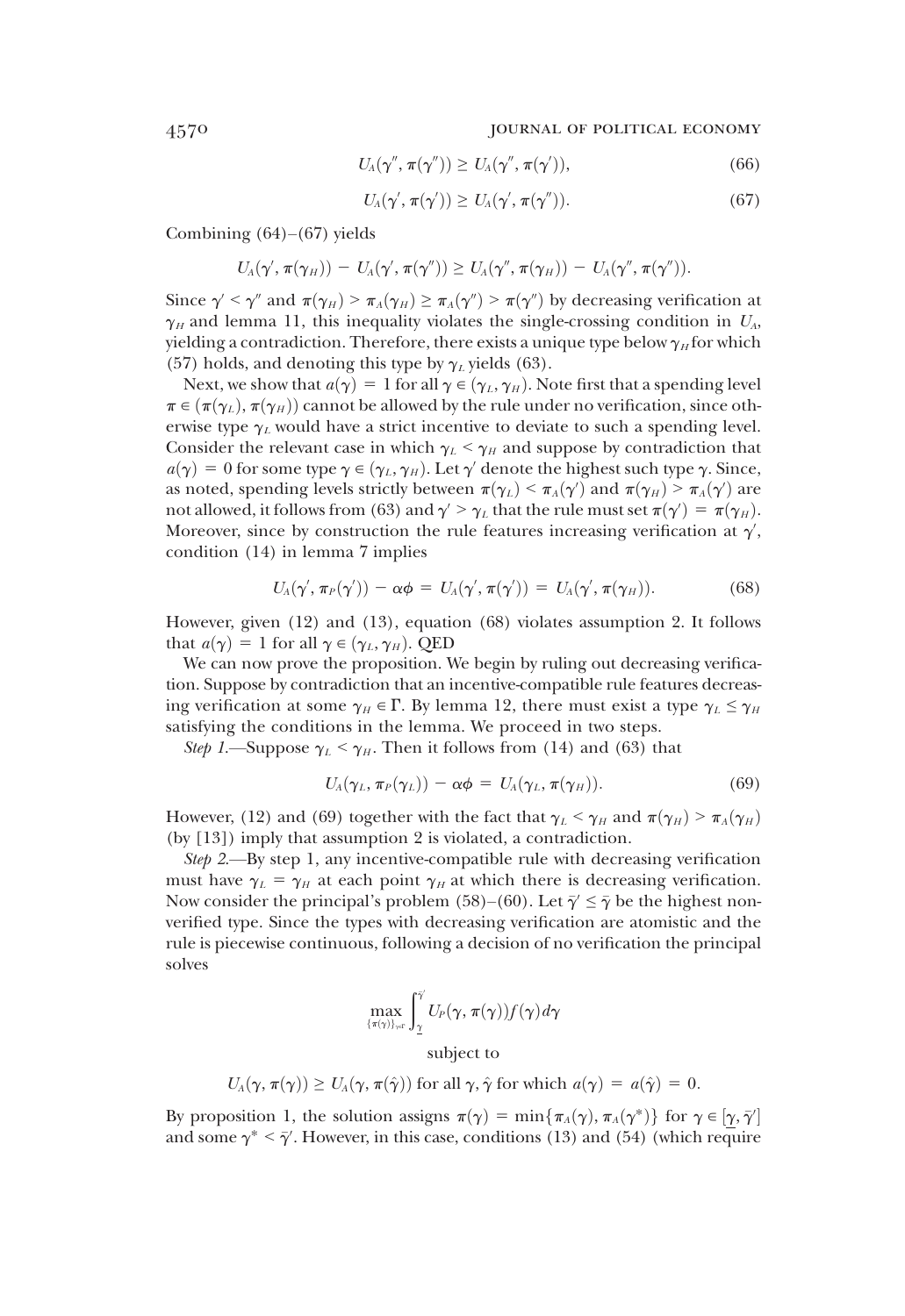$\pi(\gamma_H) > \pi_A(\gamma_H)$  and  $\pi(\gamma_L) \leq \pi_P(\gamma_L)$ , respectively) cannot be satisfied at a point  $\gamma_H \in [\gamma, \bar{\gamma}']$  at which there is decreasing verification and thus  $\gamma_L = \gamma_H$ , a contradiction  $\frac{P}{T}$  contradiction.

The claims above show that under limited commitment, any incentive-compatible rule features weakly increasing verification everywhere. Analogous arguments to those in the proofs of lemmas 1 and 2 can then be applied to show that a TEC rule is optimal if a rule with verification that is weakly increasing everywhere is optimal. Therefore, under limited commitment, if verification is optimal, TEC is optimal.

#### References

- Aguiar, Mark, and Manuel Amador. 2011. "Growth under the Shadow of Expropriation." *O. J.E.* 126:651-97.
- Alesina, Alberto, and Andrea Passalacqua. 2016. "The Political Economy of Government Debt." In Handbook of Macroeconomics, vol. 2, edited by J. B. Taylor and Harald Uhlig, 2599–651. New York: North-Holland.
- Alonso, Ricardo, and Niko Matouschek. 2008. "Optimal Delegation." [Rev. Econ.](https://www.journals.uchicago.edu/action/showLinks?crossref=10.1111%2Fj.1467-937X.2007.00471.x&citationId=p_40) [Studies](https://www.journals.uchicago.edu/action/showLinks?crossref=10.1111%2Fj.1467-937X.2007.00471.x&citationId=p_40) 75:259-93.
- Amador, Manuel, and Kyle Bagwell. 2013. "The Theory of Delegation with an Application to Tariff Caps." [Econometrica](https://www.journals.uchicago.edu/action/showLinks?crossref=10.3982%2FECTA9288&citationId=p_41) 81 (4): 1541-600.
- Amador, Manuel, Kyle Bagwell, and Alex Frankel. 2018. "A Note on Interval Delegation." **Econ.** Theory Bull.  $6(2)$ : 239–49.
- Amador, Manuel, Iván Werning, and George-Marios Angeletos. 2006. "Commitment vs. Flexibility." *[Econometrica](https://www.journals.uchicago.edu/action/showLinks?crossref=10.1111%2Fj.1468-0262.2006.00666.x&citationId=p_43)* 74:365-96.
- Ambrus, Attila, and Georgy Egorov. 2013. "Comment on 'Commitment vs. Flexibility'." *[Econometrica](https://www.journals.uchicago.edu/action/showLinks?crossref=10.3982%2FECTA10739&citationId=p_44)* 81 (5): 2113-24.
- . 2017. "Delegation and Nonmonetary Incentives." *[J. Econ. Theory](https://www.journals.uchicago.edu/action/showLinks?crossref=10.1016%2Fj.jet.2017.06.002&citationId=p_45)* 171:101– 35.
- Athey, Susan, Andrew Atkeson, and Patrick J. Kehoe. 2005. "The Optimal Degree of Discretion in Monetary Policy." [Econometrica](https://www.journals.uchicago.edu/action/showLinks?crossref=10.1111%2Fj.1468-0262.2005.00626.x&citationId=p_46) 73:1431–75.
- Auster, Sarah, and Nicola Pavoni. 2017. "Optimal Delegation and Limited Awareness, with an Application to Financial Intermediation." Working paper.
- Banks, Jeffrey. 1989. "Agency Budgets, Cost Information, and Auditing." [Ameri](https://www.journals.uchicago.edu/action/showLinks?crossref=10.2307%2F2111068&citationId=p_48)[can J. Polit. Sci](https://www.journals.uchicago.edu/action/showLinks?crossref=10.2307%2F2111068&citationId=p_48). 33 (3): 670–99.
- Ben-Porath, Elchanan, Eddie Dekel, and Barton Lipman. 2014. "Optimal Allocation with Costly Verification." A.E.R. 104 (12): 3779–813.
- Ben-Porath, Elchanan, and Barton L. Lipman. 2012. "Implementation with Partial Provability." *[J. Econ. Theory](https://www.journals.uchicago.edu/action/showLinks?crossref=10.1016%2Fj.jet.2012.01.017&citationId=p_50)* 147 (5): 1689–724.
- Bernheim, B. Douglas, Debraj Ray, and Sevin Yeltekin. 2015. "Poverty and Self-Control." **[Econometrica](https://www.journals.uchicago.edu/action/showLinks?crossref=10.3982%2FECTA11374&citationId=p_51)** 83 (5): 1877-911.
- Beshkar, Mostafa, and Eric Bond. 2017. "Cap and Escape in Trade Agreements." [American Econ. J. Microeconomics](https://www.journals.uchicago.edu/action/showLinks?crossref=10.1257%2Fmic.20160218&citationId=p_52) 9 (4): 171–202.
- Border, Kim C., and Joel Sobel. 1987. "Samurai Accountant: A Theory of Audit-ing and Plunder." [Rev. Econ. Studies](https://www.journals.uchicago.edu/action/showLinks?crossref=10.2307%2F2297481&citationId=p_53)  $54$  (4):  $525-40$ .
- Bower, Richard S., and Donald R. Lesard. 1973. "An Operational Approach to Risk-Screening." *[J. Finance](https://www.journals.uchicago.edu/action/showLinks?crossref=10.2307%2F2978305&citationId=p_54)* 28 (2): 321-37.
- Brealey, Richard, and Stewart Myers. 1981. Principles of Corporate Finance. New York: McGraw Hill.
- Bull, Jesse, and Joel Watson. 2007. "Hard Evidence and Mechanism Design." [Games and Econ. Behavior](https://www.journals.uchicago.edu/action/showLinks?crossref=10.1016%2Fj.geb.2006.03.003&citationId=p_56) 58:75–93.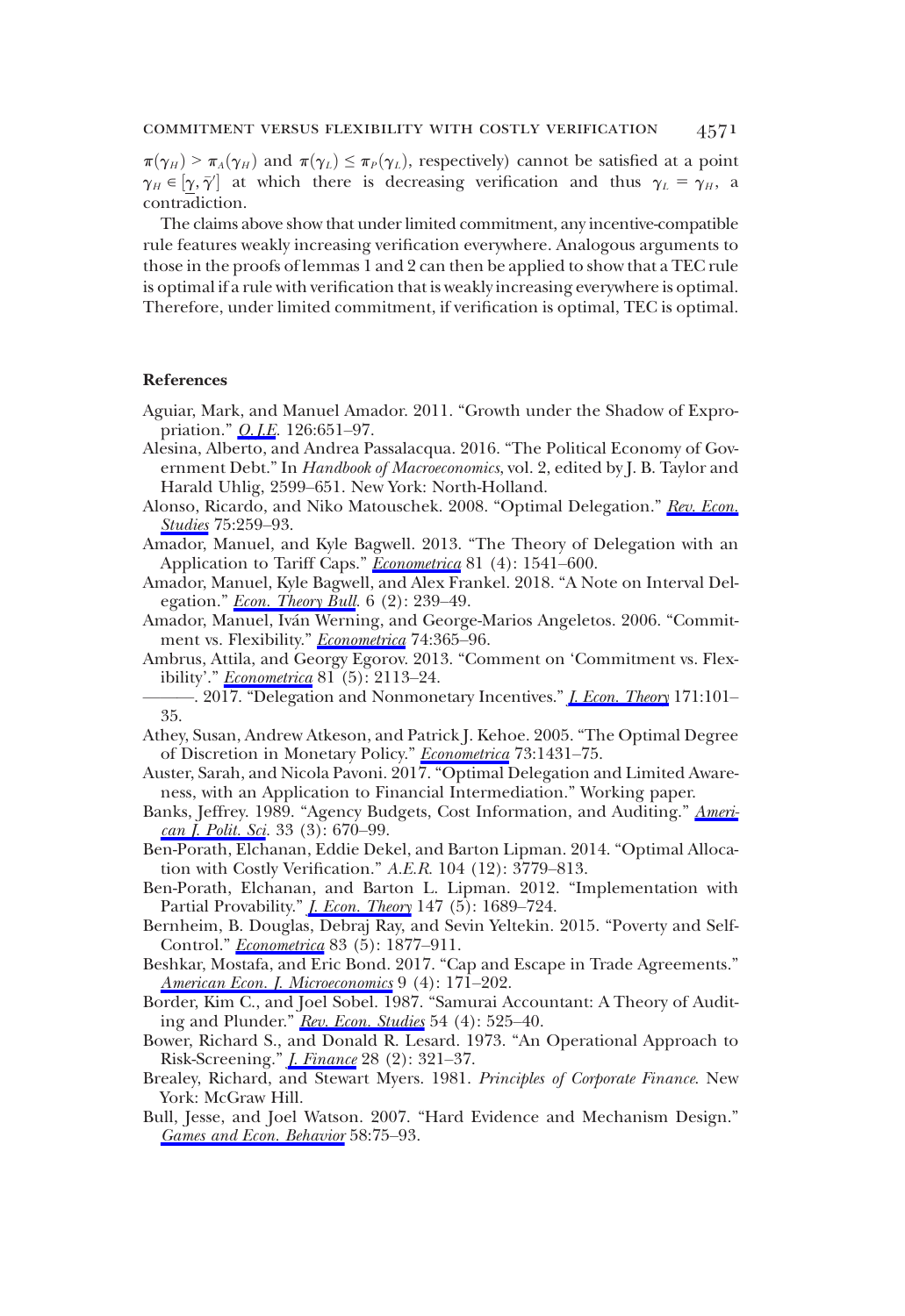- Chatterjee, Kalyan, Sanford Morton, and Arijit Mukherji. 2008. "Strategic Audit Policies without Commitment." In Pareto Optimality, Game Theory and Equilibria, edited by A. Chinchuluun, P. M. Pardalos, A. Migdalas, and L. Pitsoulis, 407– 36. New York: Springer.
- Coate, Stephen, and Ross Milton. 2019. "Optimal Fiscal Limits with Overrides." [J. Public Econ.](https://www.journals.uchicago.edu/action/showLinks?crossref=10.1016%2Fj.jpubeco.2019.04.001&citationId=p_58) 174:76–92.
- Deneckere, Raymond, and Sergei Severinov. 2008. "Mechanism Design with Par-tial State Verifiability." [Games and Econ. Behavior](https://www.journals.uchicago.edu/action/showLinks?crossref=10.1016%2Fj.geb.2007.12.006&citationId=p_59) 64:487-513.
- Donaldson, Gordon. 1984. Managing Corporate Wealth. New York: Praeger.
- Dovis, Alessandro, and Rishabh Kirpalani. 2017. "Fiscal Rules, Bailouts, and Reputation in Federal Governments." Working paper.
- Erlanson, Albin, and Andreas Kleiner. 2015. "Costly Verification in Collective Decisions." Working paper.
- Flood, Robert P., and Peter Isard. 1988. "Monetary Policy Strategies." Working Paper no. 2770, NBER, Cambridge, MA.
- Gale, Douglas, and Martin Hellwig. 1985. "Incentive-Compatible Debt Contracts: The One-Period Problem." [Rev. Econ. Studies](https://www.journals.uchicago.edu/action/showLinks?crossref=10.2307%2F2297737&citationId=p_64) 52 (4): 647-63.
- Gitman, Lawrence J., and Pieter A. Vandenberg. 2000. "Cost of Capital Techniques Used by Major US Firms: 1997 vs. 1980." Financial Practice and Educ. 10 (2): 53–68.
- Glazer, Jacob, and Ariel Rubinstein. 2004. "On Optimal Rules of Persuasion." *[Econometrica](https://www.journals.uchicago.edu/action/showLinks?crossref=10.1111%2Fj.1468-0262.2004.00551.x&citationId=p_66)* 72 (6): 1715–36.

-. 2006. "A Study in the Pragmatics of Persuasion: A Game Theoretical Approach." Theoretical Econ. 1:395–410.

- Green, Jerry R., and Jean-Jacques Laffont. 1986. "Partially Verifiable Information and Mechanism Design." [Rev. Econ. Studies](https://www.journals.uchicago.edu/action/showLinks?crossref=10.2307%2F2297639&citationId=p_68) 53 (3): 447-56.
- Grinstein, Yaniv, and Efrat Tolkowsky. 2004. "The Role of the Board of Directors in the Capital Budgeting Process—Evidence from S&P 500 Firms." [EFA 2005](https://www.journals.uchicago.edu/action/showLinks?crossref=10.2139%2Fssrn.625141&citationId=p_69) [Moscow Meetings Paper.](https://www.journals.uchicago.edu/action/showLinks?crossref=10.2139%2Fssrn.625141&citationId=p_69)
- Halac, Marina, and Pierre Yared. 2014. "Fiscal Rules and Discretion under Persistent Shocks." *[Econometrica](https://www.journals.uchicago.edu/action/showLinks?crossref=10.3982%2FECTA11207&citationId=p_70)* 82 (5): 1557–614.
- -, 2018. "Fiscal Rules and Discretion in a World Economy." A.E.R. 108 (8): 2305–34.
- ———. 2019a. "Fiscal Rules and Discretion under Limited Enforcement." Working paper.

———. 2019b. "Instrument-Based vs. Target-Based Rules." Working paper.

Harris, Milton, and Artur Raviv. 1996. "The Capital Budgeting Process: Incentives and Information." *[J. Finance](https://www.journals.uchicago.edu/action/showLinks?crossref=10.1111%2Fj.1540-6261.1996.tb04065.x&citationId=p_74)* 51 (4):  $1139-74$ .

. 1998. "Capital Budgeting and Delegation." *J. Financial Econ*. 50:259-89. Holmström, Bengt. 1977. "On Incentives and Control in Organizations." PhD diss., Stanford Univ.

-. 1984. "On the Theory of Delegation." In Bayesian Models in Economic Theory, edited by M. Boyer and R. Kihlstrom, 115–41. New York: North-Holland.

Jackson, Matthew O., and Leeat Yariv. 2014. "Present Bias and Collective Dynamic Choice in the Lab." A.E.R. 104 (12): 4184–204.

- -. 2015. "Collective Dynamic Choice: The Necessity of Time Inconsistency." [American Econ. J. Microeconomics](https://www.journals.uchicago.edu/action/showLinks?crossref=10.1257%2Fmic.20140161&citationId=p_79) 7 (4): 150-78.
- Kartik, Navin, and Olivier Tercieux. 2012. "Implementation with Evidence." *The*[oretical Econ.](https://www.journals.uchicago.edu/action/showLinks?crossref=10.3982%2FTE723&citationId=p_80) 7:323–55.
- Lledó, Victor, Sungwook Yoon, Xiangming Fang, Smaba Mbaye, and Young Kim. 2017. "Fiscal Rules at a Glance." International Monetary Fund Background Paper.